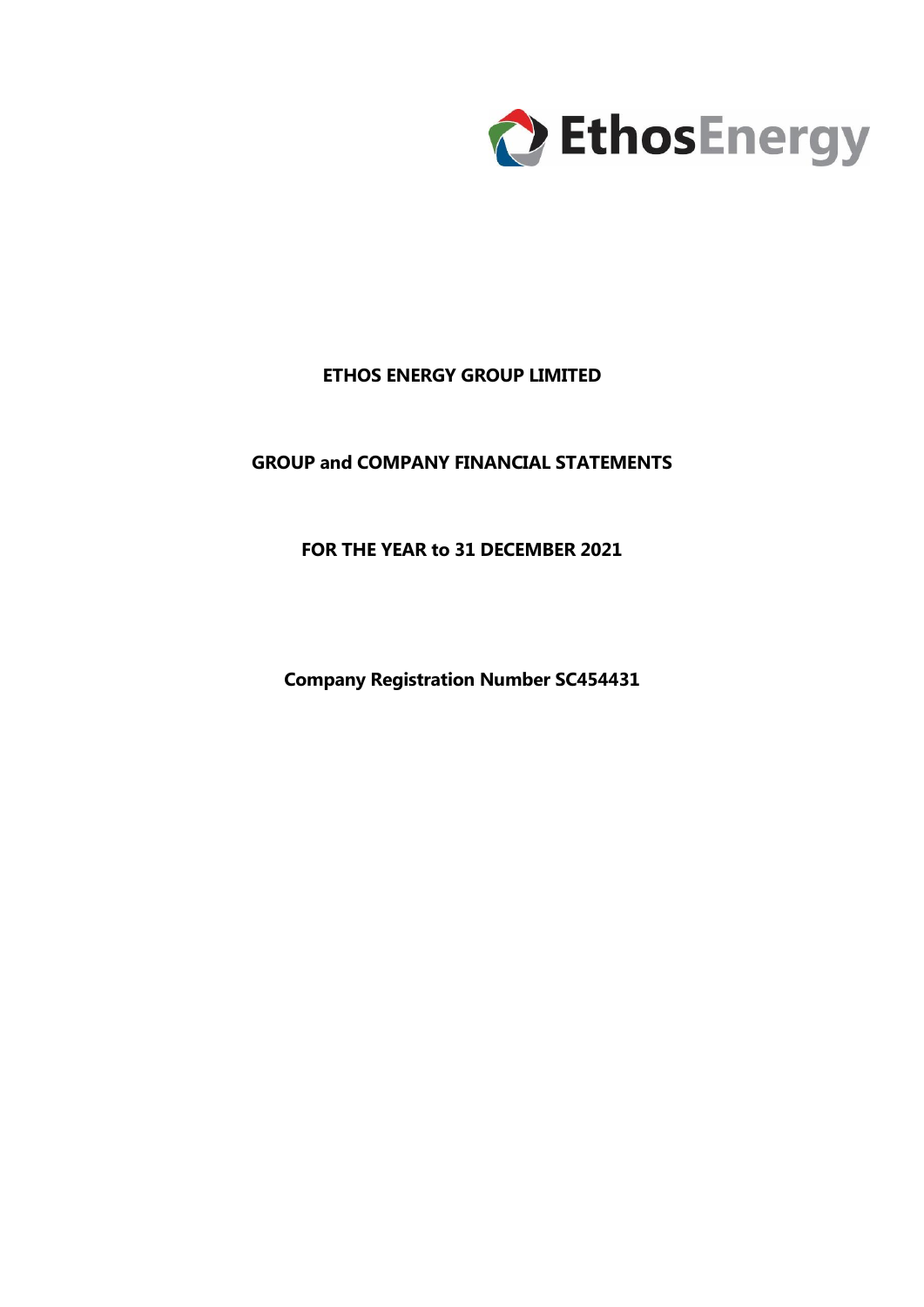# **Ethos Energy Group Limited**

## **Directors**

N Blaskoski A Dinozzi P Leonard S Conner G Giovanni

## **Company Secretary**

I Jones

## **Registered Office**

c/o Wood plc 15 Justice Mill Lane, Aberdeen AB11 6EQ

## **Head Office**

Ethos House Craigshaw Business Park Craigshaw Road Aberdeen, UK, AB12 3QH

## [www.ethosenergygroup.com](http://www.ethosenergygroup.com/)

## **Bankers**

**HSBC** 1 st Floor 141 Bothwell Street Glasgow, UK G2 7EQ

## **Independent Auditor**

RSM UK Audit LLP Chartered Accountants and registered Auditor Centenary House 69 Wellington Street Glasgow G2 6HG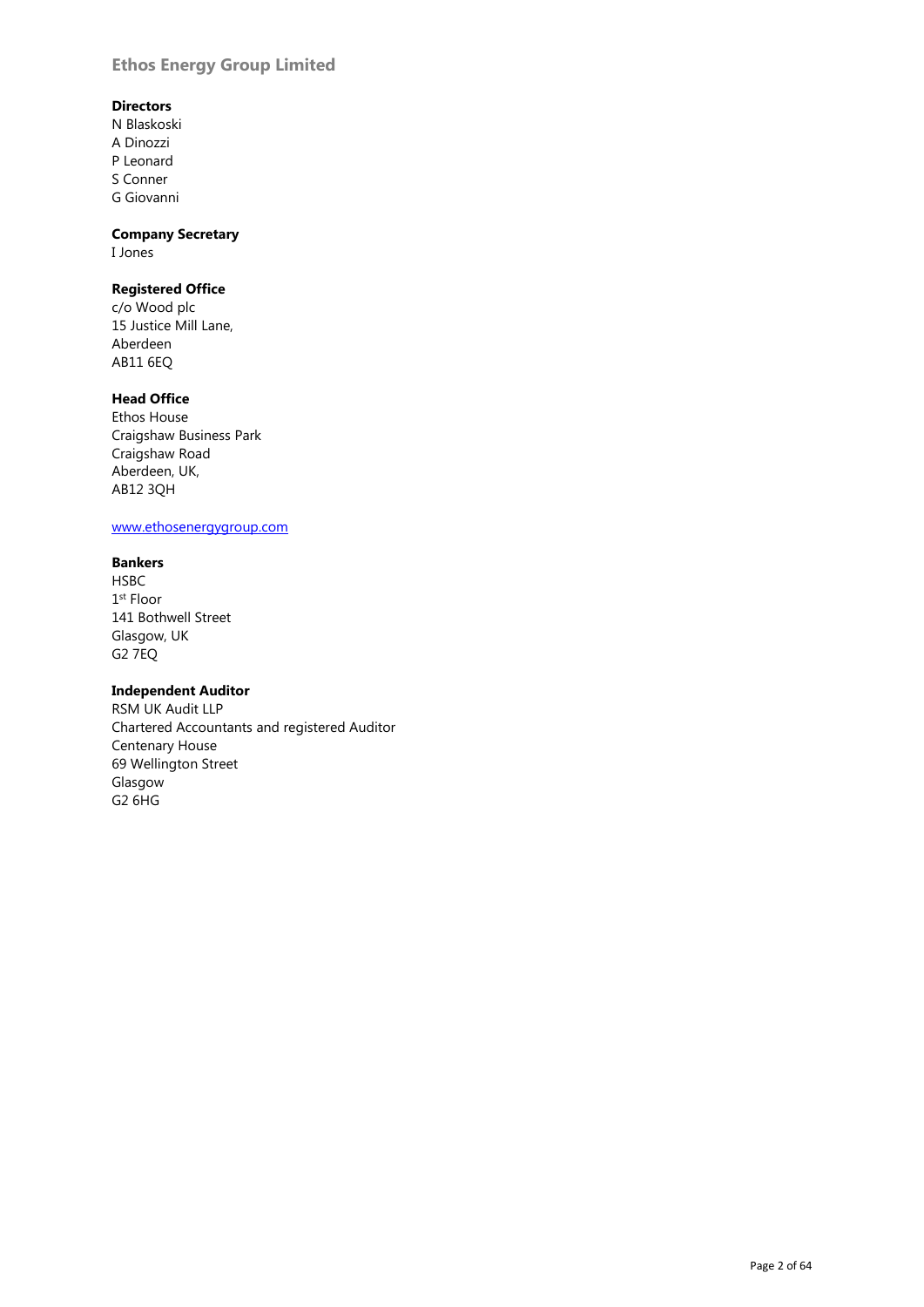## **Ethos Energy Group Limited**

## **Strategic Report**

for the year to 31 December 2021

The directors present their strategic report for the Company and Group for the year to 31 December 2021.

#### **Principal activities**

Ethos Energy Group Limited is a limited liability company incorporated and domiciled in Scotland, headquartered at Ethos House, Craigshaw Business Park, Craigshaw Road, Aberdeen, AB12 3QH. The Group also has a corporate office at 3100 S Sam Houston Pkwy, E Houston, TX 77047.

EthosEnergy is a leading independent global service provider of rotating equipment services and solutions to the power, oil & gas and industrial markets. The key services include power plant engineering, procurement and construction; facility operations and maintenance; equipment repair, overhaul, upgrade and life extension; and project decommissioning.

Employing over 3,800 people and serving customers in over 80 countries, the Group is focused on materially increasing the life cycle value of customers' assets. The business has depth and experience in asset management and long-term maintenance agreements, whilst offering transactional, factory-based parts and repair services across all industry sectors.

#### **Results**

The Group recorded an operating profit of \$40.6m, which compares to the operating profit of \$28.8m (before the impairment charges of \$12.1m) in the previous year. The profit after taxation of the Group for the year to 31 December 2021 amounted to \$27.1m from continuing operations compared to the previous year to 31 December 2020, when the profit after taxation amounted to \$15.4m.

After allowing for a loss from discontinued operations of \$13.6m, a profit of \$13.5m was reported for the year. (2020: \$15.4m).

#### **Review of business**

The Group provides repair, maintenance, and overhaul services for energy assets such as gas turbines, steam turbines, generators, compressors and transformers used in the Power Generation, Industrial and Oil & Gas sectors.

Whilst the COVID pandemic is still ongoing, revenues improved 5% compared to prior year. Orders were down compared to 2020 at \$775m, with the main reasons being there were no new LTSAs and fewer O&M renewals in the year. Excluding O&M orders, 2021 were down 3.7%. Operating profits (excluding restructure charges) were up 41% on improved contribution margins and overhead reductions. Cash flow is also up and marked the best year in the history of the Group.

The Group continued to focus on the OneEthos transformation allowing the organisation to become a more focused and nimble business with greater co-ordination and teamwork which has improved the performance of the Group in certain areas. The restructure has allowed the Group to become more self-reliant in terms of cash and is currently forecasting the Group to continue to reduce the reliance on finance facilities.

The Company is a holding company that provides corporate support and associated services to its members.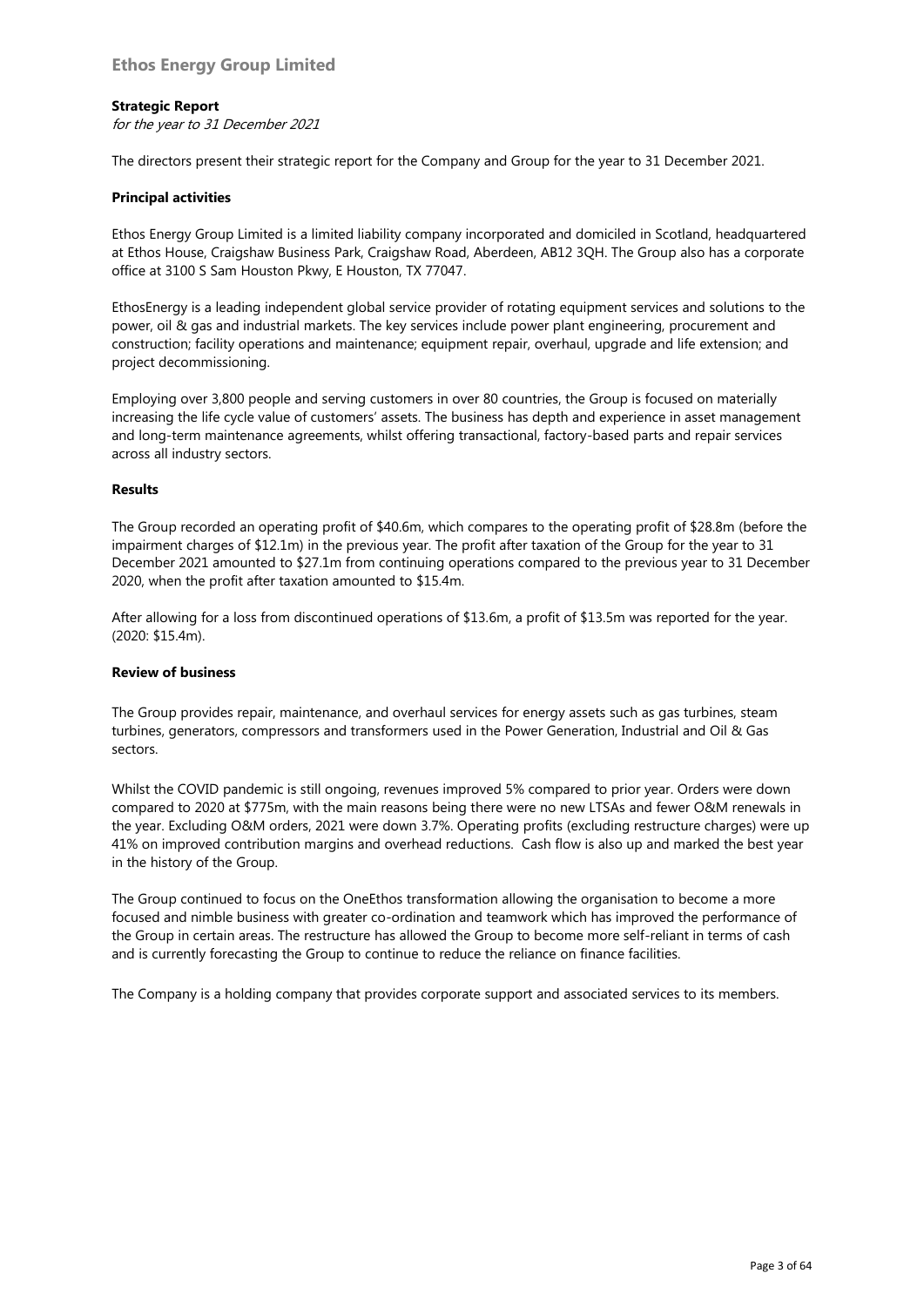## **Strategic Report (continued)**

for the year to 31 December 2021

#### **Development and Performance of the business**

Growth is expected to continue in 2022 due to vaccinations continuing to be issued worldwide and markets continuing to increase and recover from the pandemic. This gives the directors confidence that performances and margins will continue to improve.

#### **Principal risks and uncertainties**

 Failure to deliver expected operational performance could lead to work having to be repeated or liability claims.

The Group has detailed execution plans and quality programmes for all key contracts supported by close monitoring and reporting of progress to senior management.

- Contracts where inappropriate pricing, misalignment of contract terms, or failure to comply with contractual conditions could lead to poor financial performance. There are robust tried and tested processes and procedures in place covering the review and approval of contract pricing, the scope of the contract and the management of risk both in the tendering and execution phases of the contract which are aligned to formal delegations of authority. As part of the recent strategic review management have also taken the decision to reduce the Group's exposure to fixed price contracts.
- The Group holds inventory and equipment with a view to resale or use within contracts which, if not ultimately sold, may mean that there is an overstatement in the valuation of inventory. The control of inventory is an integral part of the business and management monitor its components closely in conjunction with forecasts and supply lead times.
- The Shareholders currently provide financial guarantees to support some of the Group's finance facilities. If these are withdrawn, the Group may have difficulty in securing the level of finance required for the business or will have to pay higher interest rates. All funding requirements are monitored closely and the Group will continue to receive support from the Shareholders, including in the refinancing of the Group's finance facilities in 2023.
- The Group has some contracts where the profit is recognized subject to management estimation and assumptions, which if applied inconsistently could result in misrepresentation of contract profits and due to the geographic spread of the customer and supplier base the Group has exposure to foreign exchange risks. There are Group wide financial processes in place for managing risk in accounting, treasury, tax and capital expenditure backed by internal audit and quarterly and annual financial risk self-assessments. These contracts are subject to bi-annual contract review meetings. This is complimented by regular budgeting and forecasting processes.

## **COVID 19**

The COVID-19 outbreak is still impacting the financial markets including the industries that the Group operates in however the impact has reduced over the last eighteen months as the markets continually improve. Throughout the year, vaccines have been provided across the world that has reduced the spread and impact of the virus, which has resulted in the financial markets improving.

During 2020, the Group utilised a number of Government schemes that assisted the business including in the US where the deferral of social security payments has been used. This allowed the business to defer employer social security payments in the US during 2020, with half the deferred amounts being paid in December 2021 and remaining half due in December 2022. No such scheme has been utilised in the current year.

Safety and cash management have been deemed as pivotal to the business during the pandemic and the actions that were performed by the Group ensured that were no spike in cases of COVID 19 in any specific office and the Group has improved financially again compared to last year and is in the best position in its history. The Group will continue to look for other opportunities to ensure the liquidity is maintained.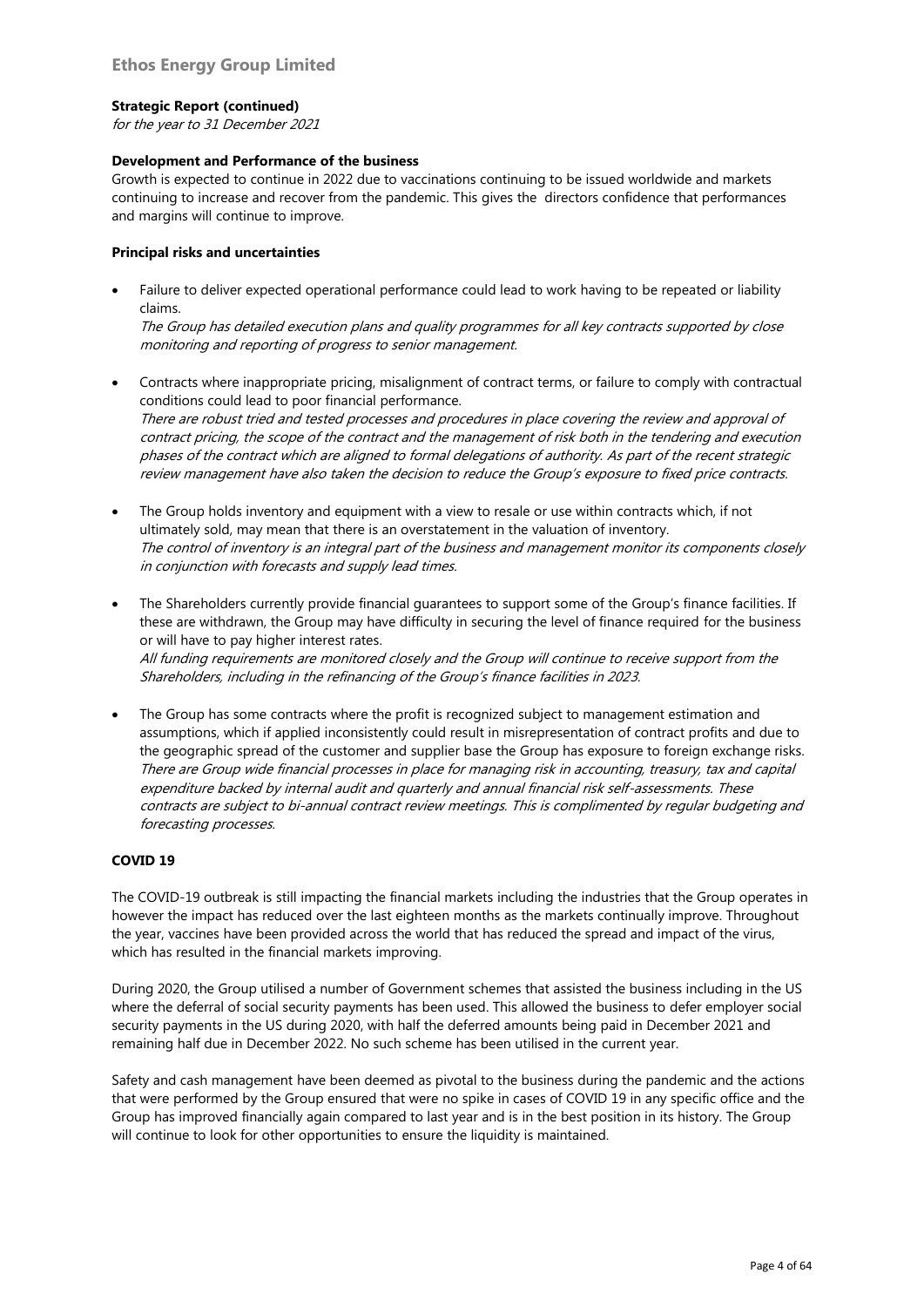## **Strategic Report (continued)**

for the year to 31 December 2021

#### **Key performance indicators**

Management and the directors assess the financial performance of the Group by considering revenue and operating profit as well as the cash flow generation and level of net debt. The directors are satisfied with the Group's performance to date and financial position at 31 December 2021. The KPIs used are

|                                                                            | 2021<br>\$m | 2020<br>\$m |
|----------------------------------------------------------------------------|-------------|-------------|
| Revenue                                                                    | 783.4       | 744.2       |
| Operating profit (excluding impairment & restructuring charges)            | 40.6        | 28.8        |
| Cash inflow from operating activities (cash generated from operations less |             |             |
| capital expenditure)                                                       | 22.8        | 60.6        |
| Capital expenditure                                                        | 9.8         | 8.8         |
| Net Debt (note 22)                                                         | 44.5        | 46.9        |

Approved by the Board and signed on its behalf

[Antonio Dinozzi](https://rsm-uk.eu1.adobesign.com/verifier?tx=CBJCHBCAABAAoCb1J2kaNj9meXQ_qluQIKXuyl-HMJl6)

A Dinozzi Director

29/04/22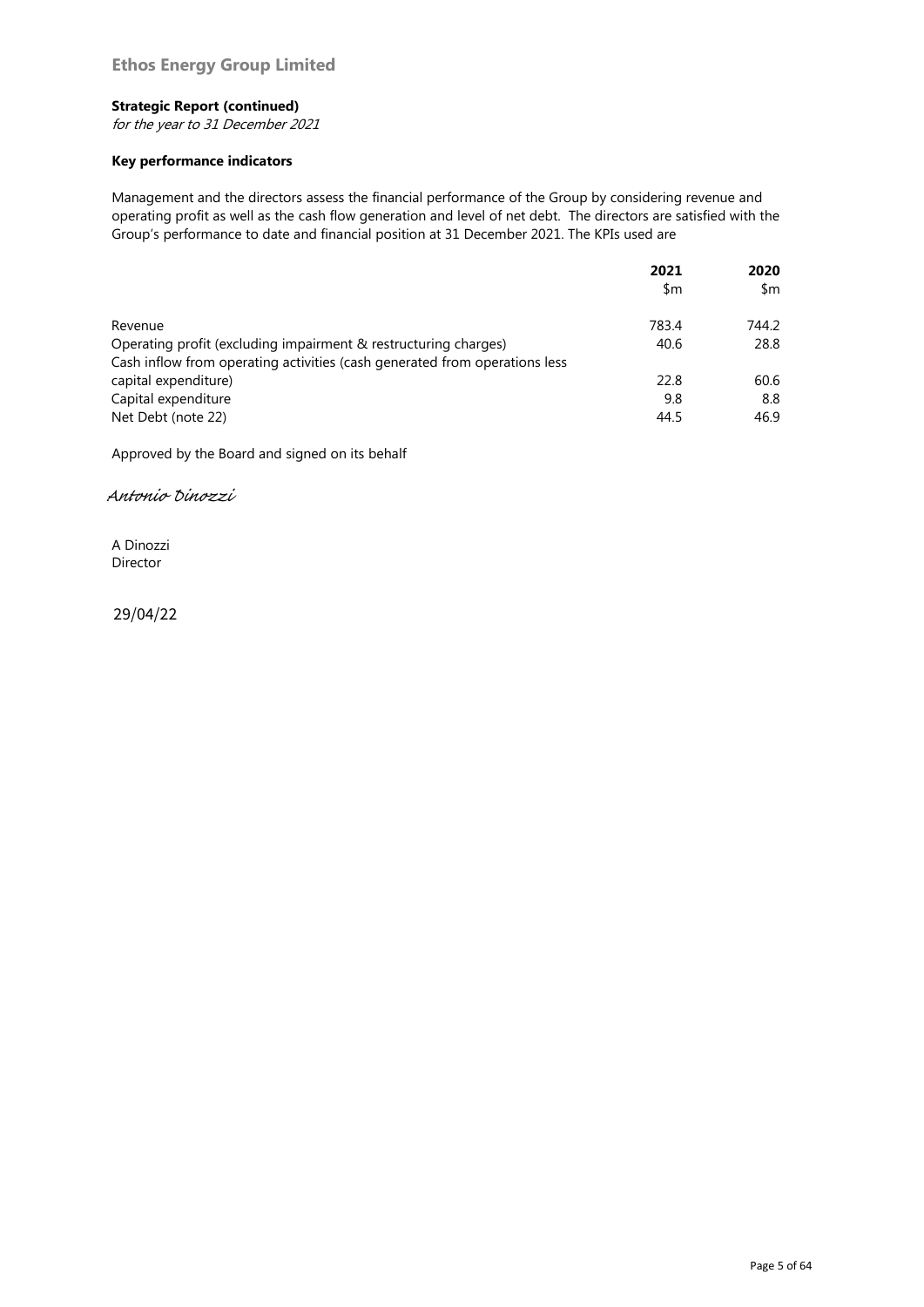## **Ethos Energy Group Limited**

#### **Directors' report**

for the year to 31 December 2021

The directors present their report and the audited consolidated financial statements for the year to 31 December 2021.

#### **Results and dividends**

The Group recorded an operating profit of \$40.6m, which compares to the operating profit of \$28.8m (before the impairment charges of \$12.1m) in the previous year. The profit after taxation of the Group for the year to 31 December 2021 amounted to \$27.1m from continuing operations compared to the previous year to 31 December 2020, when the profit after taxation amounted to \$15.4m.

After allowing for a loss from discontinued operations of \$13.6m, a profit of \$13.5m was reported for the year. (2020: \$15.4m).

The Company made a loss excluding dividend income of \$1.8m in 2021 compared to a 2020 loss excluding dividend income of \$0.9m following the review of investments and write downs.

There were dividends of \$6.0m paid to parent companies in the year. (2020: \$0.0m)

#### **Research & Development**

The Group invests in developing new and improved technologies and in the year spent \$0.1m (2020: \$0.1m) on such activities. It is expected that this level of investment will continue in the forthcoming year.

#### **Directors**

Directors who served during the year and at the date of this report were as follows:

| N Blaskoski |                           |
|-------------|---------------------------|
| A Dinozzi   |                           |
| T Holt      | Resigned 19 May 2021      |
| J Eickholt  | Resigned 28 February 2022 |
| P Leonard   |                           |
| S Conner    | Appointed 19 May 2021     |
| G Giovanni  | Appointed 1 March 2022    |
|             |                           |

Company Secretary

I Jones

No director had a direct interest in the shares of the Group. (2020: nil)

The Company has made qualifying third party indemnity provisions throughout the year for the benefit of its directors. These remain in force at the date of this report.

#### **Donations**

During the year the Group made charitable donations of less than \$0.1m (2020: less than \$0.1m). It is the Group's policy to support charitable organisations in the communities where its businesses are located or with which employees or close relatives of employees are directly involved.

No donations were made to any registered political party nor were any political expenses incurred during either 2021 or 2020.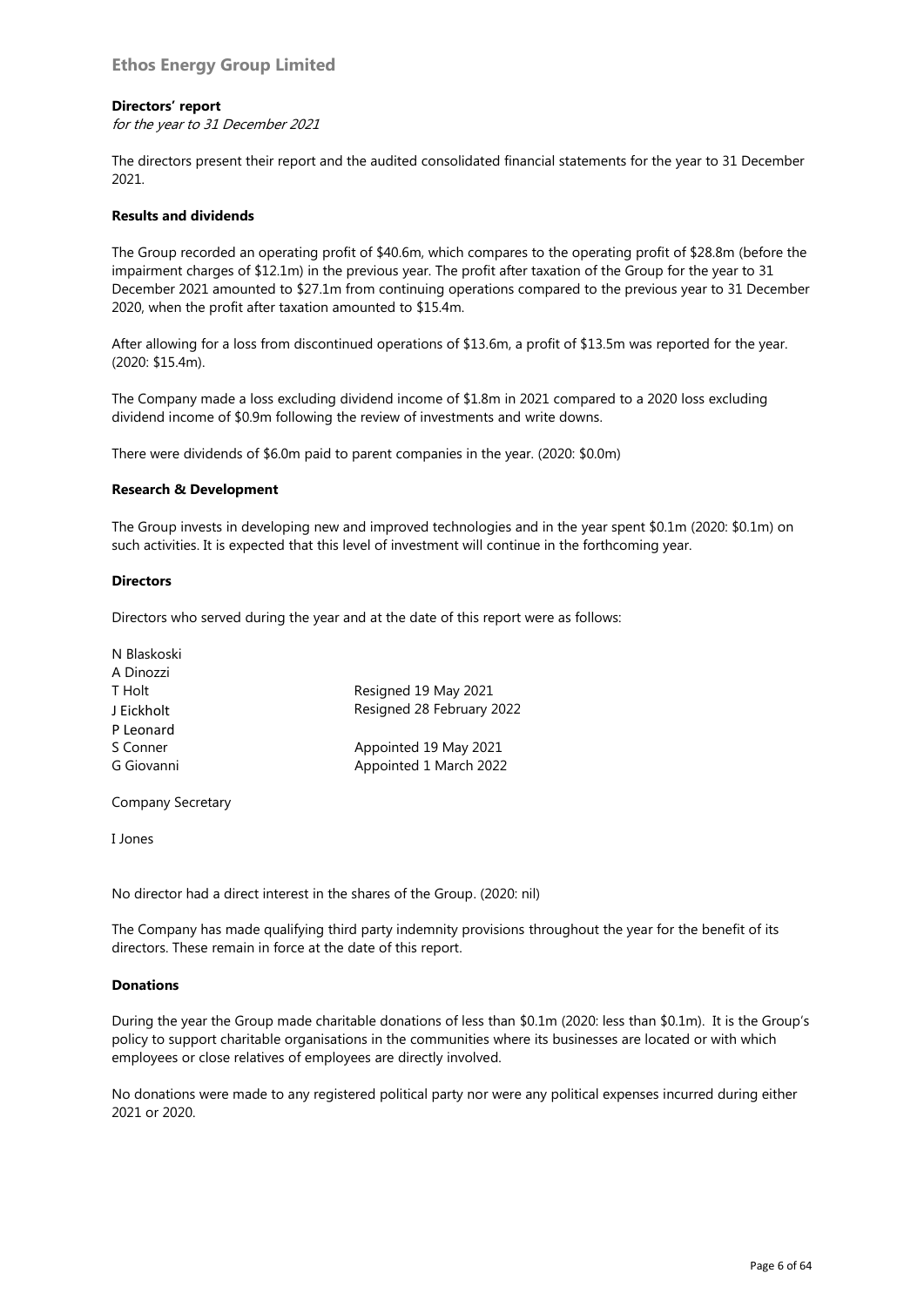for the year to 31 December 2021

## **Employees**

At 31 December 2021, employee numbers were 3,834 (2020: 3,671). The Group places a strong emphasis on engaging and supporting employees so they can perform to the best of their abilities and draw satisfaction from working in the Group. They are an integral part of the Group's ethos and help us in shaping the culture of our organisation.

Our global internal communication platform includes the EthosEnergy portal where employees can easily access information about their company and Human Resources services available to them and the Group regularly issues communications and videos providing employees with updates on the Group.

The Group Human Resource Department is responsible for promoting and implementing Group-wide best practices and the Group supports and endorses the principle of Equal Employment opportunities for all employees, applicants, contractors, vendors, and customers.

#### **Employment of disabled persons**

The Group gives full consideration to applications for employment from disabled persons where the candidate's aptitudes and skills meet the requirements of the job. The Group is committed to providing equal opportunities to disabled persons and affords them the same career development opportunities as are available to other employees.

If employees become disabled every effort is made to ensure that their employment with the Group continues and that appropriate training is arranged. It is the policy of the Group that the training, career development and promotion of a disabled person should, as far as possible, be identical to that of a person who does not suffer from a disability.

#### **Health, safety and the environment (HS&E)**

The Group strives to build and sustain a safe working environment for our employees, free from accidents or incidents. It is equally important to also build and sustain a conscious approach of becoming a responsible corporate citizen by minimizing the adverse effects which our business activities may have on the community and environment.

The Group fulfils these business values by ensuring:

- Leaders at all levels place HS&E at the top of their agenda
- Leaders implement, maintain and contribute to the improvement of the Group HS&E Management System
- Risks are routinely identified, mitigated and controlled
- Clear annual objectives are established and performance against them is measured
- It understands and complies with legislative and industry requirements
- People are trained to improve their knowledge and skills
- Incidents are monitored and investigated, with action taken to prevent recurrence
- Those who work with the Group meet our standards
- Leaders perform regular reviews of the program, historical data, and other information to develop improvements to the HS&E Management System and the workplace environment.
- Employees are involved in our HS&E program and our communications on HS&E are transparent and inclusive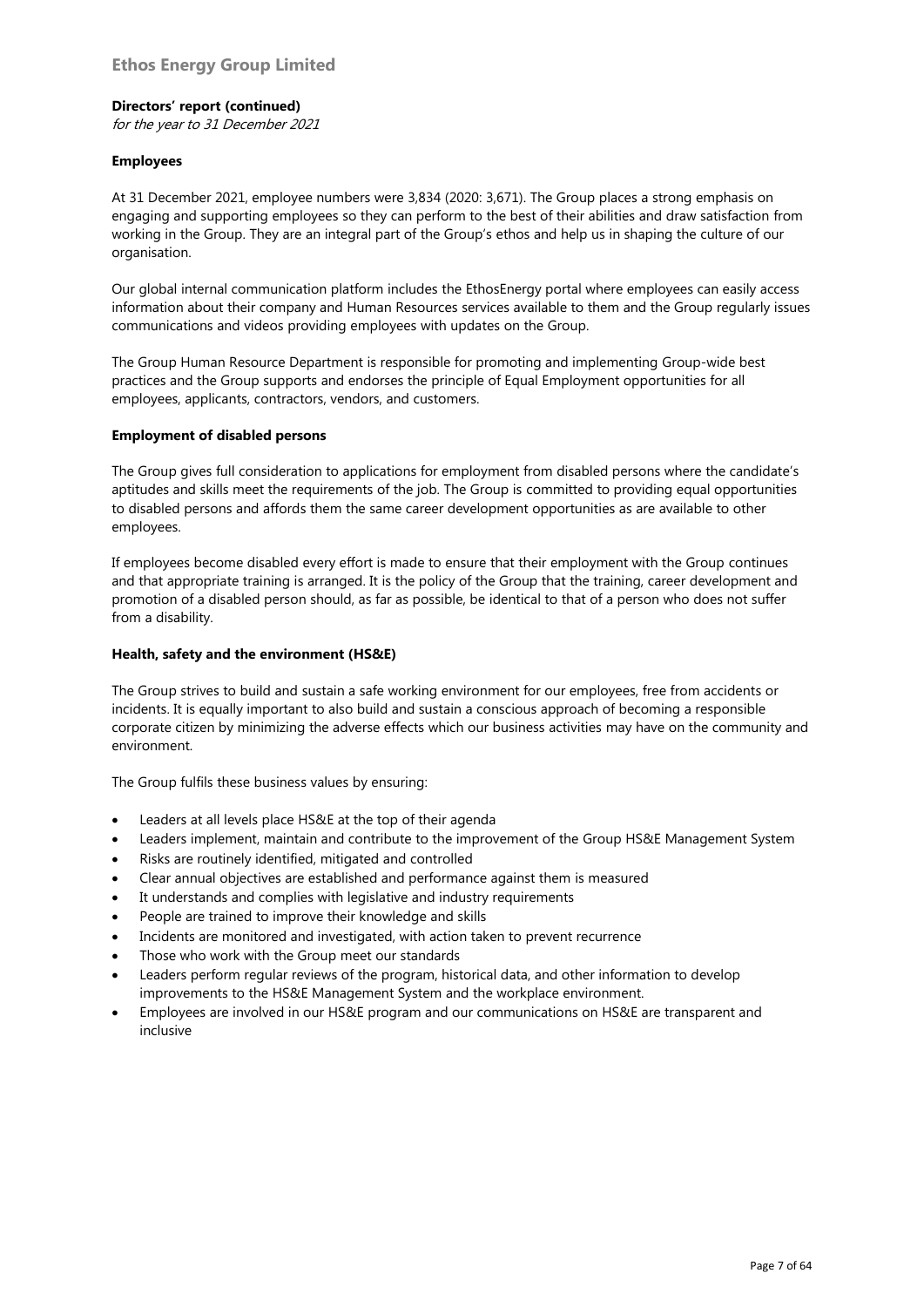for the year to 31 December 2021

## **Corporate social responsibility (CSR)**

The Group is committed to be a socially responsible organisation. To achieve this, the Group adheres to the EthosEnergy beliefs that take account of the economic, social and environmental impact of all aspects of the business. People are the Group's business and their health and safety is its greatest responsibility. Taking that responsibility seriously means extending it to the communities where the Group works and where our employees live.

#### **Our Ethos**

Every Group employee strives to work abiding by Our Ethos beliefs. Our Ethos is how the Group is defined and communicates with its customers and employees. We have a one team culture. Our Ethos is defined in five elements and these are depicted as five turbine blades in our logo.

## **Our Ethos defined**

**Safety -** creating a culture where all our people are protected from danger, risk or injury being constantly aware of the working environment, having people who always look out for each other providing our people with the knowledge, tools and training to recognize hazards, and prevent accidents.

**Service Excellence -** meeting or exceeding the expectations of our internal and external customers, the systematic approach to delivering EthosEnergy business requirements embodying a culture of innovation and continuous improvement to deliver customer value add and satisfaction over the long term.

**People -** a team that is united by a common culture and feels a sense of belonging striving to perform at the highest levels to achieve success through a shared set of beliefs sharing a mutual respect and feeling of being valued.

**Financial Responsibility -** managing our assets and risks in a productive manner that is in the best interests of the Group and customers creating value for our stakeholders by ensuring we manage our cash and costs effectively, whilst getting paid a fair price for work performed providing timely and accurate financial information.

**Integrity -** the quality of being honest and having strong moral principles, doing the right thing being accountable and acting in a responsible way as a Group representative displaying internal consistency and a lack of corruption.

**Financial Risk management -** The Company and Group borrow in different currencies and enter into forward currency contracts to manage currency risks from their operations.

Further details on financial risk management are included in note 16.

**Substantial Shareholdings -** The Company is ultimately 51% owned by John Wood Group PLC a company listed in the UK and 49% by Siemens Energy Gas and Power Gmbh & Co. KG. a company listed in Germany. Certain significant decisions require unanimous consent from both shareholders and as a result no shareholder has overall control and the business is treated as a joint venture by both shareholders.

Transactions with the shareholders and their affiliates are disclosed in note 15.

## **Corporate Governance**

The Governance of the Group is set out in a formal Operating Agreement. The Group has established its own policies and procedures as well as adopting the pre-existing processes from the shareholders where appropriate. The Group has appropriate internal controls and risk management programs which are subject to shareholder review.

The Companies (Miscellaneous Reporting) Regulations 2018 introduced new statutory reporting requirements for financial years beginning on or after 1 January 2019. Although the Group does not exceed the requirement thresholds, the directors of EthosEnergy have decided to provide a statement in the Report of the Directors stating which corporate governance code if any, EthosEnergy Group followed during the year, how it applied the code and any part of the code it did not follow.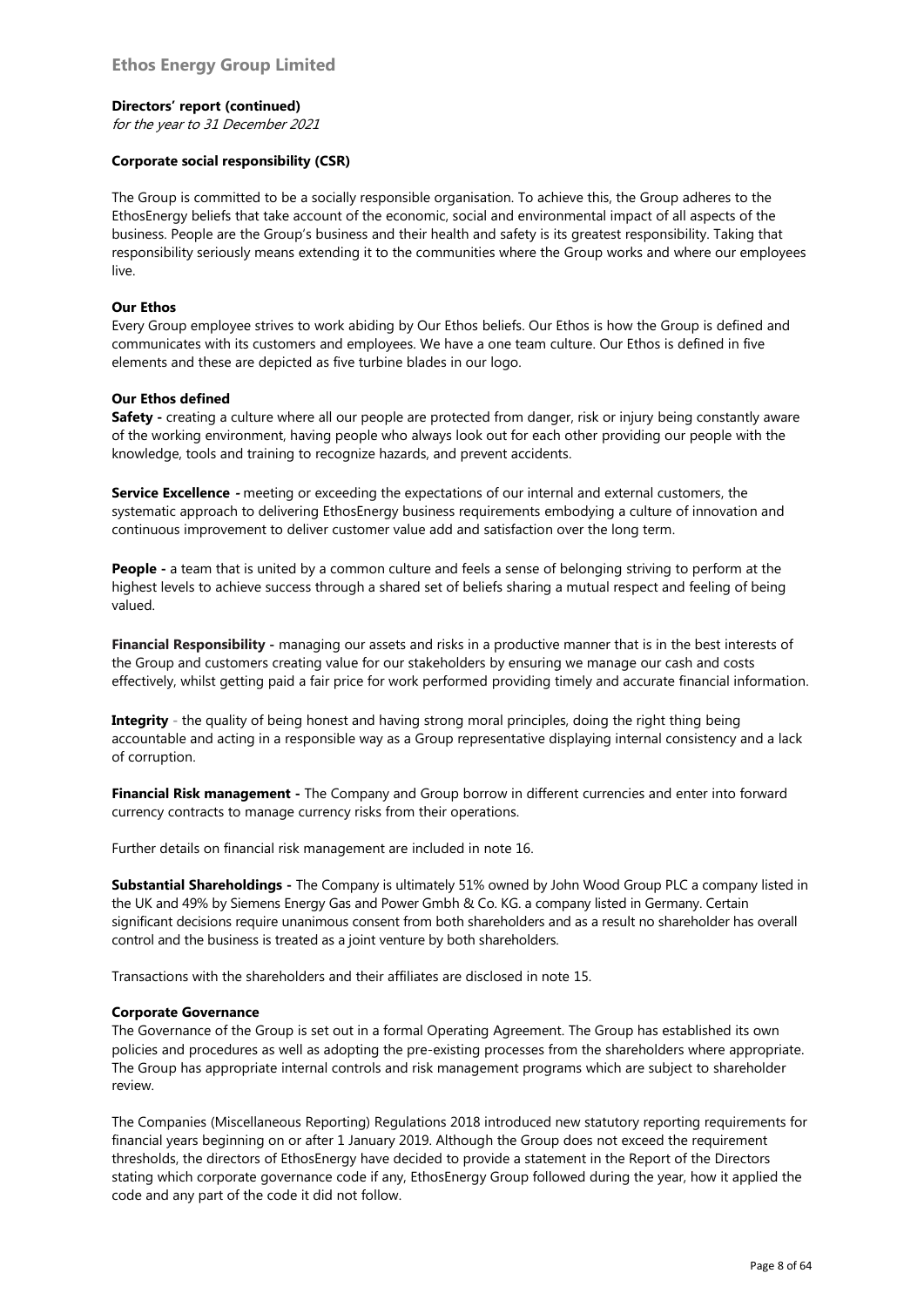for the year to 31 December 2021

For the financial year ended 31 December 2021, Ethos Energy Group Limited has chosen to report against the Wates Corporate Governance Principle for Large Private Companies, published by the Financial Reporting Council (FRC) in December 2018 and available on the FRC website (the Wates Principles). The disclosures below explain how Ethos Energy Group Limited has reported against the Wates Principles in the context of its corporate governance arrangements.

#### **Purpose and leadership**

EthosEnergy Group's purpose is established by the Board of Directors who provide governance to the CEO and the leadership team. The CEO and executive leadership team continued to implement the new strategy introduced in 2020. The Board continue to be in full support of the transformation which has helped to produce the best financial position in the Group's history. The CEO and executive leadership team spend significant time on strategic development and planning. They determine the leadership of the Group and continually look into ways to further enhance the performance of the Group.

#### **Board Composition**

The Board has currently five directors, comprising the Chairman and four Directors. The names of the current directors and the secretary are shown on page 2.

The Board considers that the Chairman was independent on appointment and individual directors' continuing contribution to Ethos Energy Group Limited are considered at least annually.

The role of the Chairman is to lead the Board and ensure its overall effectiveness. This is distinct and separate from that of the Chief Executive Officer (CEO) who manages the business day to day.

All directors receive accurate, timely and clear information on relevant matters have access to the advice and services of the Company Secretary.

The Board is structured to ensure that the directors provide Ethos Energy Group Limited with the appropriate balance of skills, experience and knowledge as well as independence. A number of the directors have substantial experience in the industry and this experience brings various insights on how the Group should perform.

The Board monitors the commitment of the Chairman and directors and is satisfied that they are able to allocate sufficient time to enable them to discharge their duties and responsibilities effectively. Any additional external appointments require prior Board approval.

#### **Directors' responsibilities**

All directors receive guidance on their statutory duties under the Companies Act and are supported in the discharge of their duties by the Company Secretary.

The Board is the main decision-making forum for Ethos Energy Group Limited. The Board is collectively responsible for the long-term success of Ethos Energy Group Limited and the delivery of sustainable value to its shareholders. The Board's role is to provide leadership to the Group, monitoring and maintaining the consistency of the Group's activities.

The Chairman, CEO and Company Secretary are responsible for the quality and integrity of information provided to the directors. At each scheduled Board meeting the directors receive reports from the CEO, which are prepared by the CEO and the leadership team as appropriate and these members may attend certain Board meetings to provide an opportunity for the Board to engage directly with management on key issues and supports succession planning.

There are quarterly Board meetings each year where the CEO will present the Group's current financial position, as well as, at the appropriate time each year, the annual budget for the forthcoming year which will be reviewed and approved by the Board. In between these meetings the CEO is in regular contact with the Board, with calls occurring to discuss key specific matters as appropriate.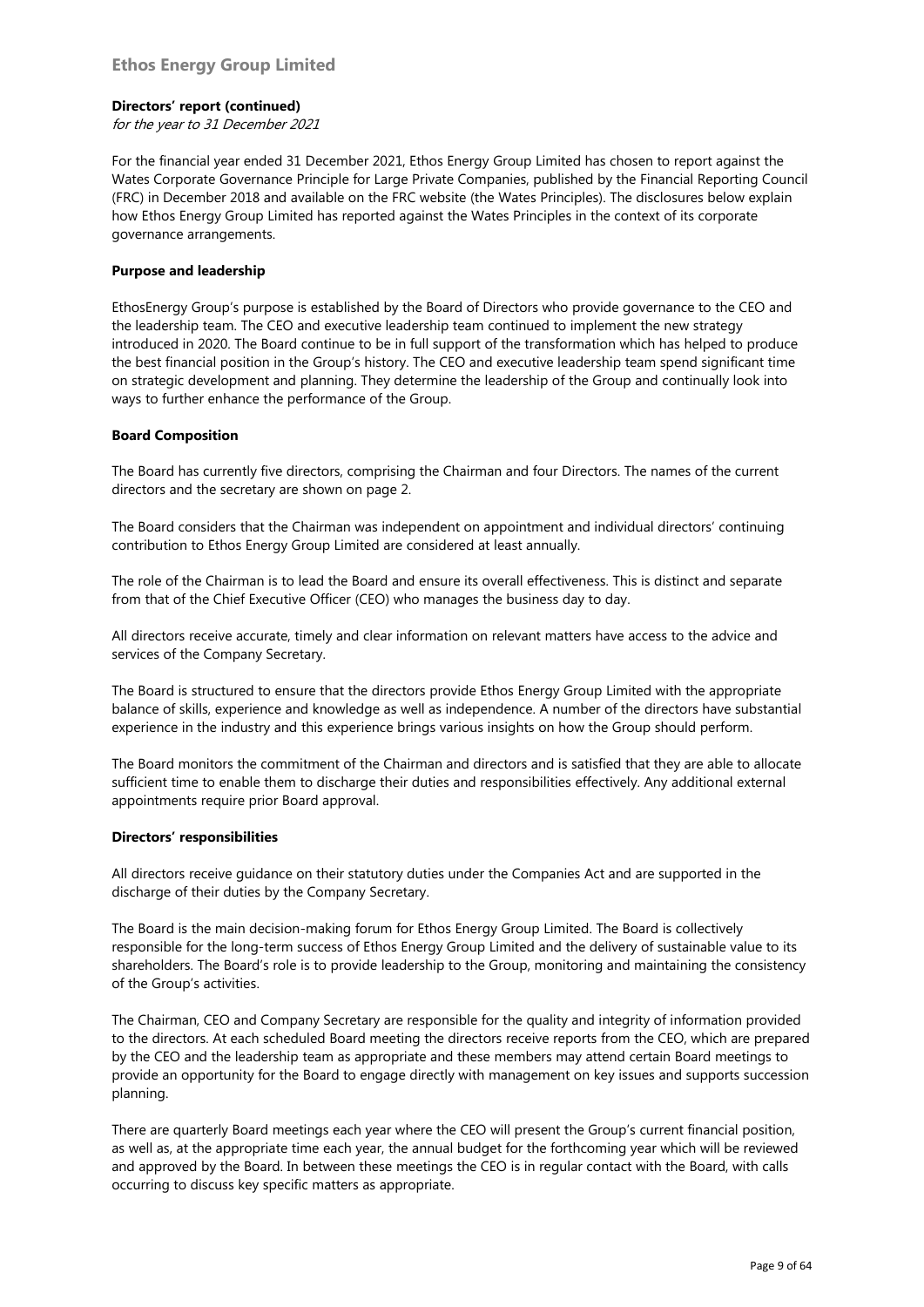for the year to 31 December 2021

## **Opportunity and risk**

The role of the Board is to promote the long-term sustainable success of Ethos Energy Group Limited.

The Group's risk strategy is informed and shaped by an understanding of the risk landscape including a range of significant risks and uncertainties in the external economic, political and regulatory environments. This strategy still considers the impact of COVID 19 across the world and the impact it has had on all industries.

The Board regularly review and identify potential opportunities that will help create and preserve the value of the Group as well as considering any potential risks or issues that may arise which could prevent the continued success of the business.

#### **Remuneration**

Executive remuneration structures incentivise individuals to deliver sustainable performance based on strategic objectives for the Group. The approach to performance management provides clarity to employees about how their contribution links to the Group's ambition and all employees have goals set against different measures. The Group continues to ensure employees are paid fairly for the work they do, and the pay is periodically compared against the external market to ensure that they are competitive.

#### **Stakeholders**

For details of the Board's engagement with the different stakeholders see below in the S172 statement.

#### **S172 statement**

This section serves as our section 172 statement and should be read in conjunction with the Strategic report on pages 3 to 5. Section 172 of the Companies Act 2006 requires Directors to take into consideration the interests of stakeholders in their decision making. The Directors continue to have regard to the interests of the Group and Company's employees and other stakeholders, including the impact of its activities on the community, the environment and the Group's reputation, when making decisions. Acting in good faith and fairly between members, the Directors consider what is most likely to promote the success of the Company for its members in the long term.

The S172 statement looks into the key matters as noted below:

- Likely consequence of any decision in the long term
- Employee engagement (including work performed for safety for COVID)
- Stakeholder and shareholder engagement
- Community and the environment
- Impact of strategic decisions

### Likely consequence of any decision in the long term

The Directors understand the business and the evolving environment in which we operate. Based on EthosEnergy's purpose 'to make energy affordable and available for everyone, everywhere', the strategy set by the Board is intended to strengthen our position as a leading Independent Service provider of rotating equipment supporting the Power Generation, Industrial and Oil and Gas sectors while keeping safety and social responsibility fundamental to our business approach.

In 2020, the Group strategy was transformed creating 'OneEthos' to help achieve its strategic ambitions and become more self-reliant and a nimbler organisation. This restructure resulted in the Group becoming more focused, allowing for greater co-ordination and teamwork to occur in order to combat the effects of the COVID-19 pandemic and to improve the performance of the Group in certain areas. This transformation has continued to provide numerous benefits to the Group in the current year including providing good support for the Environmental, Social and Governance (ESG) framework created in the year, reducing the reliance on finance facilities and the ability for the organisation to align effectively with ever changing markets.

Given the complexity of the energy sector, the Directors have taken the decisions they believe best support EthosEnergy's strategic ambitions.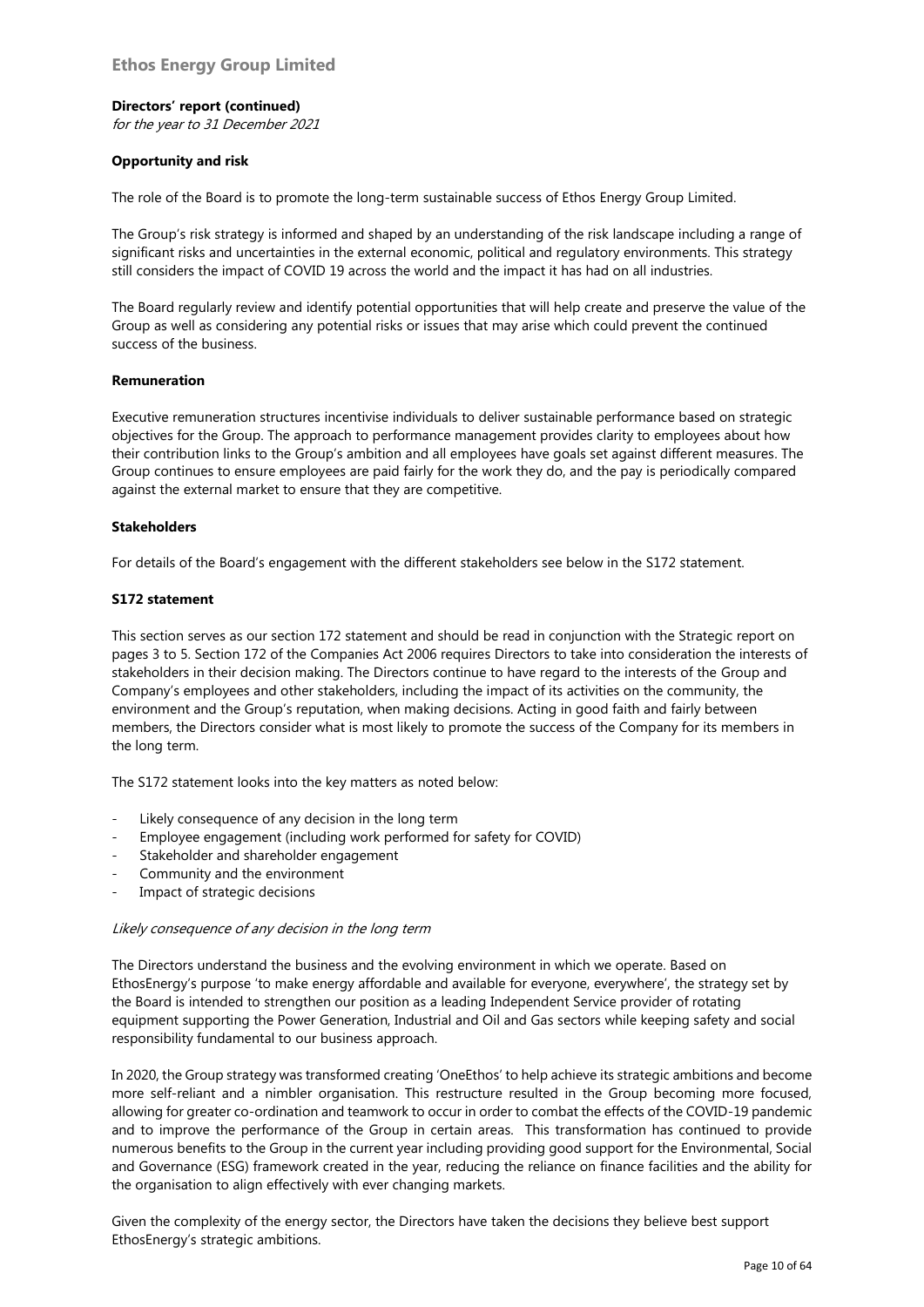for the year to 31 December 2021

S172 Statement (continued)

#### Employee engagement

Our employees are fundamental to the delivery of EthosEnergy's services and therefore to the long-term success of the business. It is important to develop our employees and keep them engaged and motivated. We engage with our workforce so that we can understand and address areas where we need to improve to ensure we deliver rewarding careers and retain our talented people.

Regular contact is provided by the leadership of the Group providing updates on the business performance including significant contract wins, recognising the crucial performance of individuals within the business and detailing the various actions that have been carried out as the ESG framework has been rolled out.

One key aspect defined in the ESG is relating to 'Inclusion and Diversity' which the Group continually monitors by reviewing the employee headcount demographic data including the age, gender, colour and national origin of our employees and to ensure that all employees are treated equally in the Group. In 2021, the Group also introduced a women's support group that allows female employees to openly discuss with each other their experiences whilst working for EthosEnergy

The safety of our employees during the COVID-19 pandemic has been of upmost importance to the Group with a variety of safety protocols utilised throughout the world to ensure any potential risks were minimalised and constant contact was maintained by the Group's Health and Safety team. New safe working procedures were introduced last year with safe working areas ensuring employees were socially distanced, advanced cleaning procedures and employee temperature checks were performed prior to admission to buildings/workshops.

#### Stakeholder and shareholder engagement

The Board regularly reviews our principal stakeholders and how we engage with them. The stakeholder voice is brought into the boardroom by regular reporting from our CEO, CFO, and Heads of HSSE (Healthy, Safety, Security & Environment), HR and Legal and the Strategic Business Unit Leaders. The company has identified 5 Ethos principles (Safety, Service Excellence, People, Financial Responsibility and Integrity), as its driving principles. The Group have identified employees, shareholders and lenders, customers and suppliers as the principal stakeholders in the business. The relevance of each stakeholder group may increase or decrease depending on the matter or issue in question, so the Board seeks to consider the needs and priorities of each stakeholder group during its discussions and as part of its decision making.

The Group understands the importance that our shareholders have confidence in the Group, how it is managed in its strategic objectives to ensure the Group has a stable and long term performance for the shareholders. Details of the work performed by the leadership of the Group in relation to shareholder engagement can be located within the Corporate Governance section above.

The Executive Leadership team and other employees are in regular contact with the lenders to the Group, ensuring they are provided with the up to date financial performance and there are opportunities to discuss any specific areas. This includes any recent meetings with regards to the renewal of the bank facilities for the Group until July 2023.

The Group's long-term success is underpinned by our customers and the delivery of predictable project outcomes that are aligned to our customers' requirements. To deliver a great service, we listen to our customers to make sure we are leveraging the full capabilities of our organisation, our global reach and technical depth. This insight from customer engagement helps to inform the Group's operational, business development and long-term strategic direction.

EthosEnergy also recognise the key role suppliers play in ensuring that EthosEnergy provide a high-quality service to their customers and the Group aims to maintain the strong relationships with their suppliers. The 'OneEthos' restructure has helped to build on these relationships with focused targets being provided by supply chain and understanding the full range of services that can be provided by our suppliers.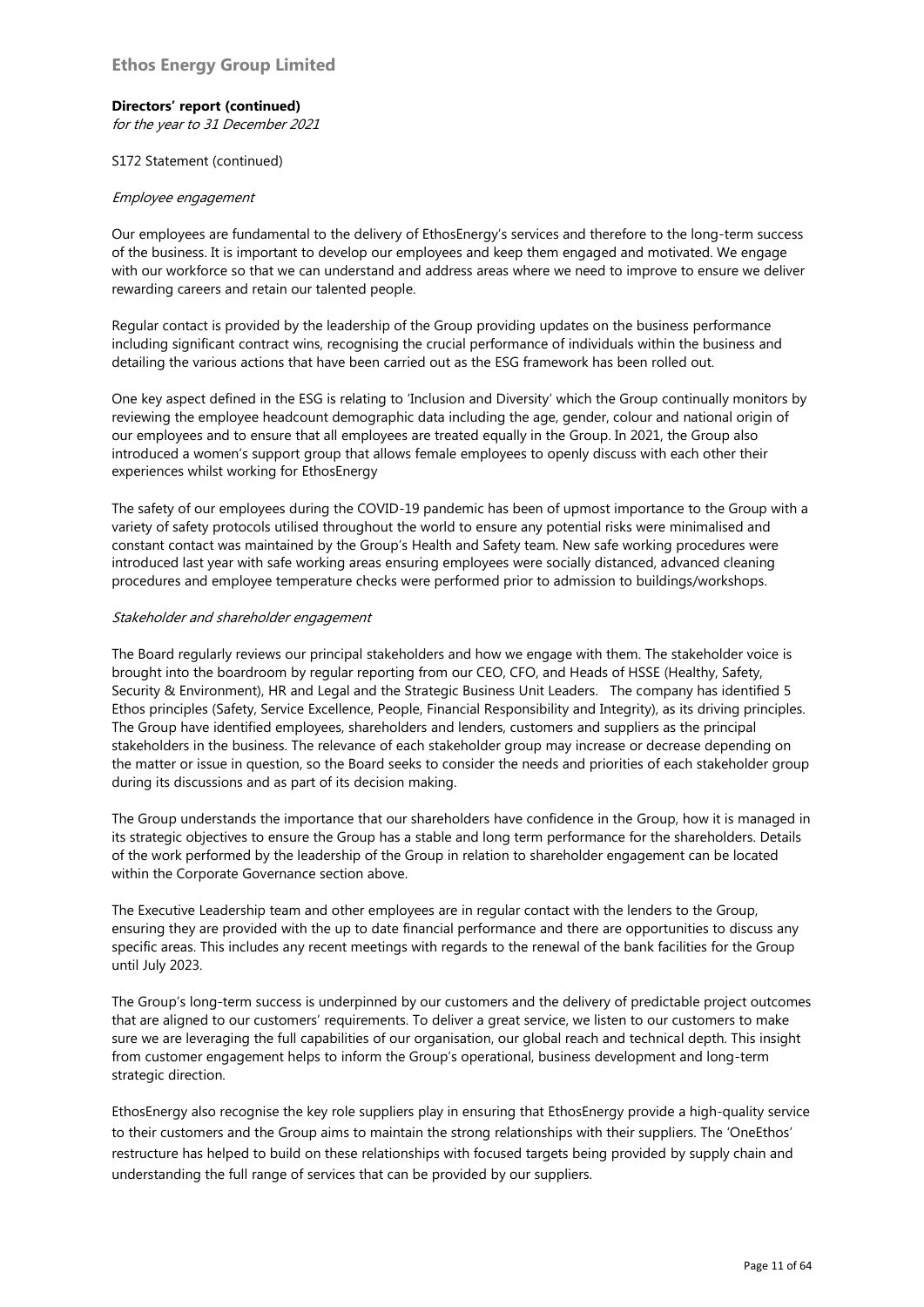for the year to 31 December 2021

#### S172 Statement (continued)

### Stakeholder and shareholder engagement (continued)

Third party suppliers are one of the key aspects defined in the ESG framework as EthosEnergy is continually monitoring the third party supplier spend by country, region and by country including transactions with small businesses, minority owned businesses and disadvantaged owners. This monitoring allows for EthosEnergy to work with our suppliers to ensure good relations are maintained as well as recognising the Group's responsibility to other businesses.

EthosEnergy has worked closely with both its customers and suppliers to ensure services were still continually being provided when it was possible. This involved maintaining regular contact with customers and suppliers, making special arrangements to ensure safety protocols were being followed and ensured that there were no significant delays to work being performed where it was possible. This regular contact and close working with both customers and suppliers have helped to maintain the strong relations, which the Group look to develop even further in the future.

### Community and the Environment

EthosEnergy as a large organisation recognises its duty to help both the community and the environment across the various locations the Group operates in. The Group has considered the positive actions it can perform in order to benefits these stakeholders and is continually challenging itself to make energy affordable and available for everyone.

During the year, the Group introduced the Environmental, Social and Governance (ESG) framework in order to build growth, financial sustainability and deliver long-term value through effective engagement with all stakeholders including the community and environment. The ultimate vision for the ESG framework is to fulfil our purpose; making energy available and affordable for everyone everywhere, thereby supporting the sustainability of the world and ensuring the needs of future generations are not compromised by actions we take today.

Some aspects were introduced last year including the Inclusion and Diversity Council which was introduced in 2020 and is responsible for enforcing the equal opportunities policy within EthosEnergy ensuring all employees are treated in a fair and consistent manner and not to discriminate unlawfully.

The Framework targets a number of wide-ranging initiatives however the Group is specifically focusing on six key areas to launch the ESG journey and these are:

- Environmental Stewardship
- Engineering Solutions
- Inclusion and Diversity
- Policies and procedures
- Alliances and partnerships
- Third party suppliers
- We have made great progress over the years holding a high a standard on environmental compliance and we already undertake many environmental activities in the company globally. Environmental stewardship is a focus area for us. We plan to quantify our global carbon footprint and establish future reduction strategies and targets.
- Engineered Solutions: As we look to double our business in the next 3 years, we will be challenging ourselves to invest in and develop more sustainable engineering solutions, this may include further technology efficiency improvements, doing more in alternative energy, or investing in clean fuel solutions.
- Inclusion and diversity is another major focus area for us. I&D is an important component of the social dimension of ESG. The Inclusion and Diversity Council which was introduced in 2020, is responsible for enforcing the equal opportunities policy within EthosEnergy ensuring all employees are treated in a fair and consistent manner and not to discriminate unlawfully.
- We are also focusing on our existing structure of governance. We want to review and update all of our systems, policies, and procedures to ensure they align and support our sustainability journey.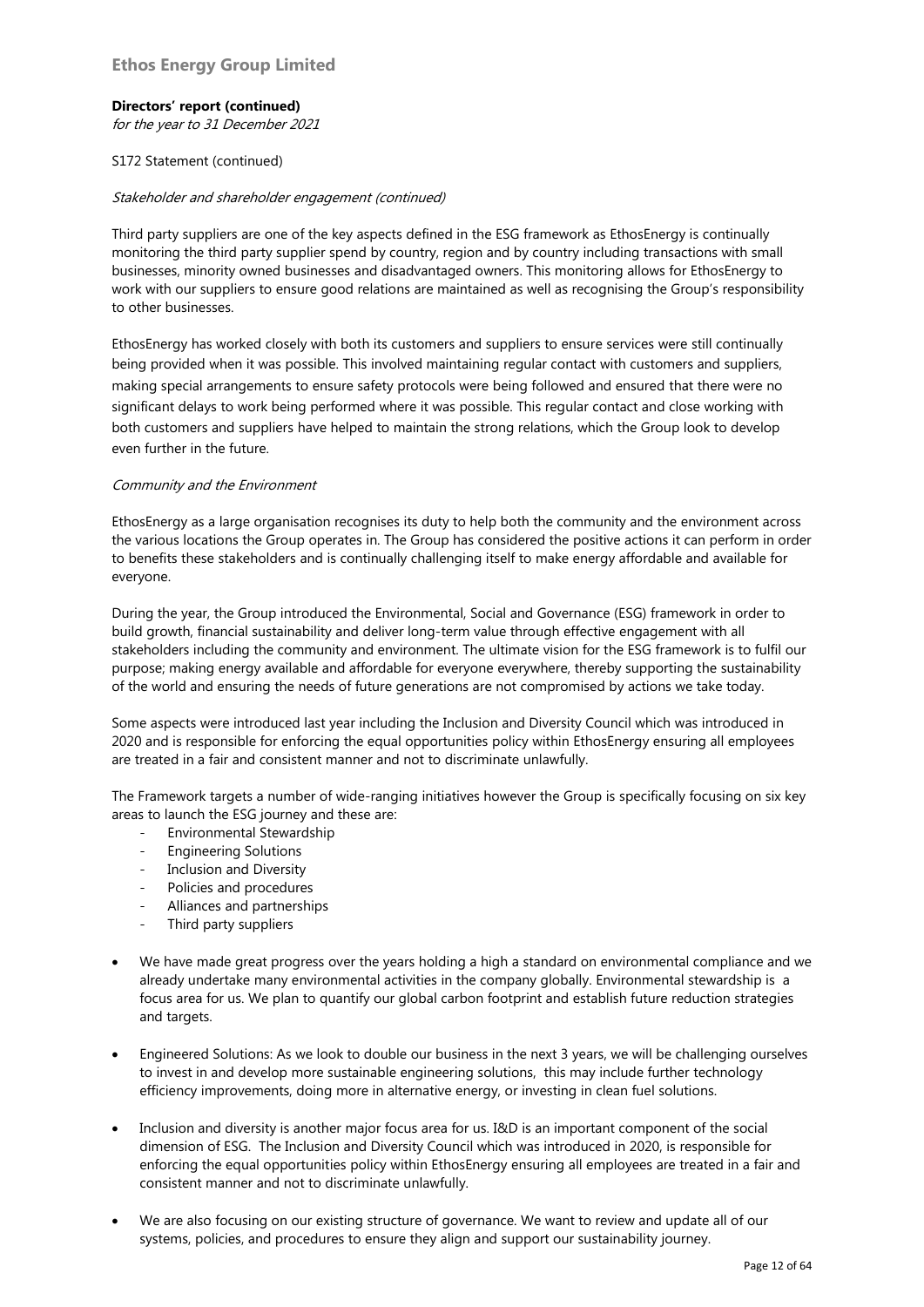for the year to 31 December 2021

S172 statement (continued)

Community and the Environment (continued)

- Given our extensive geographic reach, we will continue to look for opportunity to establish alliances and partnerships including potentially in developing or underdeveloped countries.
- We also aim to improve our governance by holding all our suppliers around the world to our standard of integrity. A new supplier due diligence program was implemented in 2021.

There has been a number of environmental and social community outreach activities initiated in the year and includes donations to local charities throughout the world to help combat poverty, participation in charity races that provide monies for rehabilitation and treatment of sick and disabled children, skydives to raise money for Endometriosis and Green Day initiative which is when employees cleaned up of local areas in their area.

#### Impact of Strategic decisions

The 'OneEthos' structure now utilised by EthosEnergy has allowed for the leadership to of the Group to be transformed, bringing in talent and expertise that has benefited both the short and long term success of the business.

#### **Streamlined Energy and Carbon Reporting (SECR)**

From April 2019, Streamlined Energy and Carbon Reporting (SECR) came into effect and is a new mandatory energy and carbon reporting scheme for larger companies within the United Kingdom. EthosEnergy Group meets the definition of a 'large' consolidated group and therefore should apply the new guidelines. However, as a stand-alone company EthosEnergy Group does not meet the relevant criteria and none of the UK subsidiaries singularly meet the criteria. As none of the UK entities qualify at an individual level, the Group are exempt for further disclosures.

#### **Statement as to disclosure of information to auditor**

The directors who were members of the Board at the time of approving this report are listed on page 2. Having made enquiries of fellow directors and of the Group's auditors, each of these directors confirms that:

- to the best of each directors' knowledge and belief, there is no information (that is, information needed by the Group's auditors in connection with conducting the audit) of which the Group's auditor is unaware, and
- each director has taken all the steps a director might reasonably be expected to have taken to be aware of relevant audit information and to establish that the Group's auditor is aware of that information.

#### **Going Concern**

The Group meets its working capital requirements through its bank facilities, including the Group's Revolving Credit Facility which is up for renewal in July 2023.

The Group monitors its funding position throughout the year to ensure it has access to sufficient funds to meet its forecast cash requirements by regularly producing forecasts to give management's best estimates of forward liquidity, leverage and forecast covenant compliance.

The Directors have prepared forecasts which take into consideration the impacts of COVID-19 on the Group's trading performance in 2021 and the potential effects it will have on the Group in the future.

Accordingly, the financial statements have been prepared on a going concern basis under the historical cost convention as modified by the revaluation of financial assets and liabilities at fair value through the income statement.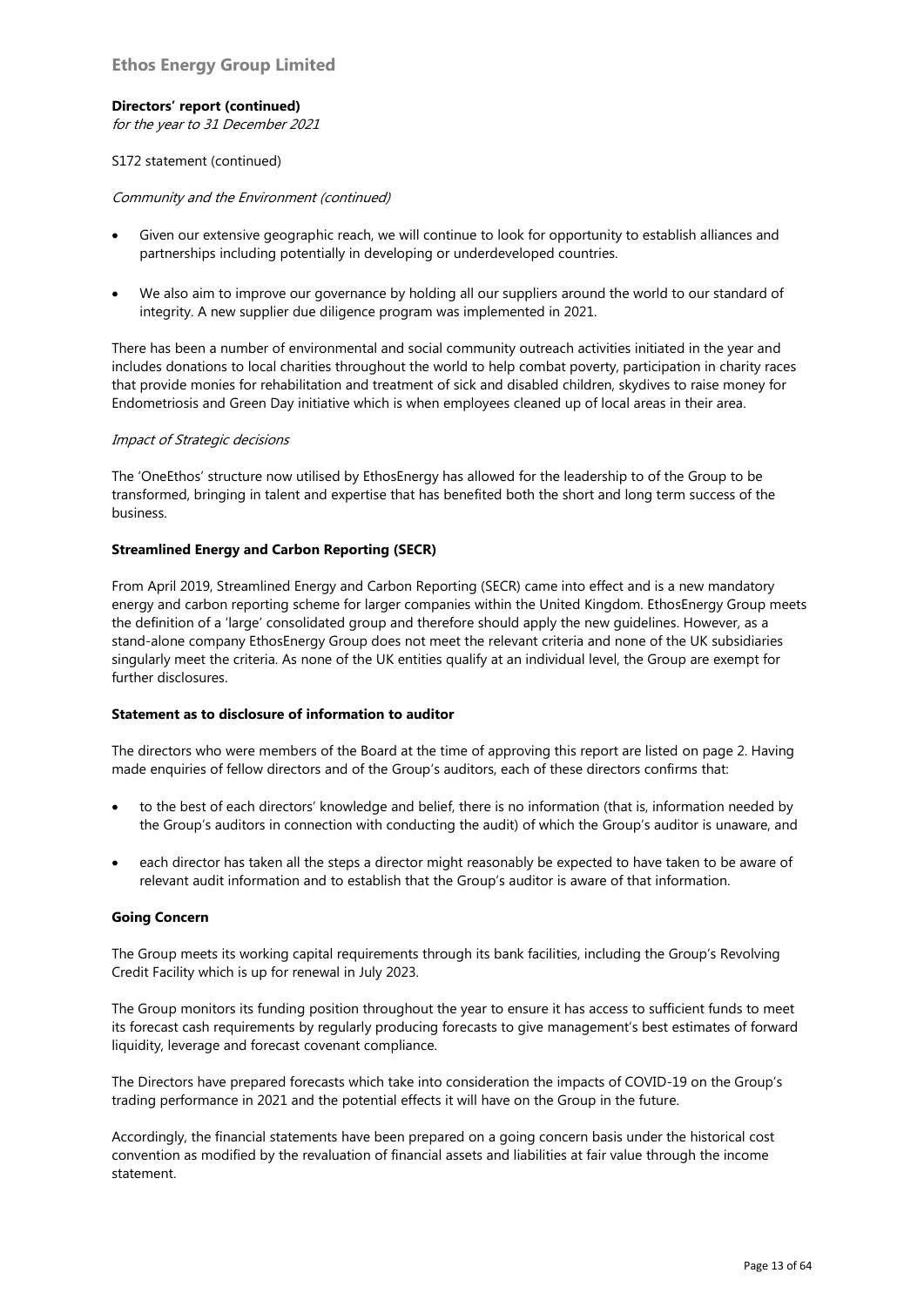for the year to 31 December 2021

#### **Future Developments**

While markets remain challenging, the Group has continued to secure additional backlog work for 2022 and further success is expected with increasing demand for our services.

#### **Directors' report (continued)**

for the year to 31 December 2021

### **Independent auditor**

The auditor, RSM UK Audit LLP, has indicated their willingness to continue in office and a resolution concerning their re-appointment will be proposed.

Approved by the board and signed on its behalf

[Antonio Dinozzi](https://rsm-uk.eu1.adobesign.com/verifier?tx=CBJCHBCAABAAoCb1J2kaNj9meXQ_qluQIKXuyl-HMJl6)

A Dinozzi Director

29/04/22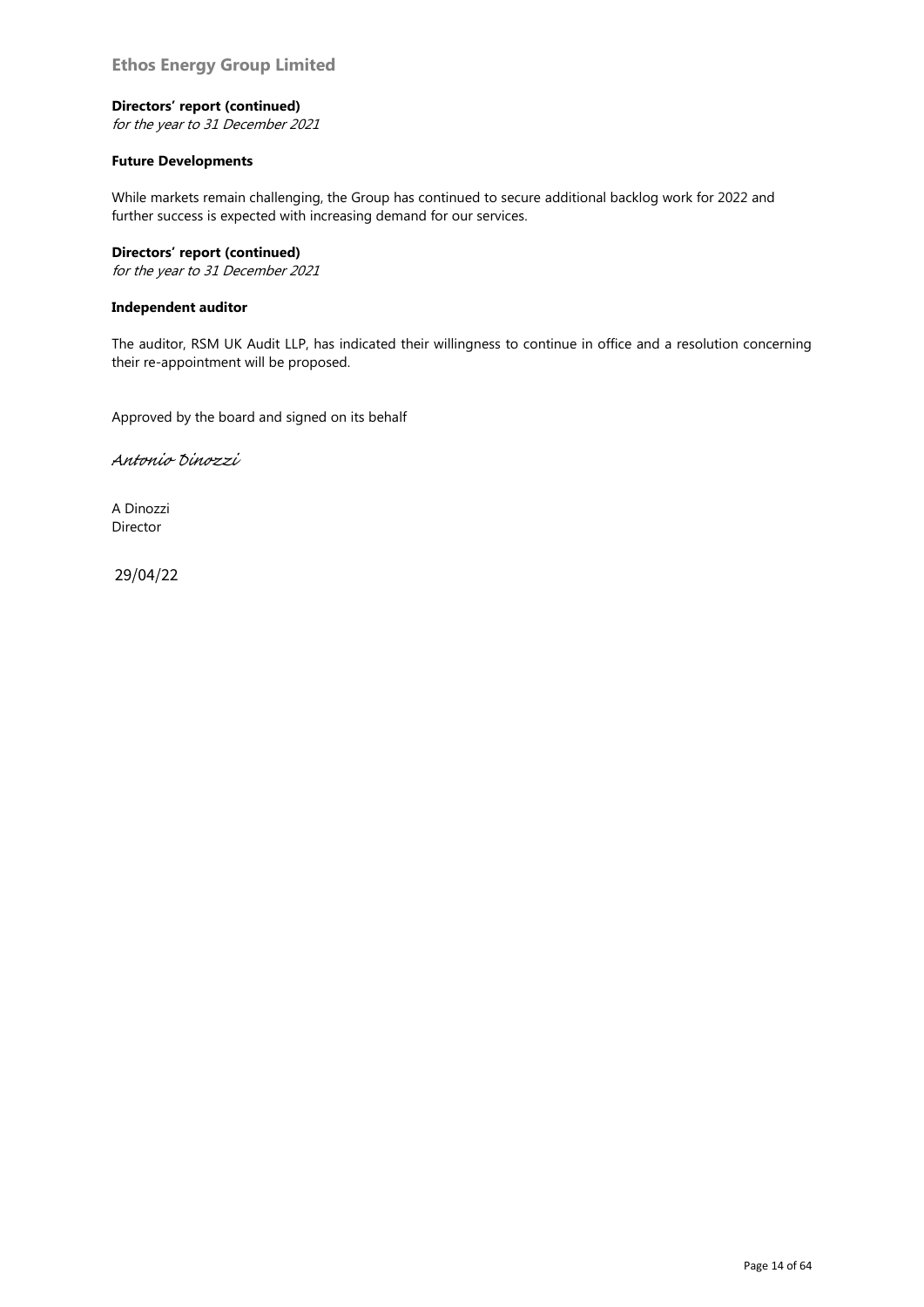## **Statement of directors' responsibilities in respect of the financial statements**

for the year to 31 December 2021

The directors are responsible for preparing the Strategic Report, Directors' Report and the financial statements in accordance with applicable law and regulations.

Company law requires the directors to prepare group and company financial statements for each financial year. Under that law the directors have prepared the group financial statements in accordance with UK-adopted International Accounting Standards in conformity with the requirements of the Companies Act 2006 and company financial statements in accordance with UK-adopted International Accounting Standards in conformity with the requirements of the Companies Act 2006.

The group and company financial statements are required by law and UK-adopted International Accounting Standards to present fairly the financial position of the group and the company and the financial performance of the group. The Companies Act 2006 provides in relation to such financial statements that references in the relevant part of that Act to financial statements giving a true and fair view are references to their achieving a fair presentation.

Under company law the directors must not approve the financial statements unless they are satisfied that they give a true and fair view of the state of affairs of the group and company and of the profit or loss of the group for that period. In preparing the financial statements, the directors are required to:

- select suitable accounting policies and then apply them consistently;
- state whether they have been prepared in accordance with UK-adopted International Accounting Standards;
- make judgements and accounting estimates that are reasonable and prudent; and
- prepare the financial statements on the going concern basis unless it is inappropriate to presume that the group and company will continue in business.

The directors are responsible for keeping adequate accounting records that are sufficient to show and explain the group's and company's transactions and disclose with reasonable accuracy at any time the financial position of the group and company and enable them to ensure that the financial statements comply with the Companies Act 2006. The directors are also responsible for safeguarding the assets of the group and company and hence for taking reasonable steps for the prevention and detection of fraud and other irregularities.

The directors are responsible for the maintenance and integrity of the corporate and financial information included on the Ethos Energy Group Limited website. Legislation in the United Kingdom governing the preparation and dissemination of financial statements may differ from legislation in other jurisdictions.

Approved by the board and signed on its behalf

[Antonio Dinozzi](https://rsm-uk.eu1.adobesign.com/verifier?tx=CBJCHBCAABAAoCb1J2kaNj9meXQ_qluQIKXuyl-HMJl6)

A Dinozzi Director

29/04/22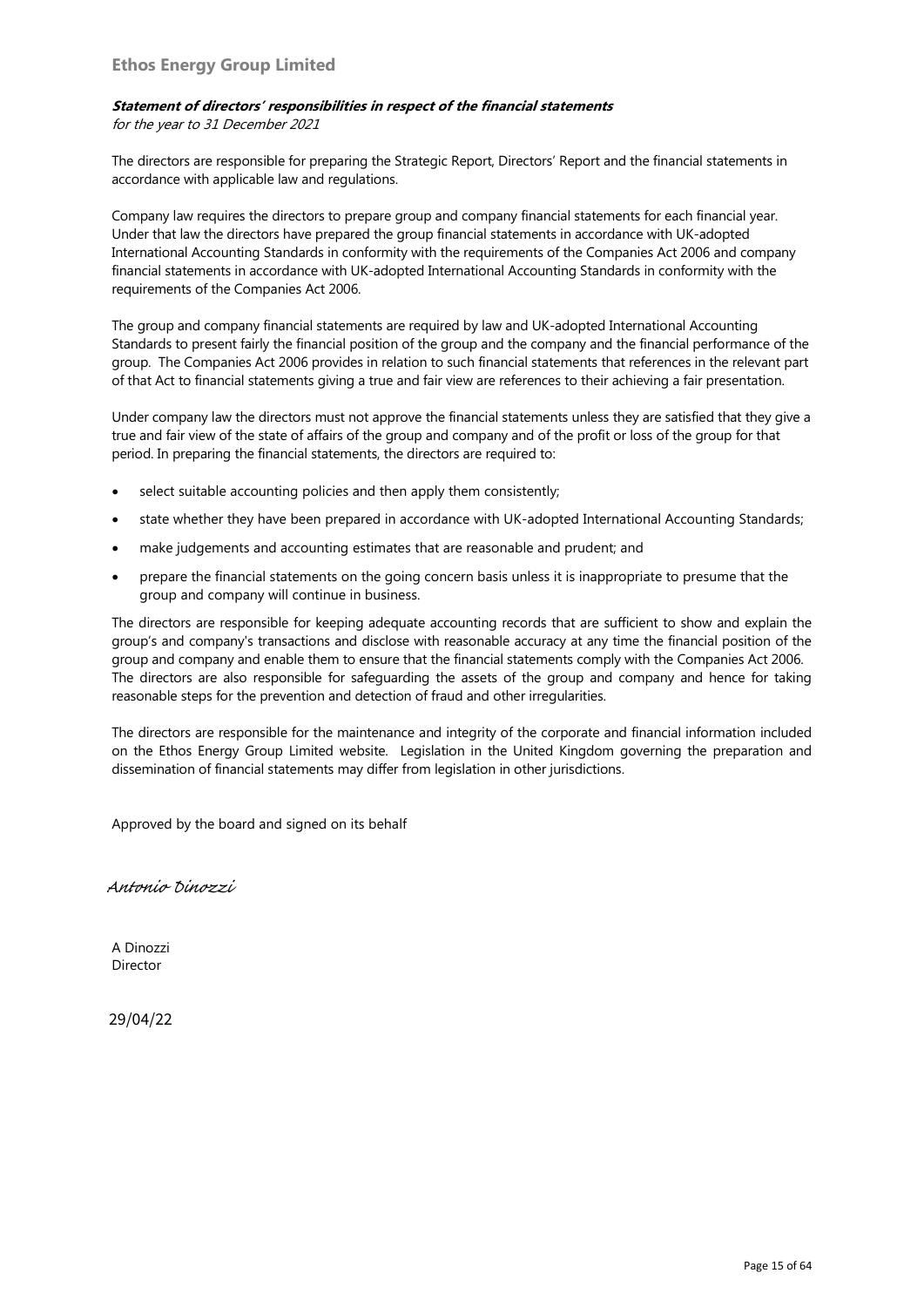## **INDEPENDENT AUDITOR'S REPORT TO THE MEMBERS OF ETHOS ENERGY GROUP LIMITED**

#### **Opinion**

We have audited the financial statements of Ethos Energy Group Limited (the 'parent company') and its subsidiaries (the 'group') for the year ended 31 December 2021 which comprise the consolidated income statement, consolidated statement of comprehensive income, consolidated and company balance sheets, consolidated and company statement of changes in equity, consolidated and company cash flow statements and notes to the financial statements, including significant accounting policies. The financial reporting framework that has been applied in their preparation is applicable law and UK-adopted International Accounting Standards and, as regards the parent company financial statements, as applied in accordance with the provisions of the Companies Act 2006.

In our opinion:

- the financial statements give a true and fair view of the state of the group's and of the parent company's affairs as at 31 December 2021 and of the group's profit for the year then ended;
- the group financial statements have been properly prepared in accordance with UK-adopted International Accounting Standards;
- the parent company financial statements have been properly prepared in accordance with UK-adopted International Accounting Standards and as applied in accordance with the provisions of the Companies Act 2006; and
- the financial statements have been prepared in accordance with the requirements of the Companies Act 2006.

#### **Basis for opinion**

We conducted our audit in accordance with International Standards on Auditing (UK) (ISAs (UK)) and applicable law. Our responsibilities under those standards are further described in the Auditor's responsibilities for the audit of the financial statements section of our report. We are independent of the group and parent company in accordance with the ethical requirements that are relevant to our audit of the financial statements in the UK, including the FRC's Ethical Standard, and we have fulfilled our other ethical responsibilities in accordance with these requirements. We believe that the audit evidence we have obtained is sufficient and appropriate to provide a basis for our opinion.

#### **Conclusions relating to going concern**

In auditing the financial statements, we have concluded that the directors' use of the going concern basis of accounting in the preparation of the financial statements is appropriate. Our evaluation of the directors' assessment of the group's and parent company's ability to continue to adopt the going concern basis of accounting included: checking the integrity and accuracy of the forecasts and covenant calculations prepared by management; challenging management on the reasonableness of the assumptions made in the forecast; assessing the reasonableness of assumptions and explanations provided by management to supporting documentation, where available; stress-testing management's cashflow forecasts to assess the impact of assumptions worse than those included in management's model; and auditing the accuracy of disclosures made in the financial statements.

Based on the work we have performed, we have not identified any material uncertainties relating to events or conditions that, individually or collectively, may cast significant doubt on the group's or the parent company's ability to continue as a going concern for a period of at least twelve months from when the financial statements are authorised for issue.

Our responsibilities and the responsibilities of the directors with respect to going concern are described in the relevant sections of this report.

#### **Other information**

The other information comprises the information included in the annual report, other than the financial statements and our auditor's report thereon. The directors are responsible for the other information contained within the annual report. Our opinion on the financial statements does not cover the other information and, except to the extent otherwise explicitly stated in our report, we do not express any form of assurance conclusion thereon.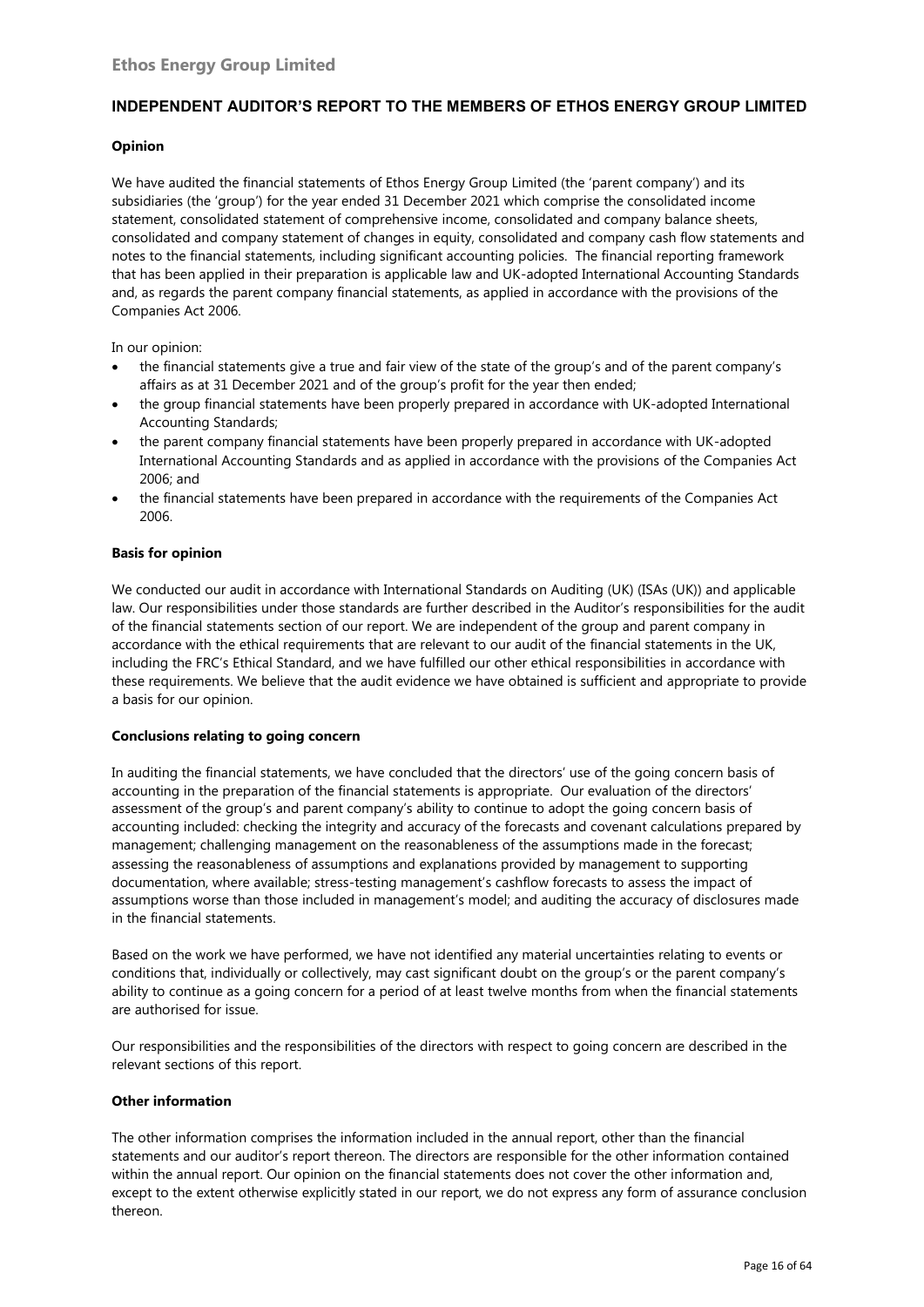## **INDEPENDENT AUDITOR'S REPORT TO THE MEMBERS OF ETHOS ENERGY GROUP LIMITED (continued)**

Our responsibility is to read the other information and, in doing so, consider whether the other information is materially inconsistent with the financial statements or our knowledge obtained in the course of the audit or otherwise appears to be materially misstated. If we identify such material inconsistencies or apparent material misstatements, we are required to determine whether this gives rise to a material misstatement in the financial statements themselves. If, based on the work we have performed, we conclude that there is a material misstatement of this other information, we are required to report that fact.

We have nothing to report in this regard.

### **Opinions on other matters prescribed by the Companies Act 2006**

In our opinion, based on the work undertaken in the course of the audit:

- the information given in the strategic report and the directors' report for the financial year for which the financial statements are prepared is consistent with the financial statements; and
- the strategic report and the directors' report have been prepared in accordance with applicable legal requirements.

#### **Matters on which we are required to report by exception**

In the light of the knowledge and understanding of the group and the parent company and their environment obtained in the course of the audit, we have not identified material misstatements in the strategic report or the directors' report.

We have nothing to report in respect of the following matters in relation to which the Companies Act 2006 requires us to report to you if, in our opinion:

- adequate accounting records have not been kept by the parent company, or returns adequate for our audit have not been received from branches not visited by us; or
- the parent company financial statements are not in agreement with the accounting records and returns; or
- certain disclosures of directors' remuneration specified by law are not made; or
- we have not received all the information and explanations we require for our audit.

## **Responsibilities of directors**

As explained more fully in the directors' responsibilities statement set out on page 15, the directors are responsible for the preparation of the financial statements and for being satisfied that they give a true and fair view, and for such internal control as the directors determine is necessary to enable the preparation of financial statements that are free from material misstatement, whether due to fraud or error.

In preparing the financial statements, the directors are responsible for assessing the group's and the parent company's ability to continue as a going concern, disclosing, as applicable, matters related to going concern and using the going concern basis of accounting unless the directors either intend to liquidate the group or the parent company or to cease operations, or have no realistic alternative but to do so.

### **Auditor's responsibilities for the audit of the financial statements**

Our objectives are to obtain reasonable assurance about whether the financial statements as a whole are free from material misstatement, whether due to fraud or error, and to issue an auditor's report that includes our opinion. Reasonable assurance is a high level of assurance, but is not a guarantee that an audit conducted in accordance with ISAs (UK) will always detect a material misstatement when it exists. Misstatements can arise from fraud or error and are considered material if, individually or in the aggregate, they could reasonably be expected to influence the economic decisions of users taken on the basis of these financial statements.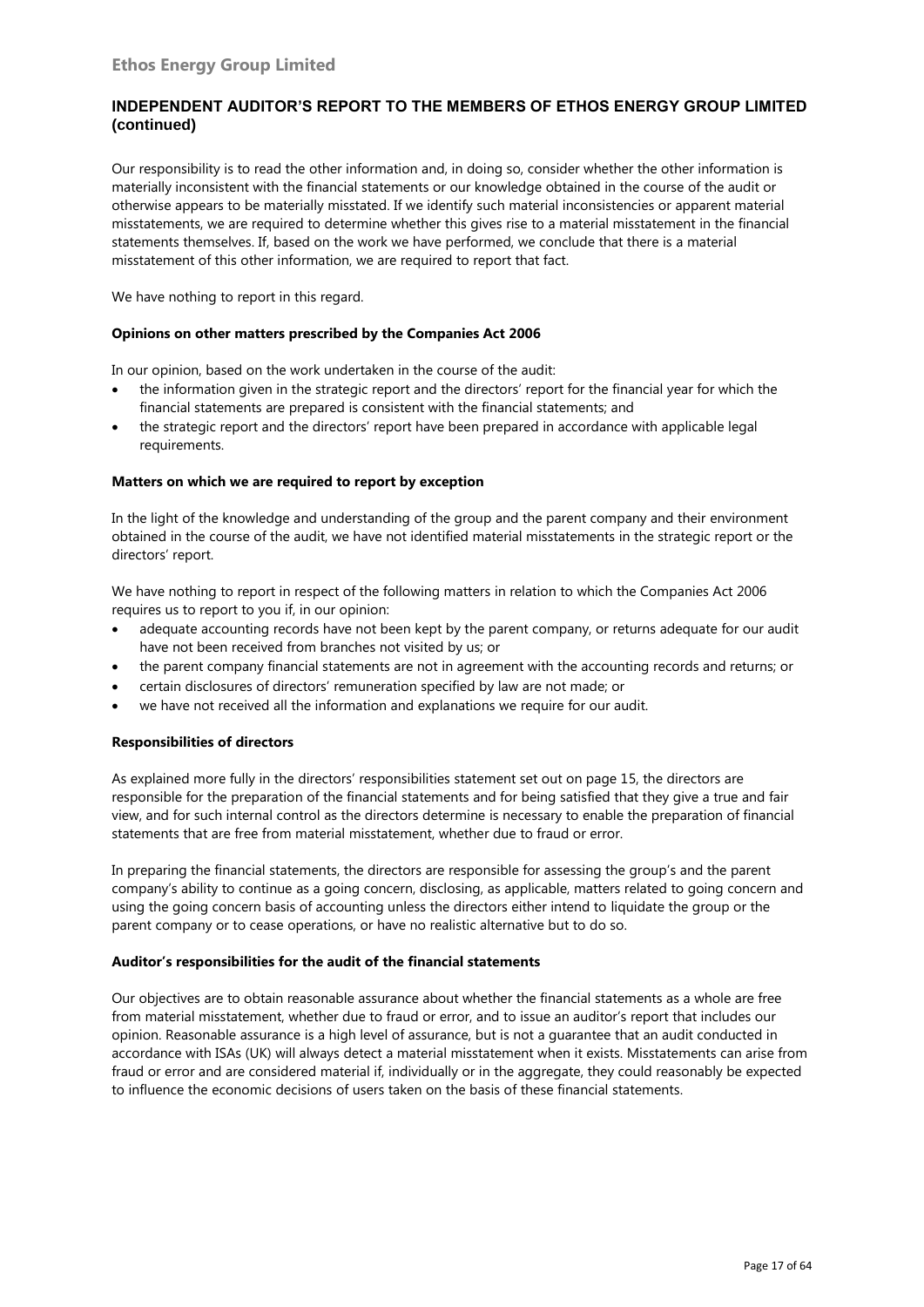## **INDEPENDENT AUDITOR'S REPORT TO THE MEMBERS OF ETHOS ENERGY GROUP LIMITED (continued)**

#### **The extent to which the audit was considered capable of detecting irregularities, including fraud**

Irregularities are instances of non-compliance with laws and regulations. The objectives of our audit are to obtain sufficient appropriate audit evidence regarding compliance with laws and regulations that have a direct effect on the determination of material amounts and disclosures in the financial statements, to perform audit procedures to help identify instances of non-compliance with other laws and regulations that may have a material effect on the financial statements, and to respond appropriately to identified or suspected non-compliance with laws and regulations identified during the audit.

In relation to fraud, the objectives of our audit are to identify and assess the risk of material misstatement of the financial statements due to fraud, to obtain sufficient appropriate audit evidence regarding the assessed risks of material misstatement due to fraud through designing and implementing appropriate responses and to respond appropriately to fraud or suspected fraud identified during the audit.

However, it is the primary responsibility of management, with the oversight of those charged with governance, to ensure that the entity's operations are conducted in accordance with the provisions of laws and regulations and for the prevention and detection of fraud.

In identifying and assessing risks of material misstatement in respect of irregularities, including fraud, the group audit engagement team and component auditors:

- obtained an understanding of the nature of the industry and sector, including the legal and regulatory frameworks that the group and parent company operates in and how the group and parent company are complying with the legal and regulatory frameworks;
- inquired of management, and those charged with governance, about their own identification and assessment of the risks of irregularities, including any known actual, suspected or alleged instances of fraud;
- discussed matters about non-compliance with laws and regulations and how fraud might occur including assessment of how and where the financial statements may be susceptible to fraud.

As a result of these procedures we consider the most significant laws and regulations that have a direct impact on the financial statements are UK-adopted international accounting standards, the Companies Act 2006 and tax compliance regulations. We performed audit procedures to detect non-compliances which may have a material impact on the financial statements which included reviewing financial statement disclosures, inspecting correspondence with local tax authorities and evaluating advice received from tax advisors.

The most significant laws and regulations that have an indirect impact on the financial statements are those in relation to health and safety, environmental policies and regulations and regional operational compliance regulations. We performed audit procedures to inquire of management and those charged with governance whether the group is in compliance with these laws and regulations and inspected the group and component's internal policies and procedures, internal meeting minutes and monitoring reports as well as correspondence with regulatory authorities, where applicable.

The group audit engagement team identified the risk of management override of controls and recognition of revenue as the areas where the financial statements were most susceptible to material misstatement due to fraud. Audit procedures performed in relation to management override of controls included but were not limited to testing manual journal entries and other adjustments, assessing whether the judgments made in making accounting estimates are indicative of management bias and evaluating the business rationale in relation to significant, unusual transactions. Audit procedures performed in relation to recognition of revenue included but were not limited to testing the design of controls in relation to the completeness, accuracy and existence of revenue, reviewing a sample of transactions throughout the period to assess whether they were correctly recorded, including a sample specifically around year end for cut-off and testing a sample of contracts to ensure that revenue had been recognised in line with performance obligations.

All relevant laws and regulations identified at a Group level and areas susceptible to fraud that could have a material effect on the consolidated financial statements were communicated to component auditors. Any instances of non-compliance with laws and regulations identified and communicated by a component auditor were considered in our group audit approach.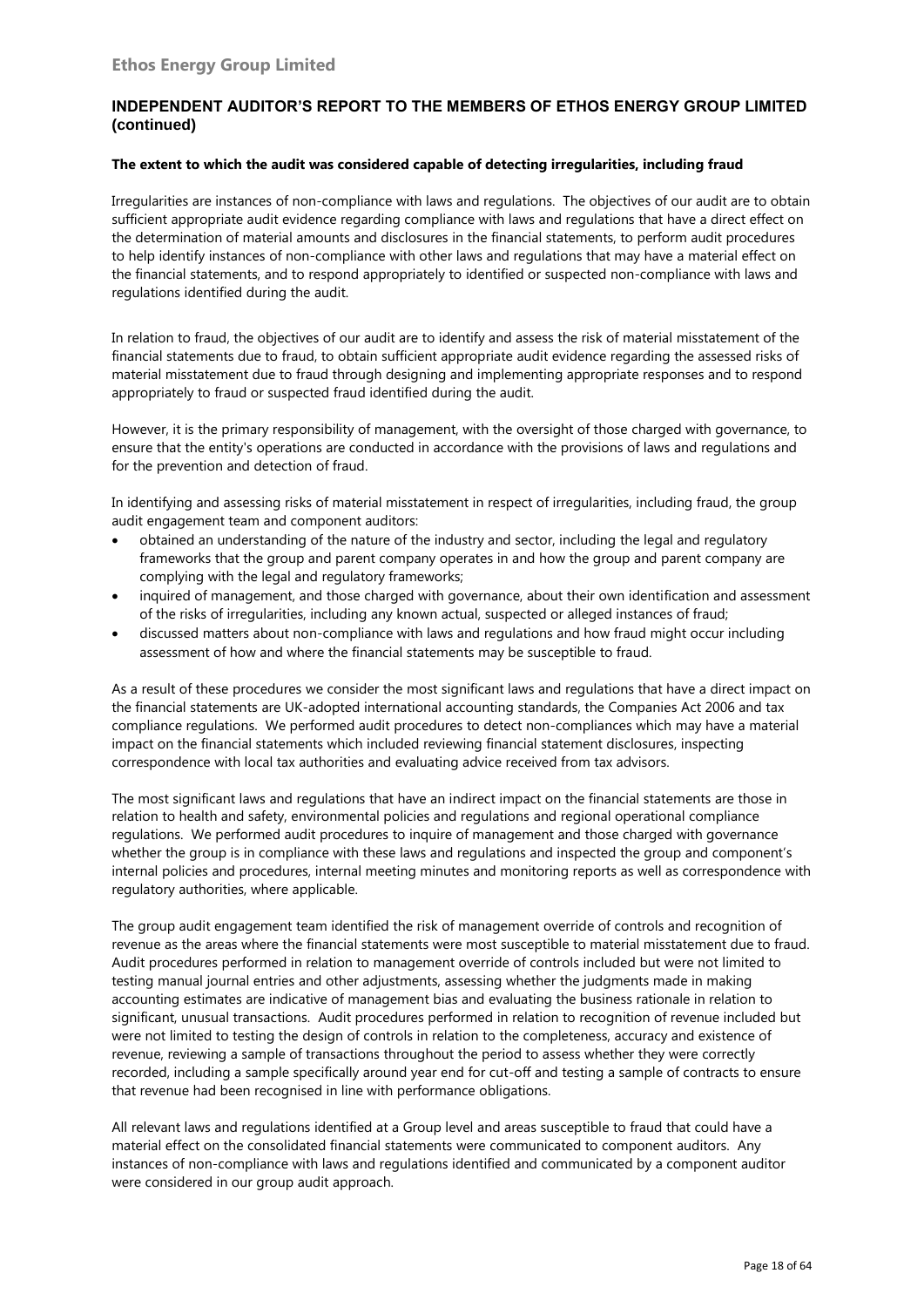## **INDEPENDENT AUDITOR'S REPORT TO THE MEMBERS OF ETHOS ENERGY GROUP LIMITED (continued)**

A further description of our responsibilities for the audit of the financial statements is located on the Financial Reporting Council's website at: http://www.frc.org.uk/auditorsresponsibilities This description forms part of our auditor's report.

## **Use of our report**

This report is made solely to the company's members, as a body, in accordance with Chapter 3 of Part 16 of the Companies Act 2006. Our audit work has been undertaken so that we might state to the company's members those matters we are required to state to them in an auditor's report and for no other purpose. To the fullest extent permitted by law, we do not accept or assume responsibility to anyone other than the company and the company's members as a body, for our audit work, for this report, or for the opinions we have formed.

[K Morrison](https://rsm-uk.eu1.adobesign.com/verifier?tx=CBJCHBCAABAAoCb1J2kaNj9meXQ_qluQIKXuyl-HMJl6)

Katie Morrison (Senior Statutory Auditor) For and on behalf of RSM UK Audit LLP, Statutory Auditor Chartered Accountants Third floor Centenary House 69 Wellington Street Glasgow G2 6HG Date: 29/04/22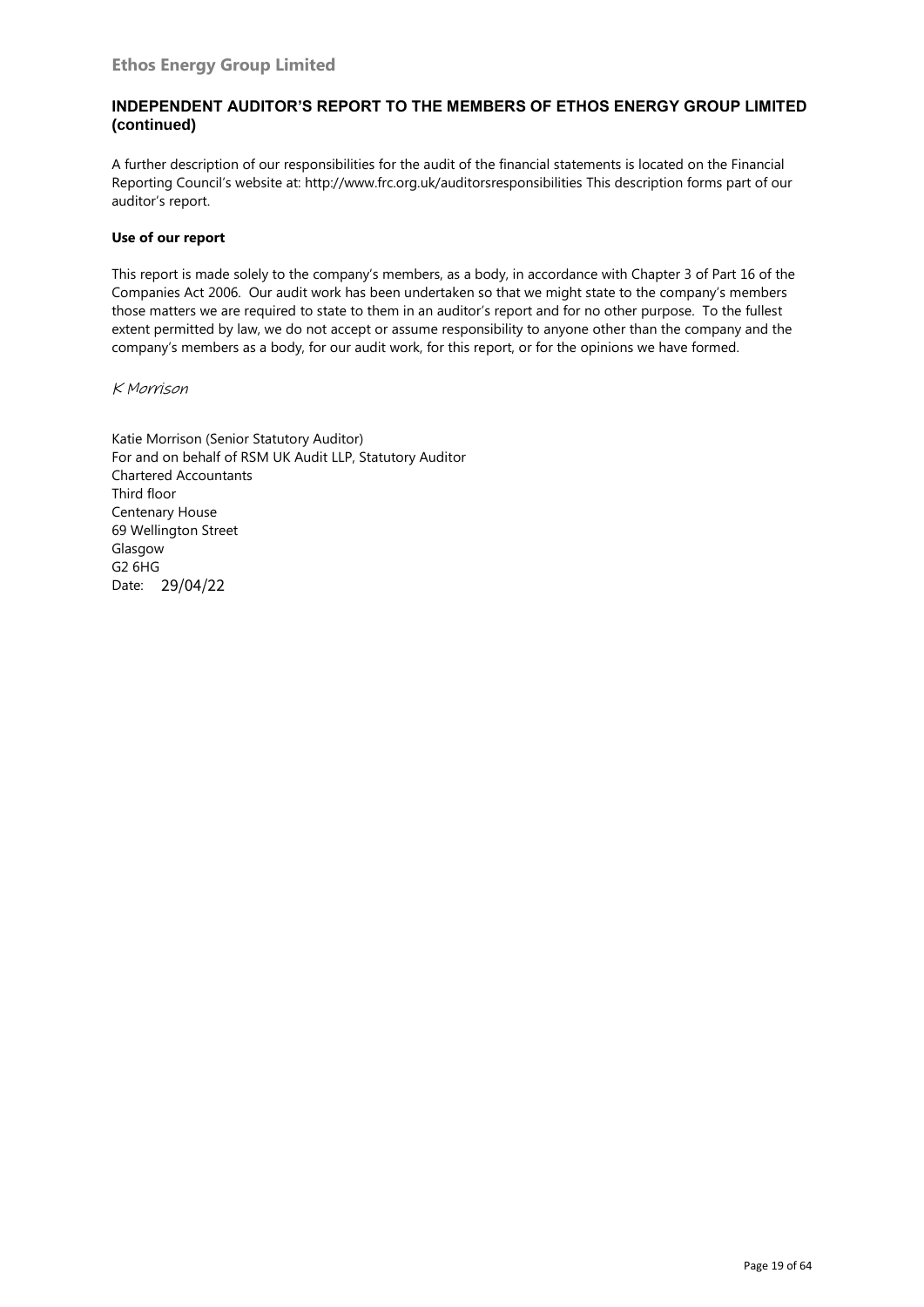## **Consolidated income statement**

for the year to 31 December 2021

|                                                        |              | Year to 31<br>December | Year to 31<br>December |
|--------------------------------------------------------|--------------|------------------------|------------------------|
|                                                        | <b>Note</b>  | 2021                   | 2020                   |
|                                                        |              | \$m                    | \$m                    |
| Revenue from contracts with customers                  | $\mathbf{1}$ | 783.4                  | 744.2                  |
| Cost of sales                                          |              | (671.8)                | (633.6)                |
| Gross profit                                           |              | 111.6                  | 110.6                  |
| Administrative expenses                                |              | (87.0)                 | (95.1)                 |
| Share of profit from joint ventures                    | 9            | 16.0                   | 13.3                   |
| Impairment & restructuring                             | 5            |                        | (12.1)                 |
| <b>Operating profit</b>                                |              | 40.6                   | 16.7                   |
| Finance expense - net                                  | 2            | (6.0)                  | (5.7)                  |
| Profit before taxation from continuing operations      | 3            | 34.6                   | 11.0                   |
| Income tax (expense)/income                            | 4            | (7.5)                  | 4.4                    |
| Profit for the year from continuing operations         |              | 27.1                   | 15.4                   |
| Discontinued operations - net of tax                   | 5            | (13.6)                 |                        |
| Profit for the year attributed to owners of the parent |              | 13.5                   | 15.4                   |

The Company has elected to take the exemption provided under section 408 of the Companies Act 2006 not to separately present the parent company profit and loss account. The Company recorded a loss excluding dividend income and dividends paid of \$1.8m (2020 loss excluding dividend income of \$0.9m).

The notes on pages 26 to 64 are an integral part of these financial statements.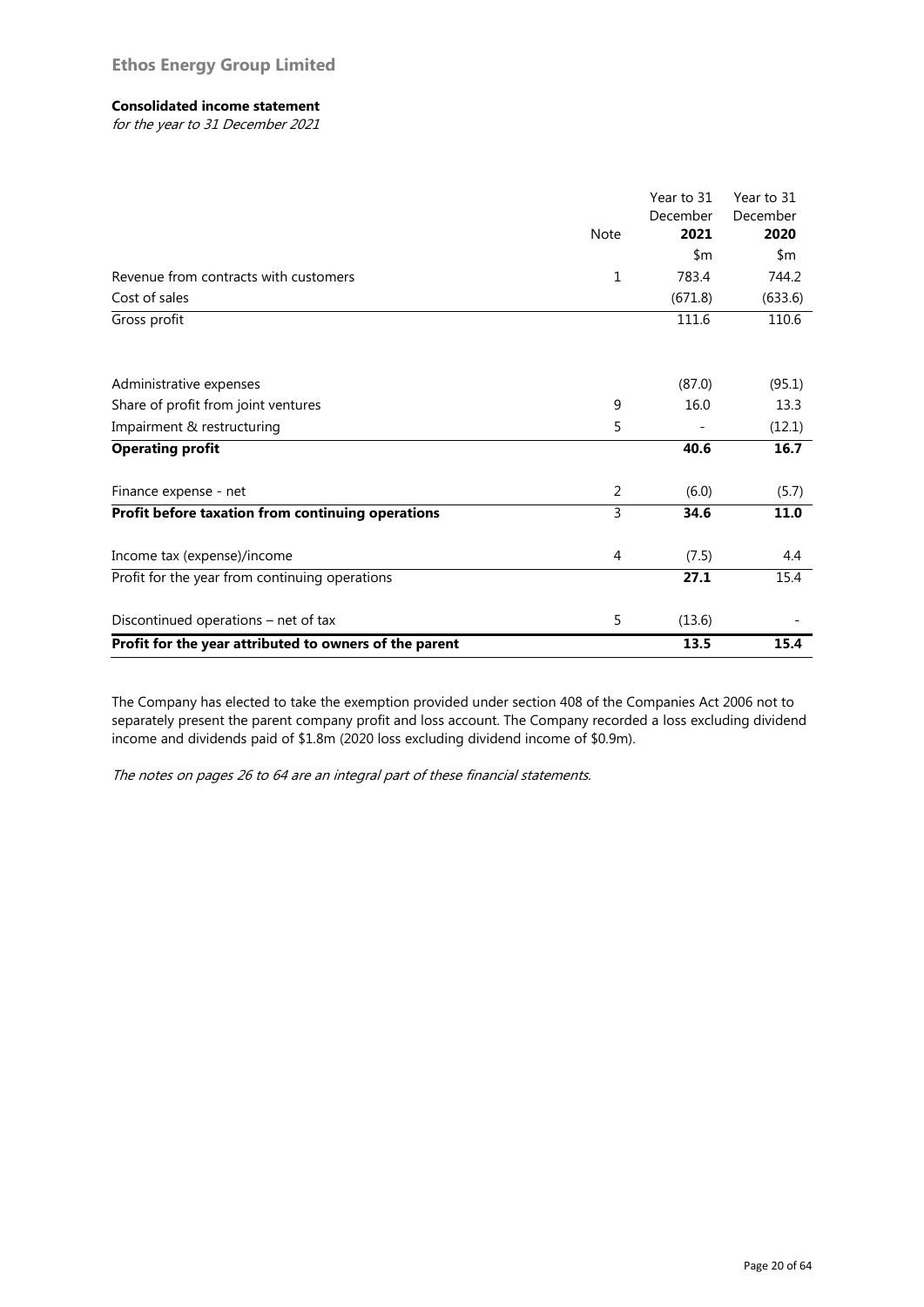## **Consolidated statement of comprehensive income**

for the year to 31 December 2021

|                                                                                 | Year to<br>December<br>2021<br>\$m | Year to<br>December<br>2020<br>\$m |
|---------------------------------------------------------------------------------|------------------------------------|------------------------------------|
| Profit for the year                                                             | 13.5                               | 15.4                               |
| Other comprehensive income, net of tax                                          |                                    |                                    |
| Items that will not be reclassified to profit or loss                           |                                    |                                    |
| Re-measurement gains on retirement benefit obligations                          | 1.4                                | 1.1                                |
| Total items that will not be reclassified to profit or loss                     | 1.4                                | 1.1                                |
| Items that may be reclassified subsequently to profit or loss                   |                                    |                                    |
| Exchange movements on retranslation of foreign currency net assets              | (11.8)                             | 6.2                                |
| Total items that may be reclassified subsequently to profit or loss             | (11.8)                             | 6.2                                |
| Other comprehensive (expense)/income for the year, net of tax                   | (10.4)                             | 7.3                                |
| Total comprehensive income for the year attributable to owners<br>of the parent | 3.1                                | 22.7                               |

Exchange movements on the retranslation of net assets would only be subsequently reclassified to profit or loss in the event of the disposal of a business.

The notes on pages 26 to 64 are an integral part of these financial statements.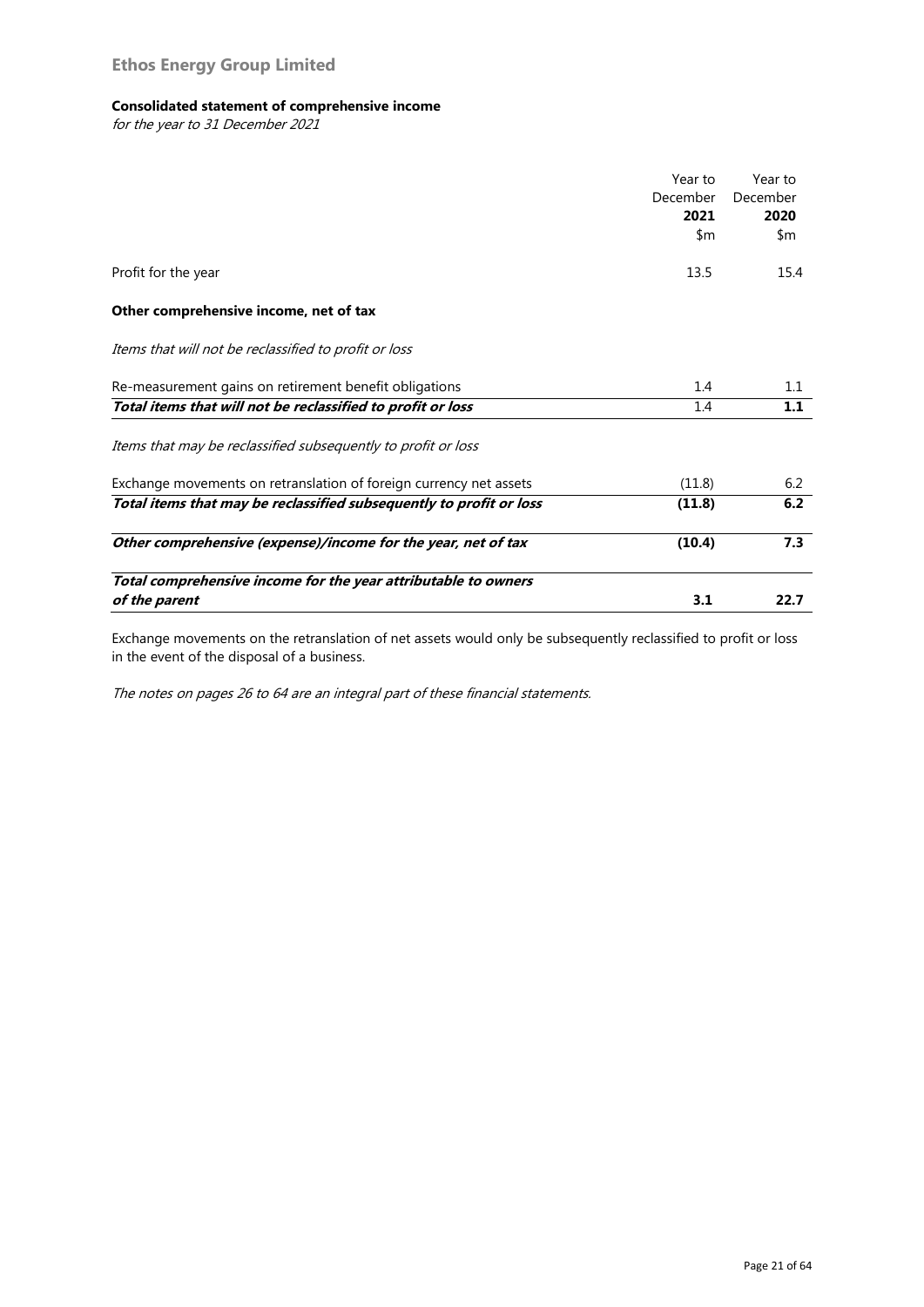## **Consolidated and Company Balance Sheets**

As at 31 December 2021

|                                             |             | Group                    |                              | Company                  |                          |
|---------------------------------------------|-------------|--------------------------|------------------------------|--------------------------|--------------------------|
|                                             |             | 2021                     | 2020                         | 2021                     | 2020                     |
|                                             | <b>Note</b> | \$m                      | \$m                          | \$m                      | \$m                      |
| <b>Assets</b>                               |             |                          |                              |                          |                          |
| <b>Non-current assets</b>                   |             |                          |                              |                          |                          |
| Goodwill and intangible assets              | 6           | 13.3                     | 13.1                         | $1.2\phantom{0}$         | $1.1\,$                  |
| Property plant and equipment                | 7           | 32.7                     | 31.5                         |                          |                          |
| Right of use assets                         | 8           | 33.8                     | 41.6                         |                          |                          |
| Finance lease receivable                    | 8           | 0.3                      | $\overline{\phantom{0}}$     |                          |                          |
| Investments in Group companies              | 9           | $\overline{\phantom{a}}$ | $\qquad \qquad \blacksquare$ | 433.6                    | 433.6                    |
| Investments in joint ventures               | 9           | 35.9                     | 38.2                         |                          |                          |
| Long term receivables                       |             | 8.1                      | 9.6                          |                          |                          |
| Deferred tax assets                         | 18          | 24.2                     | 28.9                         | 0.1                      | 0.1                      |
|                                             |             | 148.3                    | 162.9                        | 434.9                    | 434.8                    |
| <b>Current Assets</b>                       |             |                          |                              |                          |                          |
| Finance lease receivable                    | 8           | 0.2                      |                              |                          |                          |
| Inventories                                 | 10          | 152.0                    | 146.8                        |                          |                          |
| Trade and other receivables                 | 11          | 244.0                    | 206.3                        | 0.7                      | 1.6                      |
| Due from Group companies                    | 15          | $\overline{\phantom{a}}$ |                              | 9.4                      | 11.9                     |
| Income tax receivables                      |             | 3.4                      | 9.2                          | 1.4                      | 1.0                      |
| Cash and cash equivalents                   | 12          | 46.4                     | 43.5                         | 7.3                      | 11.1                     |
|                                             |             | 446.0                    | 405.8                        | 18.8                     | 25.6                     |
| <b>Liabilities</b>                          |             |                          |                              |                          |                          |
| <b>Current liabilities</b>                  |             |                          |                              |                          |                          |
| Borrowings                                  | 14          | 90.5                     | 90.7                         | 80.5                     | 90.7                     |
| Trade and other payables                    | 13          | 201.0                    | 159.9                        | 2.6                      | 2.6                      |
| Lease liabilities                           | 8           | 7.9                      | 9.9                          |                          |                          |
| Due to related parties                      | 15          | 3.4                      | 0.1                          |                          |                          |
| Due to Group companies                      | 15          |                          | $\overline{a}$               | 86.4                     | 81.9                     |
| Income tax liabilities                      |             | 1.1                      | 7.2                          |                          |                          |
|                                             |             | 303.9                    | 267.8                        | 169.5                    | 175.2                    |
| Net current assets/(liabilities)            |             | 142.1                    | 138.0                        | (150.7)                  | (149.6)                  |
|                                             |             |                          |                              |                          |                          |
| <b>Non-current liabilities</b>              |             |                          |                              |                          |                          |
| Retirement benefit obligations              | 24          | 7.1                      | 8.9                          |                          |                          |
| Lease liabilities                           | 8           | 29.2                     | 33.5                         |                          |                          |
| Other long term liabilities                 |             | 8.7                      | 9.9                          |                          |                          |
| Provisions                                  | 1/          | 8.4                      | 8.7                          |                          |                          |
|                                             |             | 53.4                     | 61.0                         | $\overline{\phantom{m}}$ | $\overline{\phantom{a}}$ |
| <b>Net Assets</b>                           |             | 237.0                    | 239.9                        | 284.2                    | 285.2                    |
| Equity attributable to owners of the parent |             |                          |                              |                          |                          |
| Share capital                               | 19          | 1.7                      | 1.7                          | 1.7                      | 1.7                      |
| Share premium                               | 20          | $\overline{a}$           | 299.5                        |                          | 299.5                    |
| Merger reserve                              | 21          | 262.4                    | 262.4                        | 262.4                    | 262.4                    |
| Accumulated profits/(losses)                |             | 33.6                     | (273.4)                      | 20.1                     | (278.4)                  |
| Other reserves                              | 21          | (60.7)                   | (50.3)                       |                          |                          |
| <b>Total Equity</b>                         |             | 237.0                    | 239.9                        | 284.2                    | 285.2                    |
|                                             |             |                          |                              |                          |                          |

A Dinozzi [Antonio Dinozzi](https://rsm-uk.eu1.adobesign.com/verifier?tx=CBJCHBCAABAAoCb1J2kaNj9meXQ_qluQIKXuyl-HMJl6) 29/04/22Director

Ethos Energy Group Limited, registered number SC454431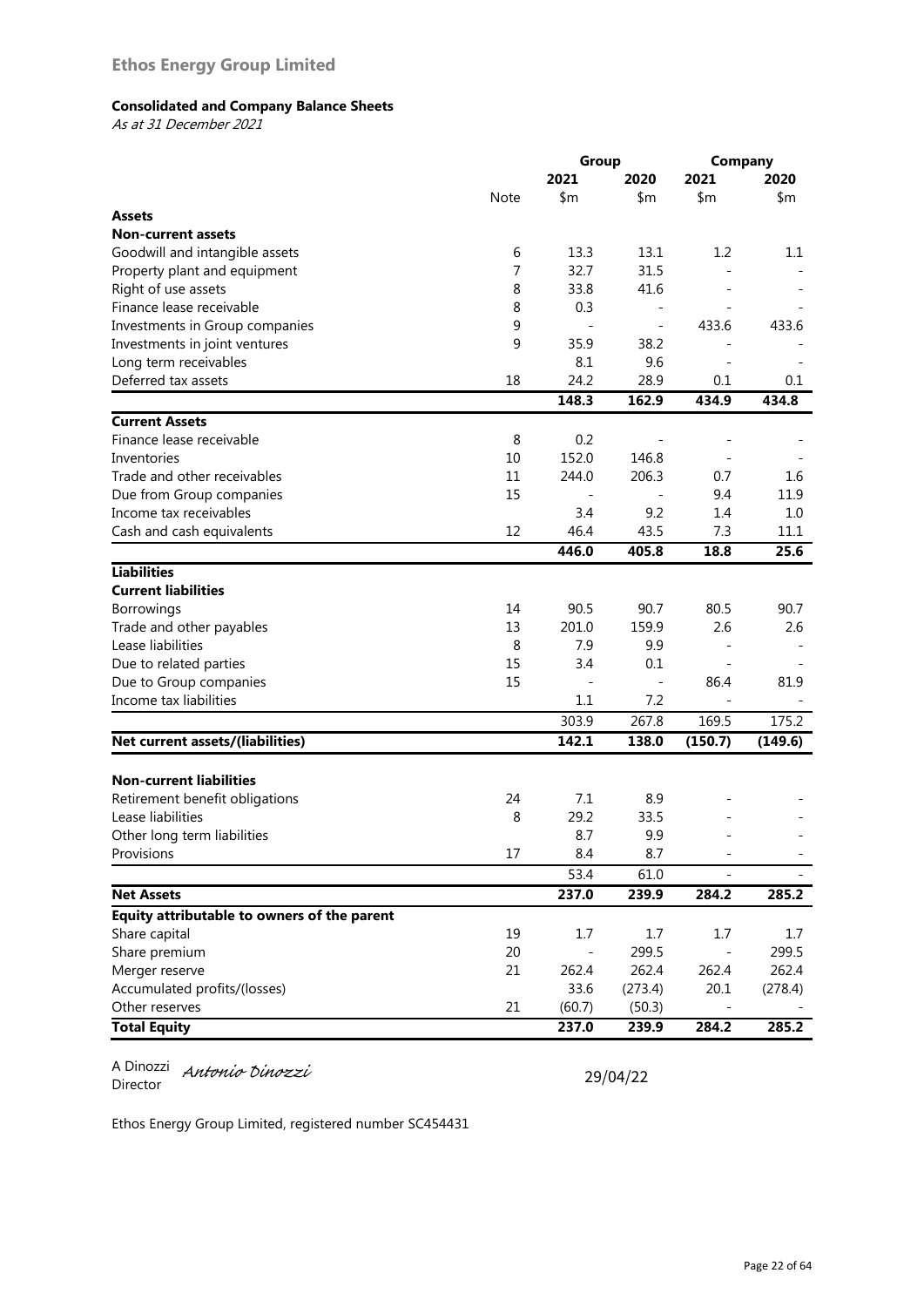## **Consolidated Statement of Changes in Equity**

For the year to 31 December 2021

|                                                             | Share                    | Share                    | Merge                    | Other                    | Accumulated              | Total         |
|-------------------------------------------------------------|--------------------------|--------------------------|--------------------------|--------------------------|--------------------------|---------------|
|                                                             | capital<br>\$m           | premium<br>\$m           | reserve<br>\$m           | reserves<br>\$m          | (losses)<br>\$m          | equity<br>\$m |
| Group                                                       |                          |                          |                          |                          |                          |               |
| At 1 January 2020                                           | 1.7                      | 299.5                    | 262.4                    | (57.6)                   | (288.8)                  | 217.2         |
| Profit for the year                                         |                          |                          |                          |                          | 15.4                     | 15.4          |
| Other comprehensive income/(expense):                       |                          |                          |                          |                          |                          |               |
| Re-measurement losses on retirement benefit and similar     |                          |                          |                          |                          |                          |               |
| liabilities                                                 |                          |                          |                          | 1.1                      |                          | 1.1           |
| Exchange movements on retranslation of foreign currency net |                          |                          |                          |                          |                          |               |
| assets                                                      |                          |                          | $\overline{\phantom{a}}$ | 6.2                      | $\overline{\phantom{a}}$ | 6.2           |
| Total comprehensive income                                  | $\overline{\phantom{a}}$ | $\overline{\phantom{a}}$ | $\overline{\phantom{a}}$ | 7.3                      | 15.4                     | 22.7          |
| At 31 December 2020                                         | 1.7                      | 299.5                    | 262.4                    | (50.3)                   | (273.4)                  | 239.9         |
| Profit for the year                                         |                          |                          |                          |                          | 13.5                     | 13.5          |
| Reduction in share premium                                  | $\overline{\phantom{a}}$ | (299.5)                  |                          |                          | 299.5                    |               |
| Other comprehensive income/(expense):                       |                          |                          |                          |                          |                          |               |
| Re-measurement losses on retirement benefit and similar     |                          |                          |                          |                          |                          |               |
| liabilities                                                 |                          |                          |                          | 1.4                      |                          | 1.4           |
| Exchange movements on retranslation of foreign currency net |                          |                          |                          |                          |                          |               |
| assets                                                      |                          |                          | $\overline{\phantom{a}}$ | (11.8)                   |                          | (11.8)        |
| Dividends paid                                              |                          |                          | $\overline{\phantom{a}}$ | $\overline{\phantom{a}}$ | (6.0)                    | (6.0)         |
| Total comprehensive income/(expense)                        | $\overline{\phantom{a}}$ | (299.5)                  | $\overline{\phantom{a}}$ | (10.4)                   | 307.0                    | (2.9)         |
| At 31 December 2021                                         | 1.7                      | $\blacksquare$           | 262.4                    | (60.7)                   | 33.6                     | 237.0         |

Details of the reduction in share premium can be located at note 20.

The notes on pages 26 to 64 are an integral part of these consolidated financial statements.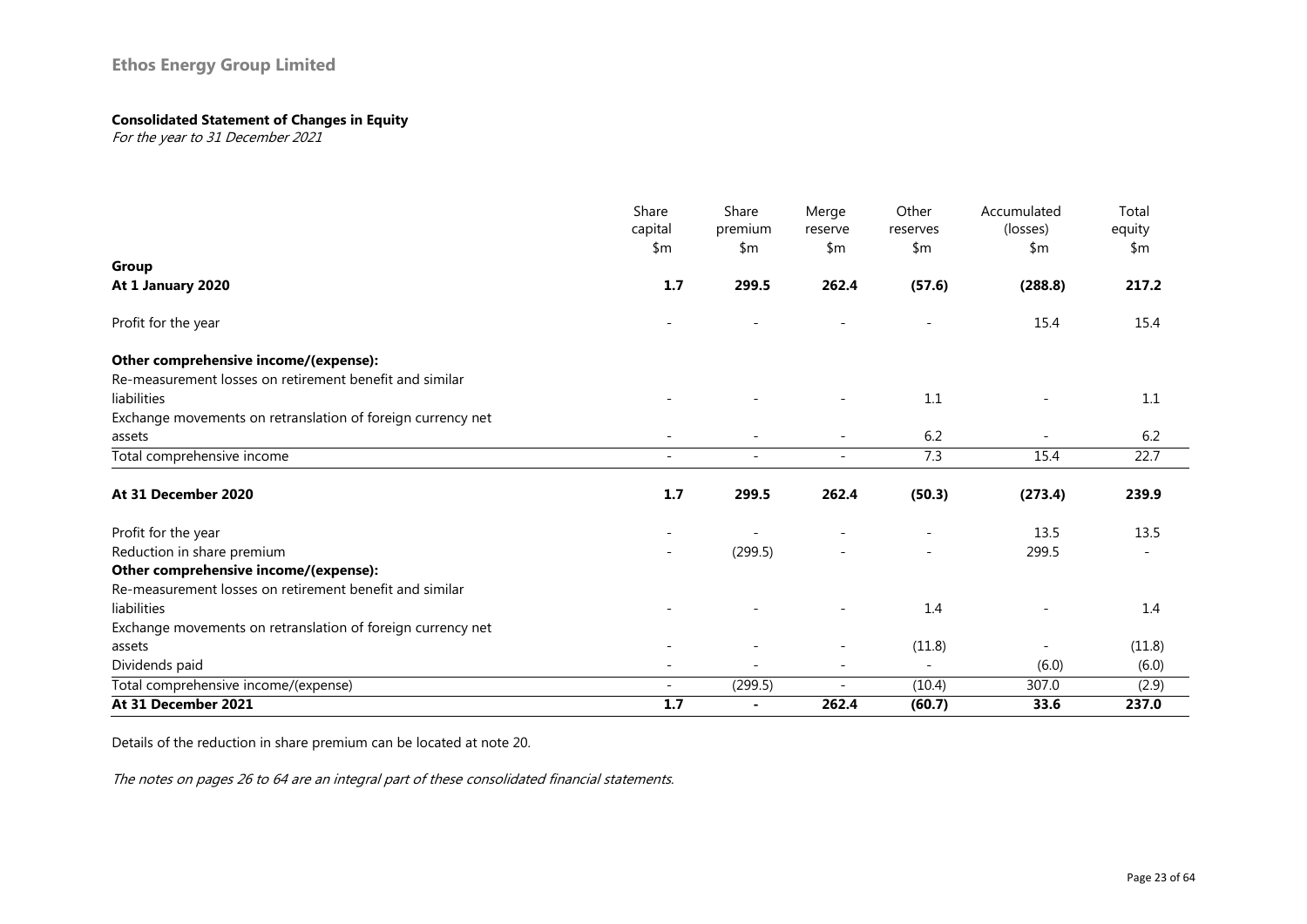## **Company Statement of Changes in Equity**

For the year to 31 December 2021

|                               | Share<br>capital<br>\$m  | Share<br>premium<br>\$m  | Merge<br>reserve<br>\$m\$ | Other<br>reserves<br>\$m | Accumulated<br>Profits/(losses)<br>\$m\$ | Total<br>equity<br>\$m |
|-------------------------------|--------------------------|--------------------------|---------------------------|--------------------------|------------------------------------------|------------------------|
| Company                       |                          |                          |                           |                          |                                          |                        |
| At 1 January 2020             | 1.7                      | 299.5                    | 262.4                     | 0.0                      | (278.9)                                  | 284.7                  |
| Loss for the year             | Ξ.                       |                          | $\overline{\phantom{a}}$  | $\sim$                   | (0.8)                                    | (0.8)                  |
| Dividends received            | $\overline{\phantom{a}}$ | $\overline{\phantom{a}}$ | $\overline{\phantom{a}}$  | $\sim$                   | 1.3                                      | 1.3                    |
| Total profit for the year     | Ξ.                       | $\overline{\phantom{a}}$ | ۰                         | $\sim$                   | 0.5                                      | 0.5                    |
| Total comprehensive income    | $\sim$                   | $\sim$                   | $\sim$                    | $\sim$                   | 0.5                                      | 0.5                    |
| At 31 December 2020           | 1.7                      | 299.5                    | 262.4                     | 0.0                      | (278.4)                                  | 285.2                  |
| Loss for the year             | $\overline{\phantom{a}}$ |                          | $\overline{\phantom{a}}$  | $\sim$                   | (1.8)                                    | (1.8)                  |
| Reallocation in share premium | $\sim$                   | (299.5)                  | $\overline{\phantom{a}}$  | $\sim$                   | 299.5                                    |                        |
| Dividends received            | $\overline{\phantom{0}}$ |                          | $\overline{\phantom{a}}$  | $\sim$                   | 6.8                                      | 6.8                    |
| Dividends paid                | ۰                        |                          | ۰                         | $\overline{\phantom{a}}$ | (6.0)                                    | (6.0)                  |
| Total (loss) for the year     | $\overline{\phantom{a}}$ | (299.5)                  | $\overline{a}$            | $\overline{\phantom{a}}$ | 298.5                                    | (1.0)                  |
| Total comprehensive (expense) | $\sim$                   | (299.5)                  | $\overline{a}$            | $\sim$                   | 298.5                                    | (1.0)                  |
| At 31 December 2021           | $\overline{1.7}$         | $\blacksquare$           | 262.4                     | 0.0                      | 20.1                                     | 284.2                  |

Details of the reduction in share premium can be located at note 20.

The notes on pages 26 to 64 are an integral part of these consolidated financial statements.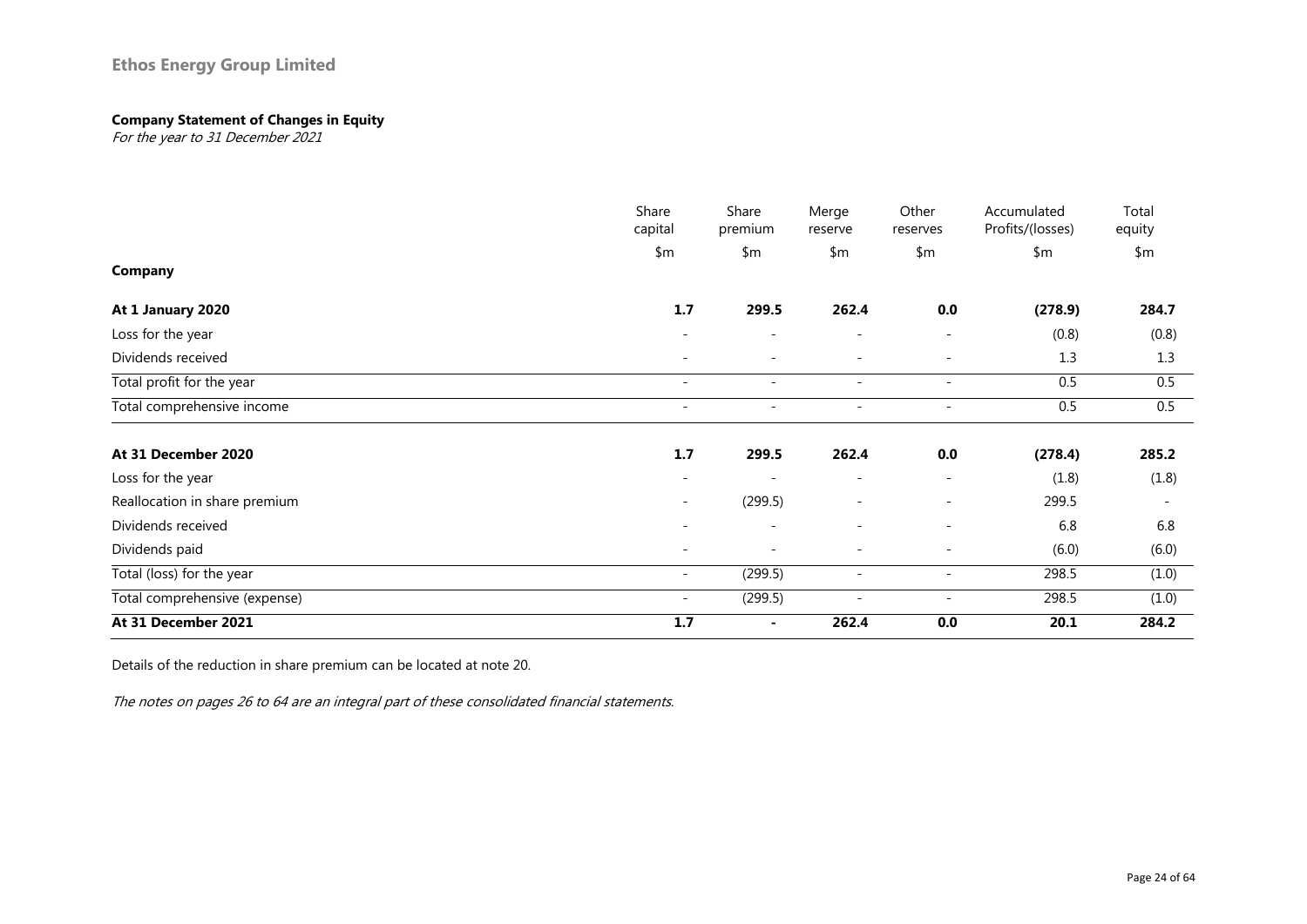## **Consolidated and Company cash flow statements**

For the year to 31 December 2021

|                                                |             | Group    |              | Company      |          |
|------------------------------------------------|-------------|----------|--------------|--------------|----------|
|                                                |             | Year to  | Year to      | Year to      | Year to  |
|                                                |             | December | December     | December     | December |
|                                                | <b>Note</b> | 2021     | 2020         | 2021         | 2020     |
|                                                |             | \$m      | $\mathsf{m}$ | $\mathsf{m}$ | \$m\$    |
| Cash generated from/(used in) operations       | 22          | 22.5     | 56.1         | 0.8          | (4.0)    |
| Interest paid                                  |             | (4.5)    | (3.4)        | (1.8)        | (1.0)    |
| Tax paid                                       |             | (3.6)    | (0.3)        | (0.1)        |          |
| Net cash generated from/(used in)              |             |          |              |              |          |
| operating activities                           |             | 14.4     | 52.4         | (1.1)        | (5.0)    |
| <b>Cash flows from investing activities</b>    |             |          |              |              |          |
| Purchase of property plant and equipment       | 7           | (8.7)    | (7.2)        |              |          |
| Purchase of intangible assets                  | 6           | (1.1)    | (1.6)        | (0.4)        | (0.3)    |
| Loans from subsidiaries                        |             |          |              | 7.0          | 34.2     |
| Dividends from joint ventures and subsidiaries |             | 18.2     | 17.0         | 6.8          | 1.3      |
| Net cash (used in)/generated from              |             |          |              |              |          |
| investing activities                           |             | 8.4      | 8.2          | 13.4         | 35.2     |
| <b>Cash flows from financing activities</b>    |             |          |              |              |          |
| Repayment of bank loans                        | 14          | (0.1)    | (44.8)       | (10.1)       | (39.8)   |
| Lease payments                                 | 8           | (12.0)   | (13.0)       |              |          |
| Dividends to parent companies                  |             | (6.0)    |              | (6.0)        |          |
| Net cash used in financing activities          |             | (18.1)   | (57.8)       | (16.1)       | (39.8)   |
| Net increase/(decrease) in cash and cash       |             |          |              |              |          |
|                                                |             | 4.7      | 2.8          | (3.8)        | (9.6)    |
| equivalents                                    |             |          |              |              |          |
| Effect of exchange rate changes on cash and    |             |          |              |              |          |
| Cash equivalents                               |             | (1.8)    | 2.6          |              |          |
|                                                |             | 2.9      | 5.4          | (3.8)        | (9.6)    |
| Cash and cash equivalents at opening           |             | 43.5     | 38.1         | 11.1         | 20.7     |
| <b>Closing cash and cash equivalents</b>       | 12/14       | 46.4     | 43.5         | 7.3          | 11.1     |

The notes on pages 26 to 64 are an integral part of these consolidated financial statements.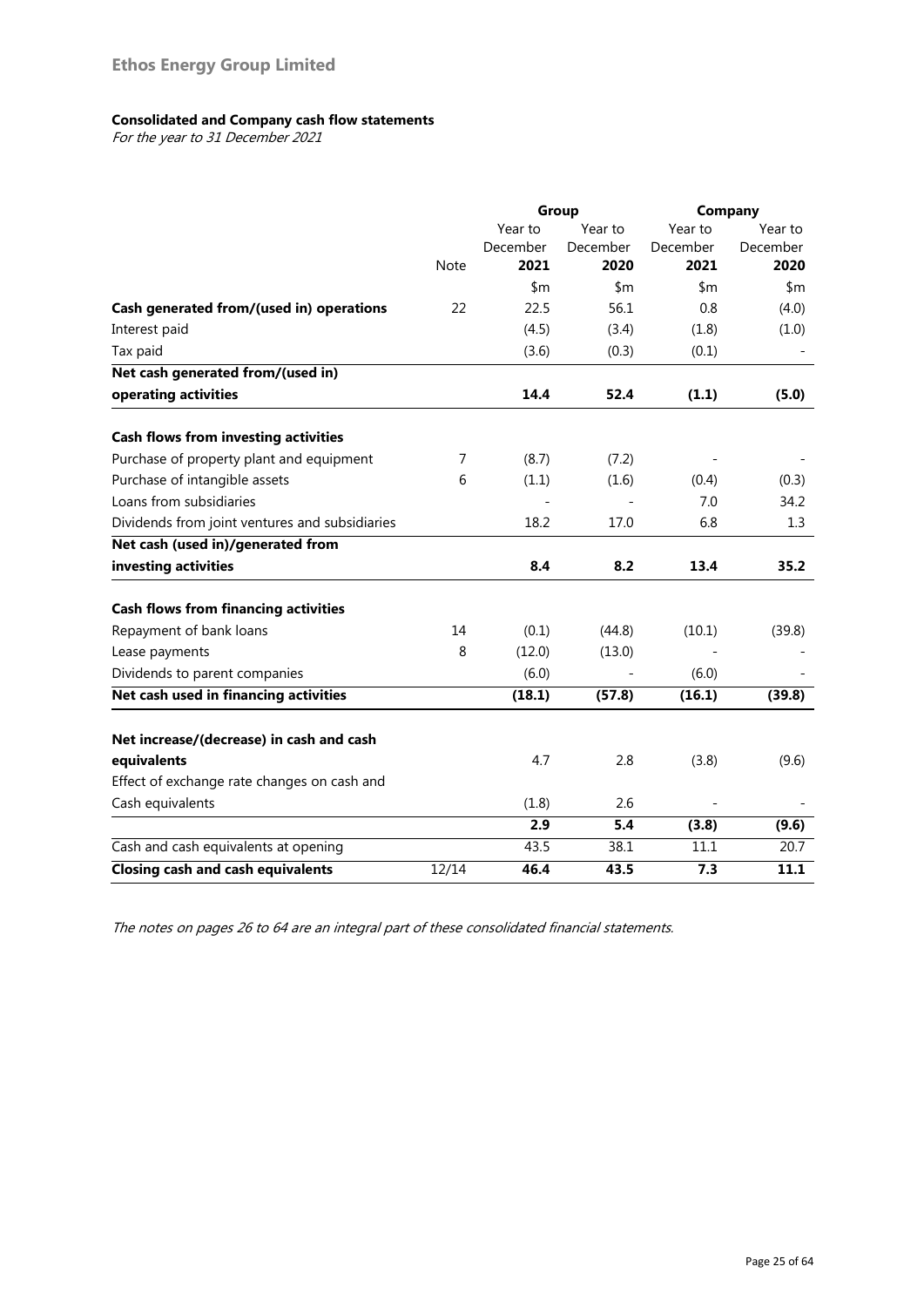### **Notes to the financial statements**

for the year to 31 December 2021

#### **General information**

The Group provides rotating equipment services to customers in the power, oil & gas, and industrial markets globally. The key services include power plant engineering, procurement and construction; facility operations and maintenance; equipment repair, overhaul, upgrade and life extension; and project decommissioning. Details of the Group's activities during the period are provided in the Strategic Report.

Ethos Energy Group Limited is a private limited company, limited by shares, registered and domiciled in Scotland.

#### **Basis of preparation**

These financial statements have been prepared in accordance with international accounting standards in conformity with the requirements of the Companies Act 2006 and the Companies Act 2006.

#### **New accounting standards and interpretations not yet adopted**

Certain new accounting standards and interpretations have been published that are not mandatory for 31 December 2021 reporting periods and have not been early adopted by the Group.

- For accounting periods beginning on or after 1 January 2023, there have been amendments to IAS 1 'Presentation of Financial statements', which states the overall requirements for financial statements including how they should be structured, minimum requirements for their content and the overriding concepts such as going concern, the accrual basis of accounting and the current/non-current distinction.
- IFRS 17 'Insurance contracts is effective for accounting periods beginning on or after 1 January 2023. The standard combines features of both a financial instrument and a service contract however this is only applicable to companies who have revenues generated from insurance contracts.

None of these are expected to have a material impact on the Group in the current or future periods and on foreseeable future transactions.

#### **Going concern**

The Group meets its working capital requirements through its bank facilities, including the Group's Revolving Credit Facility which is up for renewal in July 2023.

The Group monitors its funding position throughout the year to ensure it has access to sufficient funds to meet its forecast cash requirements by regularly producing forecasts to give management's best estimates of forward liquidity, leverage and forecast covenant compliance.

The Directors have prepared forecasts which take into consideration the impacts of COVID-19 on the Group's trading performance in 2021 and the potential effects it will have on the Group in the future.

Accordingly, the financial statements have been prepared on a going concern basis under the historical cost convention as modified by the revaluation of financial assets and liabilities at fair value through the income statement.

## **Accounting policies**

The Group's accounting policies adopted in the preparation of these financial statements are set out below. These policies have been consistently applied to each year presented.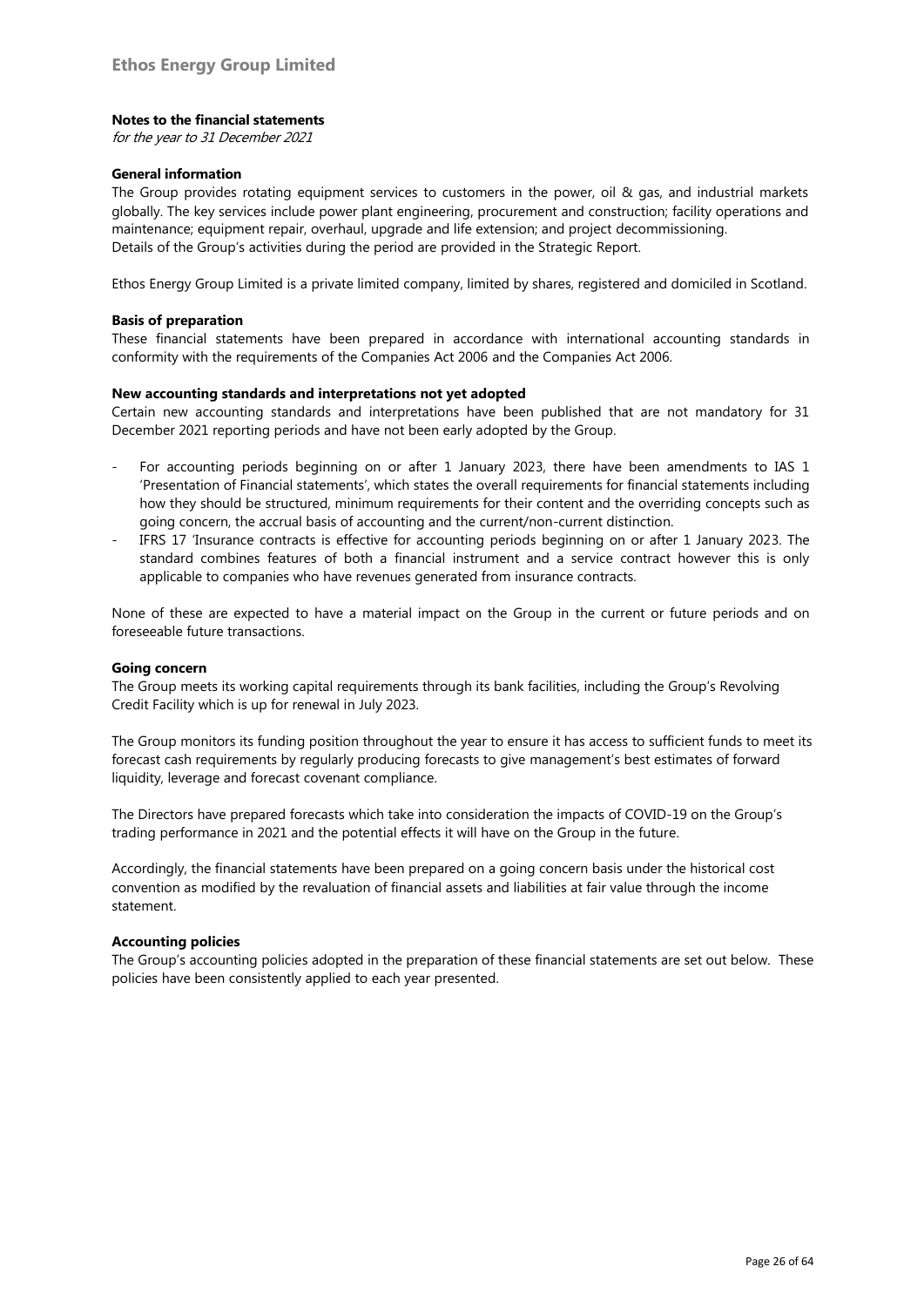for the year to 31 December 2021

#### **Basis of consolidation**

The Group financial statements for the year to 31 December 2021 and to 31 December 2020 are the result of the consolidation of the financial statements of the Group's subsidiary undertakings. Subsidiaries are all entities over which the Group has control. The Group controls an entity when the Group is exposed to, or has rights to, variable returns from its involvement with the entity and has the ability to affect those returns through its power over the entity.

Subsidiaries are fully consolidated from the date on which control is transferred to the Group. They are consolidated from that date until control ceases. The Group's interests in joint ventures are accounted for using equity accounting and the Group's share of joint venture profit is included within "Share of profit from joint ventures" in the Group Income Statement and its share of joint venture net assets are in the "Investments in joint ventures" line in the Group Balance Sheet.

All Group companies apply the Group's accounting policies and prepare financial statements on 31 December.

#### **Functional currency**

The Group's, and Company's, earnings streams are primarily in US dollars and therefore the principal functional currency is the US dollar, being the most representative currency of the Company and Group. The financial statements are therefore prepared in US dollars and all values are rounded to the nearest hundred thousand (\$0.1m) except where otherwise indicated.

#### **Foreign Currencies**

Statements of comprehensive income of entities whose functional currency is not the US dollar are translated into US dollars at average rates of exchange for the period and assets and liabilities are translated into US dollars at the rates of exchange ruling at the balance sheet date. Exchange differences arising on translation of net assets in such entities held at the beginning of the period, together with those differences resulting from the restatement of profits and losses from average to period end rates, are taken to the currency translation reserve.

In each individual entity, transactions in overseas currencies are translated into the relevant functional currency at the exchange rates ruling at the date of the transaction. Where more than one exchange rate is available, the appropriate rate at which assets can be readily realised and liabilities can be extinguished is used. Monetary assets and liabilities denominated in foreign currencies are retranslated at the exchange rates ruling at the balance sheet date. Any exchange differences are taken to the income statement.

Goodwill and fair value adjustments of a foreign entity are treated as assets and liabilities of the foreign entity and translated at the exchange rate ruling at the balance sheet date.

The directors consider it appropriate to record sterling denominated equity share capital in the financial statements of Ethos Energy Group Limited at the exchange rate ruling on the date it was contributed.

#### **Revenue recognition**

Revenue comprises the fair value of the consideration specified in a contract with a customer and is stated net of sales taxes (such as VAT) and discounts. The Group recognises revenue when it transfers control over a good or service to a customer.

For contracts with performance obligations the company identifies the performance obligations in the contracts and allocates the transaction price to the separate performance obligations on the basis of the relative standalone selling price of each distinct good or service to be delivered; recognising revenue when or as each performance obligation is satisfied in a manner that depicts the transfer to the customer of the goods or services promised.

#### **Product sales**

Revenue from product sales is recognised when the significant risks and rewards of ownership have been transferred to the buyer, which is normally at a point in time upon delivery of products and customer acceptance, unless the criteria for recognition over time is met. The criteria for revenue recognition over time for a product sale are: where the customer simultaneously receives and consumes the benefit provided by the Group's performance to date; or the Group's performance creates or enhances an asset that the customer controls as the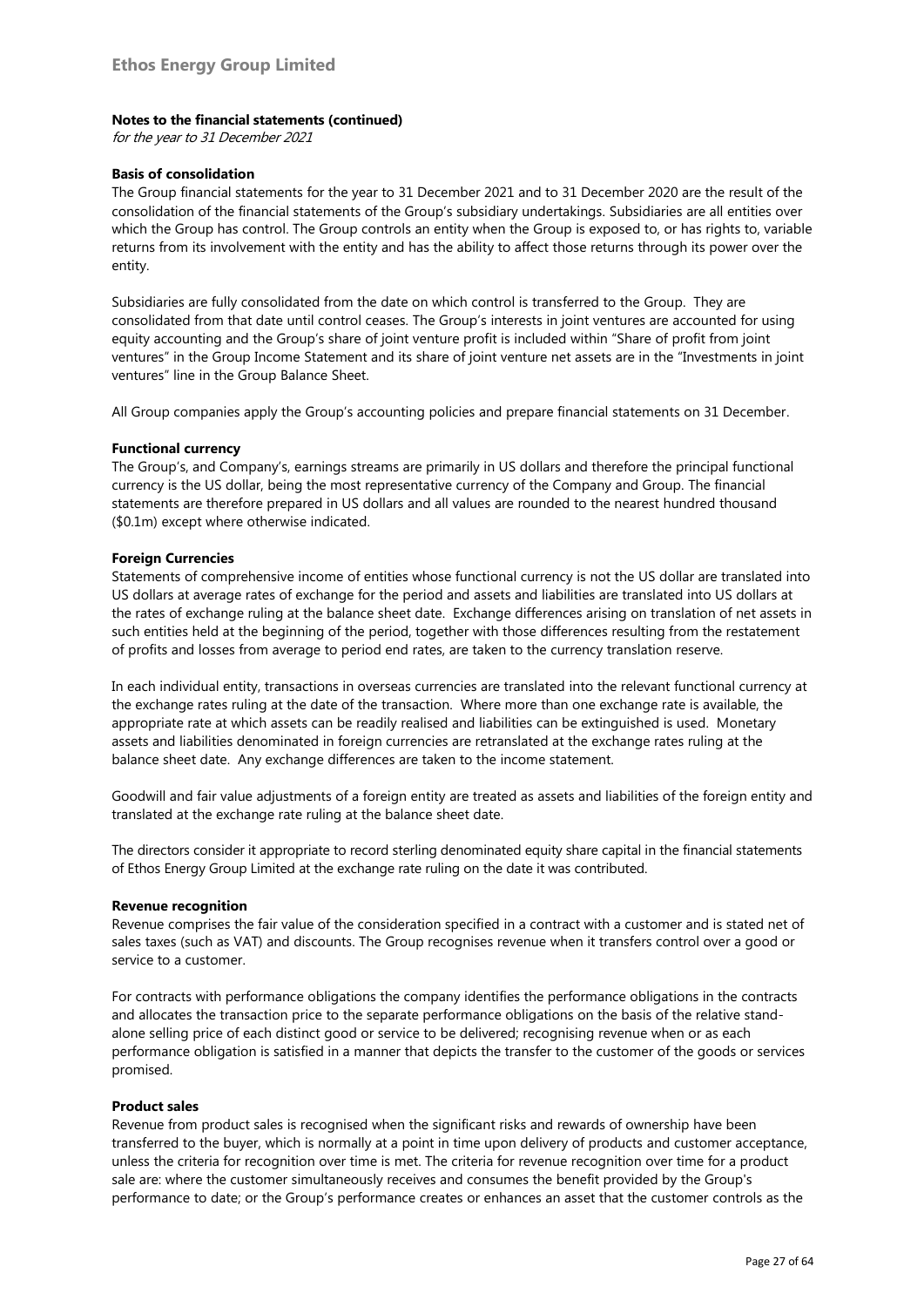for the year to 31 December 2021

asset is created or enhanced; or both the services do not create an asset for which the Group has an alternate use and there is an enforceable right to payment for performance to date.

#### **Cost reimbursable projects**

Revenue from services is recognised as the services are rendered, including where they are based on contractual rates per man hour in respect of multi-year service contracts. Incentive performance revenue is recognised at the start of the contract but is only recognised when it is highly probable that there will not be a significant reversal in future periods.

#### **Lump sum or fixed price contracts**

Revenue on fixed price or lump sum contracts for products or services, construction contracts and fixed price long-term service agreements is recognised over time according to the stage of completion reached in the contract by measuring the proportion of costs incurred for work performed to total estimated costs. Due to the potential complexity of these contracts, this method has been deemed the most appropriate to ensure accurate reporting. Revenue in respect of variations is recognised when the variation is approved by both parties to the contract. To the extent that a change in scope has been agreed but the corresponding change in price has not been agreed then revenue is recognised only to the extent that that it is highly probable that a significant reversal of revenue will not occur.

A claim is an amount that the contractor seeks to collect from the customer as reimbursement for costs whose inclusion in the contract price is disputed, and may arise from, for example, delays caused by the customer, errors in specification or design and disputed variations in contract work. Claims are also a source of variable consideration and are included in contract revenue only to the extent that it is highly probable that a significant reversal of revenue will not occur, based on legal advice. The related contract costs are recognised in the income statement when incurred. When it is probable that total contract costs will exceed total contract revenue, the expected loss is recognised immediately.

Expected losses are recognised in full as soon as losses are probable. The net amount of costs incurred to date plus recognised profits less the sum of recognised losses and progress billings is disclosed within contract assets.

#### **Exceptional items**

Exceptional items are those items which are separately disclosed due to their size to give a more accurate understanding of the performance of the Group. Transactions which may give rise to such a disclosure include divestment of the businesses, write down or impairment of assets and investments and restructuring costs and provisions. Further details are included in note 5.

#### **Research & Development**

All research and development costs are expensed except where it can be demonstrated that development costs meet the technical and economic requirements to justify capitalisation.

#### **Finance expense/income**

Interest income and expense is recorded in the income statement in the period to which it relates. Arrangement fees in respect of the Group's borrowing facilities are amortised over the period which the Group expects the facility to be in place. Interest relating to the Group's retirement benefit scheme is also included as finance income/expense.

#### **Goodwill**

Goodwill represents the excess of the cost of predecessor accounted acquisitions over the fair value of the net assets acquired and is carried at cost less accumulated impairment losses. Goodwill is not amortised.

#### **Intangible assets**

Other Intangible assets are carried at cost less accumulated amortisation. Intangible assets are recognised if it is probable that there will be future economic benefits attributable to the asset, the cost of the asset can be measured reliably, the asset is separately identifiable and there is control over the use of the asset. Intangible assets are amortised over their estimated useful lives, as follows:

Other intangibles 3-5 years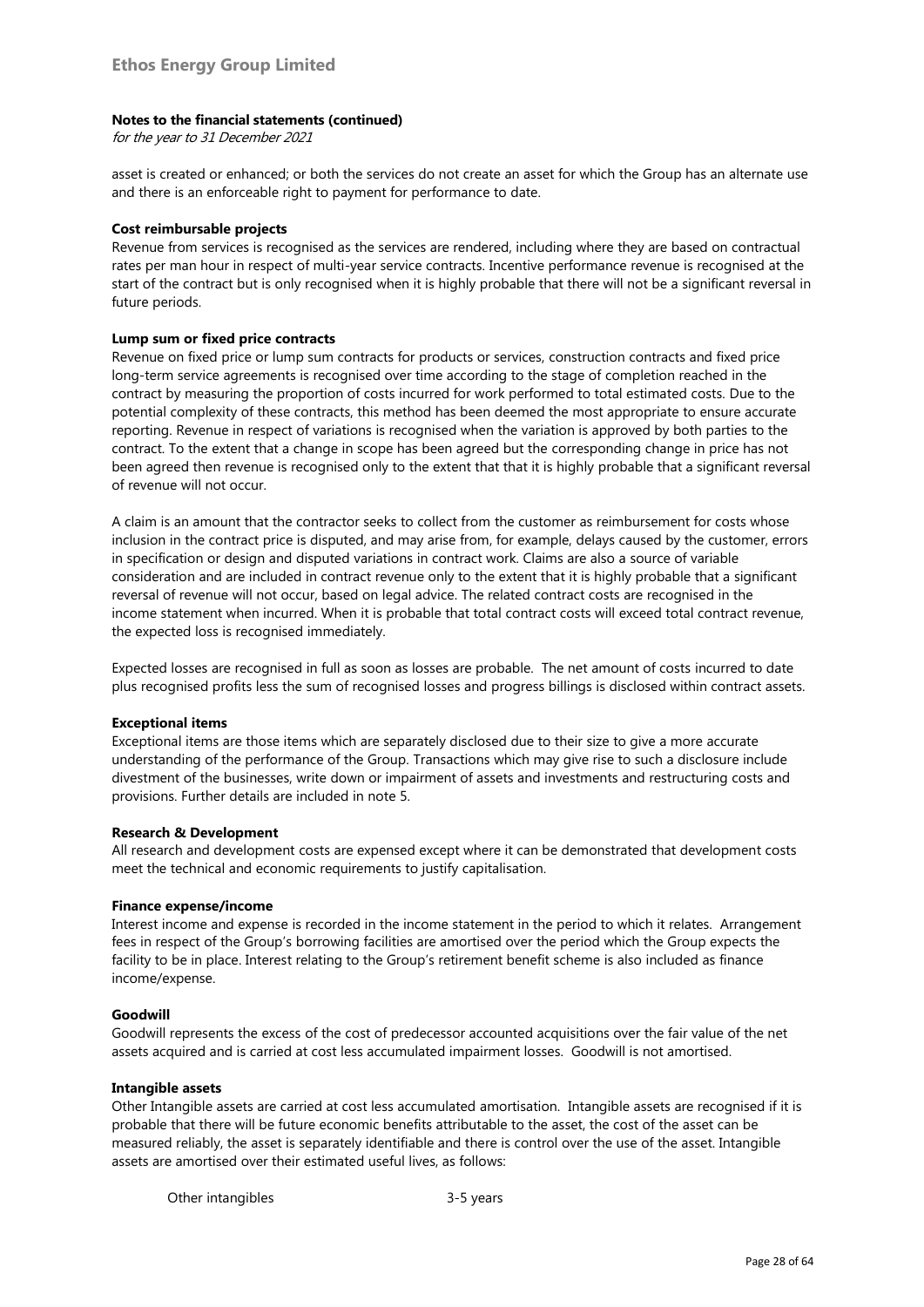for the year to 31 December 2021

#### **Property Plant and Equipment**

Property, plant and equipment (PP&E) is stated at cost less accumulated depreciation and impairment. No depreciation is charged with respect to freehold land and assets in the course of construction.

Depreciation is calculated using the straight line method over the following estimated useful lives of the assets:

| Freehold and long leasehold buildings | $20-50$ years   |
|---------------------------------------|-----------------|
| Short leasehold buildings             | period of lease |
| Plant and equipment                   | 3-10 years      |

When estimating the useful life of an asset group, the principal factors the Group takes into account are the durability of the assets, the intensity at which the assets are expected to be used and the expected rate of technological developments. Asset lives and residual values are assessed at each balance sheet date.

#### **Investments**

Investments held by the Company in Group companies are recorded at the lower of cost (less any impairment charges) or fair value. Group investments show its investment in joint ventures using equity accounting. Under equity accounting, the Group's share of its joint ventures' profits and losses after tax are shown on one line on the consolidated income statement and the Group's share of its joint ventures' net assets or liabilities are presented on the 'Investment in joint ventures' line on the consolidated balance sheet.

#### **Impairment**

The Group and Company perform impairment reviews in respect of PP&E, intangible assets and investments whenever events or changes in circumstance indicate that the carrying amount may not be recoverable. In addition, the Group carries out annual impairment reviews in respect of goodwill. An impairment loss is recognised when the recoverable amount of an asset, which is the higher of the asset's fair value less costs to sell and its value in use, is less than its carrying amount.

For the purposes of impairment testing, goodwill is allocated to the appropriate Cash Generating Unit (CGU). The carrying amount of a cash-generating unit includes the carrying amount of those assets that can be attributed directly, or allocated on a reasonable and consistent basis, to the cash-generating unit and will generate the future cash inflows used in determining the cash-generating unit's value in use and does not include the carrying amount of any recognised liability, unless the recoverable amount of the cash-generating unit cannot be determined without consideration of this liability. The CGUs are aligned to the structure the Group uses to manage its business. Cash flows are discounted in determining the value in use.

#### **Inventories**

Inventories, which include materials, work in progress and finished goods and goods for resale, are stated at the lower of cost and net realisable value. Service based businesses' inventories consist of spare parts and other consumables. Serialised parts are costed using the specific identification method and other materials are generally costed using the first in, first out method. Product based businesses determine cost by weighted average cost methods using standard costing to gather material, labour and overhead costs. These costs are adjusted, where appropriate, to correlate closely the standard costs to the actual costs incurred based on variance analysis.

Net realisable value is the estimated selling price in the ordinary course of business, less the estimated costs of completion and estimated selling expenses. Allowance is made for obsolete and slow-moving items, based upon actual and projected usage.

#### **Cash and cash equivalents**

Cash and cash equivalents include cash in hand and other short-term bank deposits with maturities of three months or less. Bank overdrafts are included within borrowings in current liabilities. Where the Group uses pooling arrangements with a right of set-off, overdrafts and cash are netted and included in the appropriate category depending on the net position of the pool.

#### **Trade receivables**

Trade receivables are recognised initially at fair value and subsequently measured at amortised cost using the effective interest method, less any provision for impairment.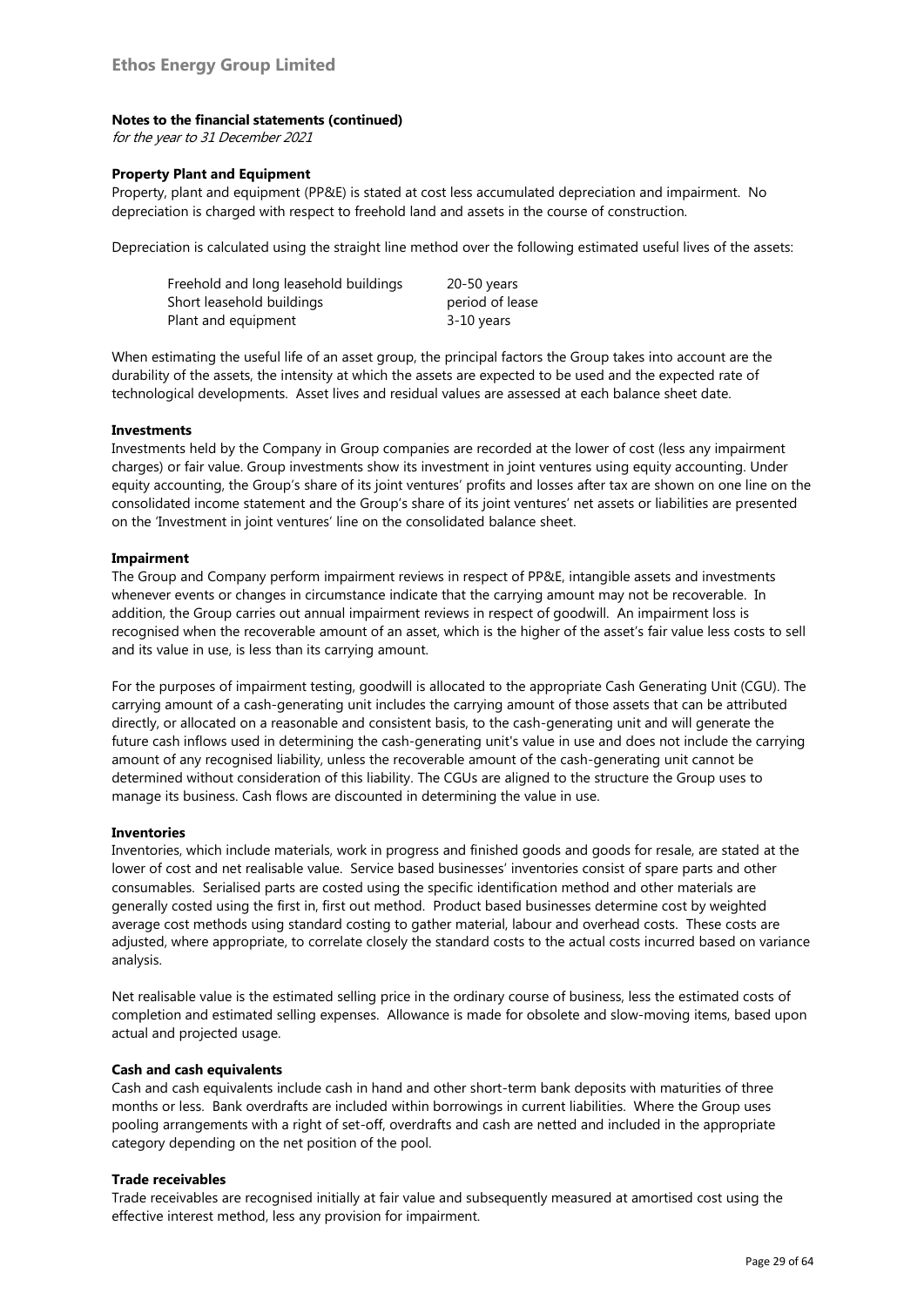for the year to 31 December 2021

The Group applies the simplified approach to measuring expected credit losses which is based on a lifetime expected loss allowance (ECL) for trade receivables and gross amounts due from customers. ECLs are a probability-weighted estimate of credit losses. Credit losses are measured as the present value of all cash shortfalls (i.e. the difference between the cash flows due to the entity in accordance with the contract and the cash flows that the Group expects to receive). At each reporting date, the Group assesses whether financial assets carried at amortised cost are credit-impaired. Evidence that a financial asset is credit-impaired includes a customer being in significant financial difficulty or a breach of contract such as a default. The gross carrying amount of a financial asset is written off when the Group has no reasonable expectation of recovering a financial asset in its entirety or a portion thereof. For individual customers, the Group individually makes an assessment with respect to the timing and amount of write-off based on whether there is a reasonable expectation of recovery. The approach applied by the Group has not changed in the current year.

#### **Trade payables**

Trade payables are recognised initially at fair value and subsequently measured at amortised cost.

#### **Borrowings**

Borrowings are recognised initially at fair value, net of transaction costs incurred. Borrowings are subsequently carried at amortised cost; any difference between the proceeds (net of transaction costs) and the redemption value is recognised in the income statement over the period of the borrowing using the effective interest method.

Fees paid on the establishment of loan facilities are recognised as transaction costs of the loan to the extent that it is probable that some or all of the facility will be drawn down. In this case, the fee is deferred until the drawdown occurs. To the extent there is no evidence that it is probable that some or all of the facility will be drawn down, the fee is capitalised as a pre-payment for liquidity services and amortised over the period of the facility to which it relates.

#### **Taxation**

The tax charge represents the sum of tax currently payable and deferred tax. Tax currently payable is based on the taxable profit for the period. Taxable profit differs from the profit reported in the income statement due to items that are not taxable or deductible in any period and also due to items that are taxable or deductible in a different period. The Group's liability for current tax is calculated using tax rates enacted or substantively enacted at the balance sheet date.

Deferred tax is provided, using the full liability method, on temporary differences arising between the tax bases of assets and liabilities and their carrying amounts in the consolidated financial statements. The principal temporary differences arise from depreciation on PP&E, tax losses carried forward and, in relation to acquisitions, the difference between the fair values of the net assets acquired and their tax base. Tax rates enacted, or substantially enacted, at the balance sheet date are used to determine deferred tax.

Deferred tax assets are recognised to the extent that it is probable that future taxable profits will be available in the short term against which the temporary differences can be utilised.

#### **Accounting for derivative financial instruments and hedging activities**

Derivatives are initially recognised at fair value on the date the contract is entered into and are subsequently remeasured at their fair value. The method of recognising the resulting gain or loss depends on whether the derivative is designated as a hedging instrument, and if so, the nature of the item being hedged. The Group designates certain derivatives as either: (1) hedges of the fair value of recognised assets or liabilities or a firm commitment (fair value hedge); (2) hedges of highly probable forecast transactions (cash flow hedge).

Where hedging is to be undertaken, the Group documents the relationship between the hedging instrument and the hedged item at the inception of the transaction, as well as its risk management objective and strategy for undertaking the hedge transaction. The Group also documents its assessment, both at hedge inception and on an ongoing basis, of whether the derivatives that are used in hedging transactions are highly effective in offsetting changes in fair values or cash flows of the hedged items. The Group performs effectiveness testing on a quarterly basis.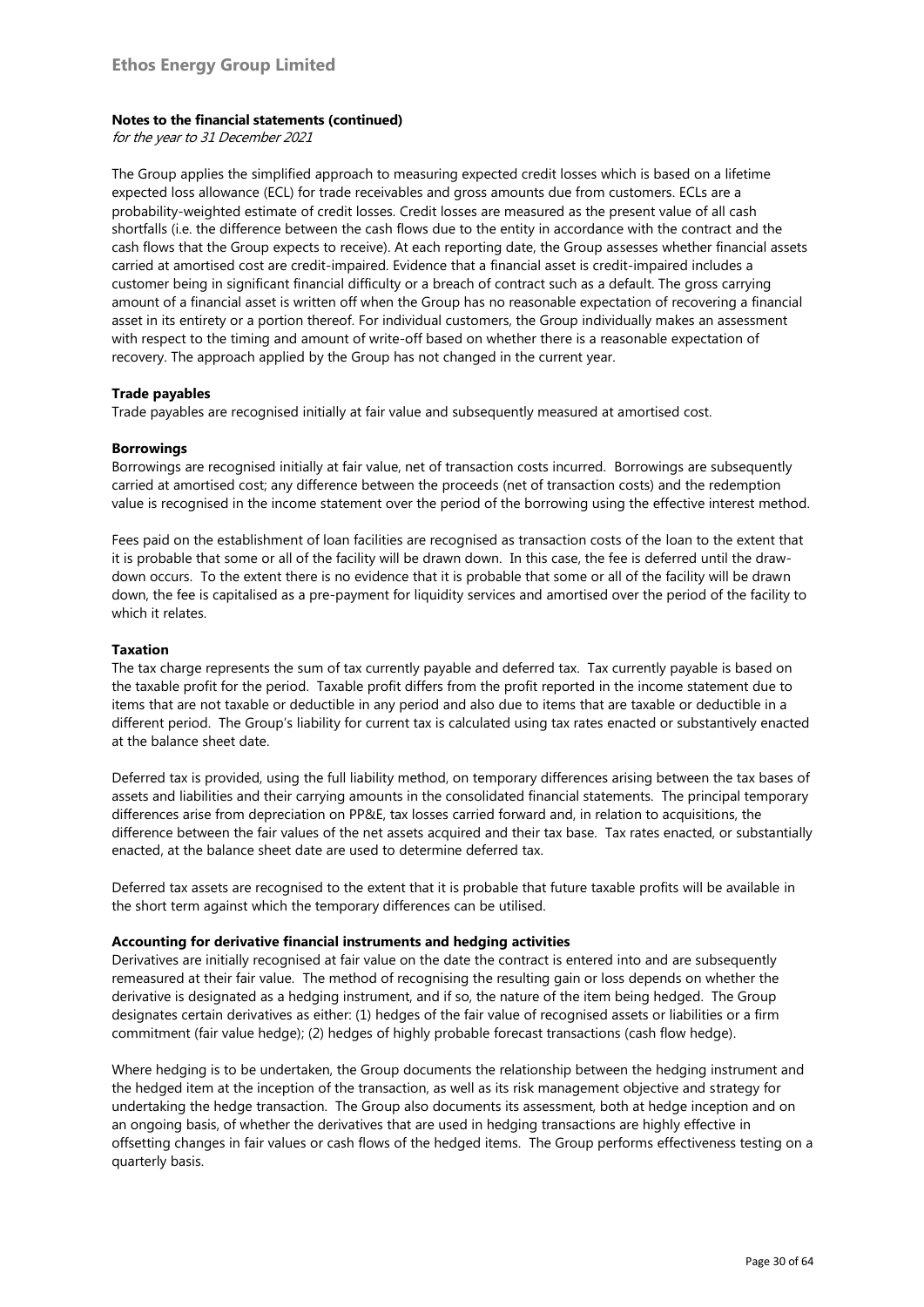for the year to 31 December 2021

#### **(a) Fair value hedge**

Changes in the fair value of derivatives that are designated and qualify as fair value hedges are recorded in administrative expenses in the income statement, together with any changes in the fair value of the hedged asset or liability that are attributable to the hedged risk.

#### **(b)Cash flow hedge**

The effective portion of changes in the fair value of derivatives that are designated and qualify as cash flow hedges is recognised in the hedging reserve in equity. The gain or loss relating to the ineffective portion is recognised immediately in administrative expenses (in the case of forward contracts) or finance income/expense (in the case of interest rate swaps) in the income statement. Amounts accumulated in equity are recycled through the income statement in periods when the hedged item affects profit or loss.

When a hedging instrument expires or is sold, or when a hedge no longer meets the criteria for hedge accounting, any cumulative gain or loss existing in equity at that time remains in equity and is recognised when the forecast transaction is ultimately recognised in the income statement. When a forecast transaction is no longer expected to occur, the cumulative gain or loss that was reported in equity is immediately transferred to the income statement.

#### **(c) Derivatives that are not designated as hedges**

Certain derivatives, whilst providing effective economic hedges are not designated as hedges. Changes in the fair value of any derivative instruments that are not designated for hedge accounting are recognised immediately in administrative expenses in the income statement.

## **Fair value estimation**

The fair value of forward foreign exchange contracts is determined using forward foreign exchange market rates at the balance sheet date. The fair values of all derivative financial instruments are obtained from valuations provided by financial institutions.

The carrying values of trade receivables and payables approximate to their fair values.

The fair value of financial liabilities is estimated by discounting the future contractual cash flows at the current market interest rate that is available to the Group for similar financial instruments.

#### **Lease accounting**

Leases are recognised as a right of use asset and a corresponding liability on the Group's balance sheet. Each lease payment is allocated between the liability and finance cost. The finance cost is charged to the income statement over the lease period so as to produce a constant periodic rate of interest on the remaining balance of the liability for each period. The right of use asset is depreciated over the shorter of the assets useful life and the lease term on a straight line basis. Lease liabilities are measured at the present value of the remaining lease payments, discounted by using the Group's incremental borrowing rate of 2.63%.

The Group has applied judgement to determine the lease term for some lease contracts in which it is a lessee that includes renewal options. The assessment of whether the Group is reasonably certain to exercise such options impacts the lease term, which may significantly affect the amount of lease liabilities and right of use assets recognised.

Leases are remeasured when there is a change in future lease payments arsing from a change in an index or rate, a change in the assessment of whether an extension option is reasonably certain to be exercised or a termination option is reasonably certain not to be exercised.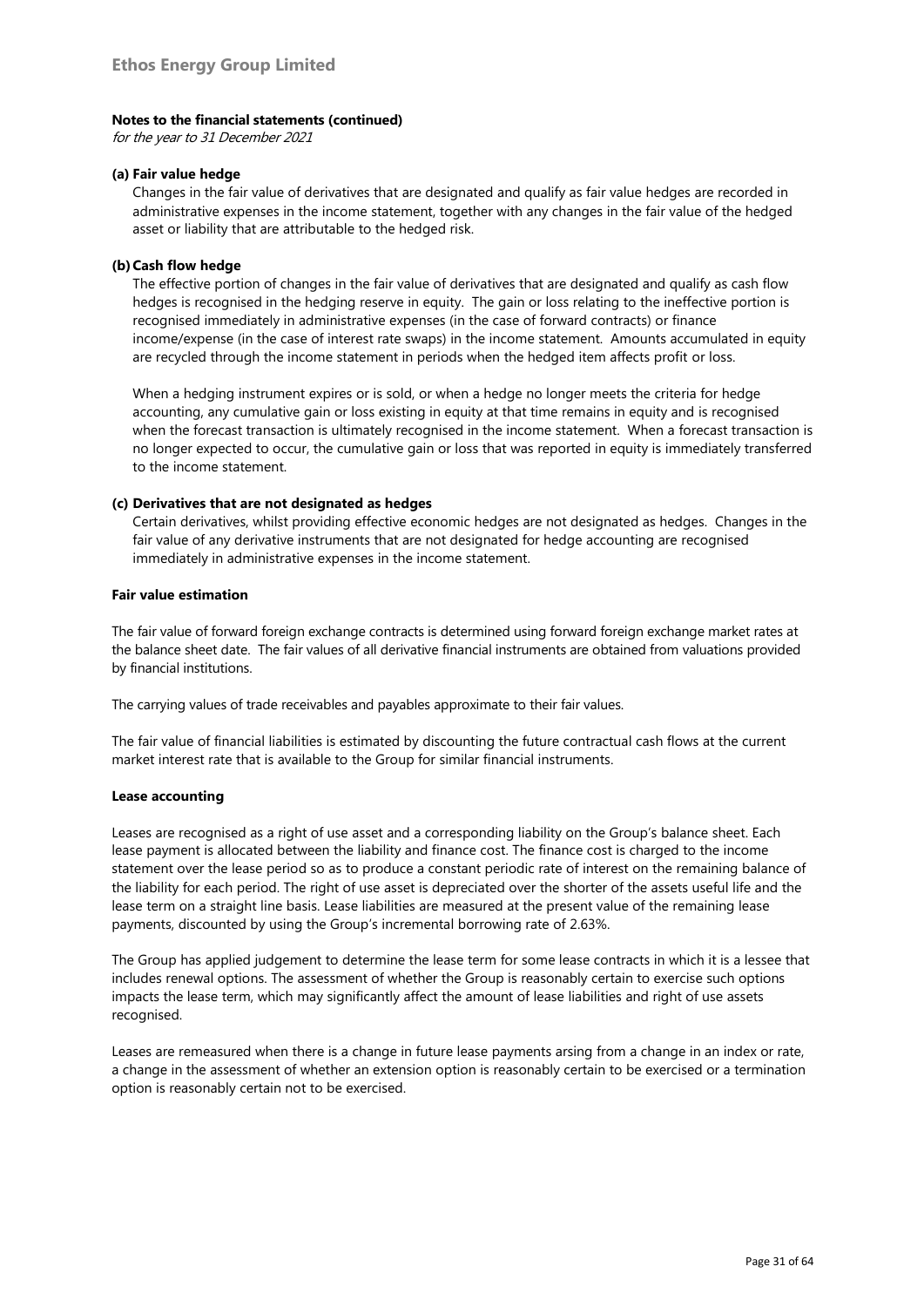for the year to 31 December 2021

The Group used the following practical expedients when applying IFRS 16 to leases previously classified as operating leases under IAS 17:

- Applied the exemption not to recognise right of use assets and liabilities for property leases with less than 12 months of lease term;
- The use of a single discount rate to a portfolio of leases with reasonably similar characteristics;
- Reliance on previous assessments on whether leases are onerous;
- Applied the exemption not to recognise right of use assets and liabilities for low value assets;
- Excluded initial direct costs from measuring the right of use asset at the date of initial application; and
- Used hindsight when determining the lease term if the contract contains options to extend or terminate the lease.

#### **Retirement benefit liabilities**

The Group primarily operates defined contribution schemes but in certain subsidiaries it has defined benefit obligations. The liability recognised in respect of the defined benefit scheme represents the present value of the defined benefit obligations less the fair value of the scheme assets. The assets of these schemes are held in separate trustee administered funds.

The defined benefit scheme's assets are measured using fair values. Pension scheme liabilities are measured annually by an independent actuary using the projected unit method and discounted at the current rate of return on a high quality corporate bond of equivalent term and currency to the liability. The increase in the present value of the liabilities of the Group's defined benefit scheme expected to arise from employee service in the period is charged to operating profit. The interest income on scheme assets and the increase during the period in the present value of the scheme's liabilities arising from the passage of time are included in finance income/expense. Re-measurement gains and losses are recognised in the statement of comprehensive income in full in the period in which they occur. The defined benefit scheme's net assets or net liabilities are recognised in full and presented on the face of the balance sheet.

The Group's contributions to defined contribution schemes are charged to the income statement in the period to which the contributions relate.

The Group also operates a deferred compensation arrangement in the USA for certain employees. Contributions are paid into a separate investment vehicle which invests in a portfolio of USA funds that are recognised by the Group as a long term receivable and with the corresponding liability in other non-current liabilities. Investments are carried at fair value based on quoted market prices.

#### **Provisions**

Provision is made for the estimated liability on all products and services still under warranty, including claims already received, based on past experience. Other provisions are recognised where the Group is deemed to have a legal or constructive obligation, and it is probable that a transfer of economic benefits will be required to settle the obligation, and a reliable estimate of the obligation can be made. Where amounts provided are payable after more than one year the estimated liability is discounted using an appropriate rate of interest. The amount to be recognised as the provision should be the best estimate of the expenditure required to settle the obligation at the balance sheet date, discounted using a pre-tax rate if material.

Provisions primarily relate to contractual liabilities and additional information is contained in note 17.

#### **Share capital and Reserves**

Ethos Energy Group Limited has two classes of ordinary shares both of which are classified as equity and both classes have the same voting rights.

The issue of shares by the Company in exchange for share capital of part of the business contributed by one of the shareholders met the criteria for merger relief such that no share premium was recorded. As allowed under the UK Companies Act 2006 and required by IAS 27 (Consolidated and separate financial statements), a merger reserve equal to the difference between the fair value of the shares acquired by the Company and the aggregation of the nominal value of the shares issued by the Company has been recorded.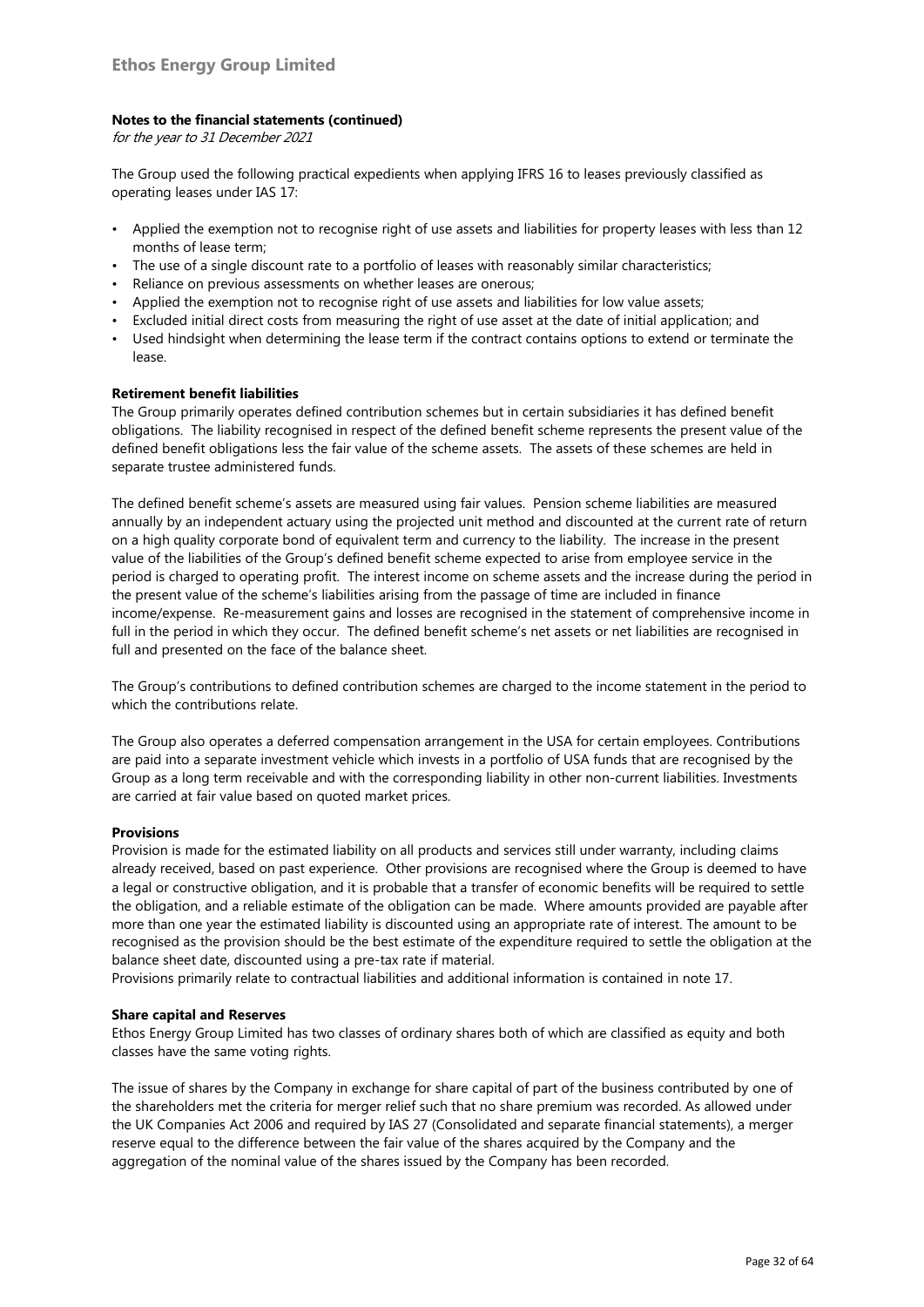for the year to 31 December 2021

#### **Critical accounting judgments and estimates**

The preparation of the financial statements requires the use of estimates and assumptions that affect the reported amounts of assets and liabilities at the date of the financial statements and the reported amounts of revenue and expenses during the period. These estimates are based on management's best knowledge of the amount, event or actions and actual results ultimately may differ from those estimates. The estimates and assumptions that could result in a material adjustment to the carrying amounts of assets and liabilities are addressed below.

#### (a) Revenue recognition

Revenue on fixed price or lump sum contracts for services, and other fixed price long-term service agreements is recognised according to the stage of completion reached in the contract by measuring the proportion of costs incurred for work performed to total estimated costs. Estimating the costs to completion and therefore the total contract costs is a key estimate in respect of the revenue recognition on these contracts. The total revenue recognised in the year relating to long term service agreements was \$107.2m

The Group carries out low margin procurement activity on certain contracts for customers and as part of the IFRS 15 transition, these contracts were reviewed to assess whether the Group was acting as 'principal' or 'agent' in these transactions. Where the Group controls the goods before title passes to the customer then the Group is acting as principal and the related revenue is recognized – this is deemed a critical judgement. The review did not identify any instances where the conclusion reached in its principal versus agent assessment was incorrect.

#### (b) Income taxes

The Group is subject to income taxes in numerous jurisdictions. Judgement is required in determining the worldwide provision for income taxes. The Group recognises liabilities for anticipated tax issues based on estimates of whether additional taxes will be due. Where the final outcome of these matters is different from the amounts that were initially recorded, such differences will impact the current and deferred income tax assets and liabilities in the period in which such determination is made.

The Group adopted IFRIC 23 'Uncertainty over Income Tax Treatments' for the first time in 2019 which gives guidance on the accounting for uncertain tax provisions. The adoption of IFRIC 23 has not resulted in a material change in relation to provisions for tax uncertainties held by the Group.

#### (c) Impairment of goodwill

The Group carries out an annual impairment review and takes into account events or changes in circumstance which indicate that the carrying value of goodwill may not be recoverable. An impairment loss is recognised when the recoverable amount of goodwill is less than the carrying amount. The impairment tests are carried out by CGU (Cash Generating Unit) and reflect the latest Group budgets. The budgets are based on various assumptions relating to the Group's businesses including assumptions relating to market outlook, resource utilisation, foreign exchange rates, contract awards and contract margins. The directors exercise judgement in selecting and applying such assumptions and results of the impairment review which are potentially subjective. The outlook for the Group is discussed in the Strategic Review and further information on goodwill is included in note 6.

## (d) Inventory

A provision is made where necessary for obsolete and slow moving inventory. This is typically performed using a calculation based on average historical usage adjusted for the latest operational, financial and market conditions and expected future activity. The period over which future usage is projected and the assumptions over future market conditions involves the application of judgement and is therefore deemed a critical estimate.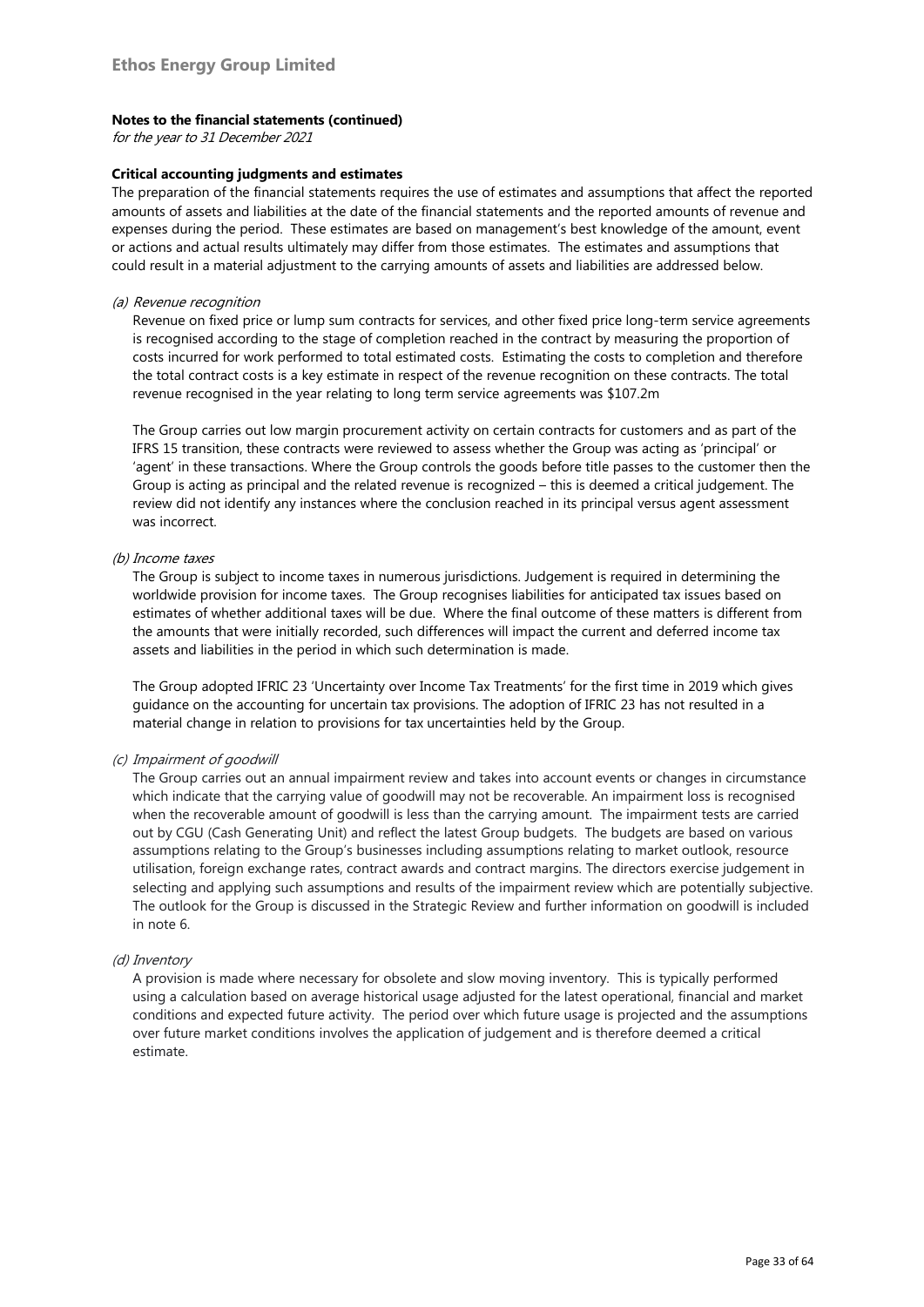for the year to 31 December 2021

#### **1 Revenue from contract with customers**

|                     | Year to  | Year to  |
|---------------------|----------|----------|
|                     | December | December |
|                     | 2021     | 2020     |
|                     | \$m      | \$m      |
| <b>By Geography</b> |          |          |
| North America       | 467.3    | 467.9    |
| Europe              | 176.4    | 158.5    |
| Rest of the world   | 139.7    | 117.8    |
|                     | 783.4    | 744.2    |

Revenue by geography is based on the location of the project or ultimate customer.

| Revenue by category is as follows:                   |       |       |
|------------------------------------------------------|-------|-------|
| Sale of goods                                        | 218.6 | 192.8 |
| Rendering of services                                | 564.8 | 551.4 |
|                                                      | 783.4 | 744.2 |
|                                                      |       |       |
| <b>Timing of Revenue Recognition:</b>                |       |       |
| Products and services transferred at a point in time | 674.9 | 597.6 |
| Products and services transferred over time          | 108.5 | 146.6 |
|                                                      | 783.4 | 744.2 |

Contract asset balances primarily relate to the Group's rights to consideration for work completed but not billed at the reporting date. The contract assets are transferred to receivables when the right to be paid become unconditional which usually occurs when the Group issues an invoice to the customer.

The contract liabilities primarily relate to advance consideration received from customers, for which revenue is recognised over time.

|                      | Year to  | Year to  |
|----------------------|----------|----------|
|                      | December | December |
|                      | 2021     | 2020     |
|                      | \$m      | \$m      |
| Contract assets      | 75.5     | 73.2     |
| Contract liabilities | 60.0     | 3.0      |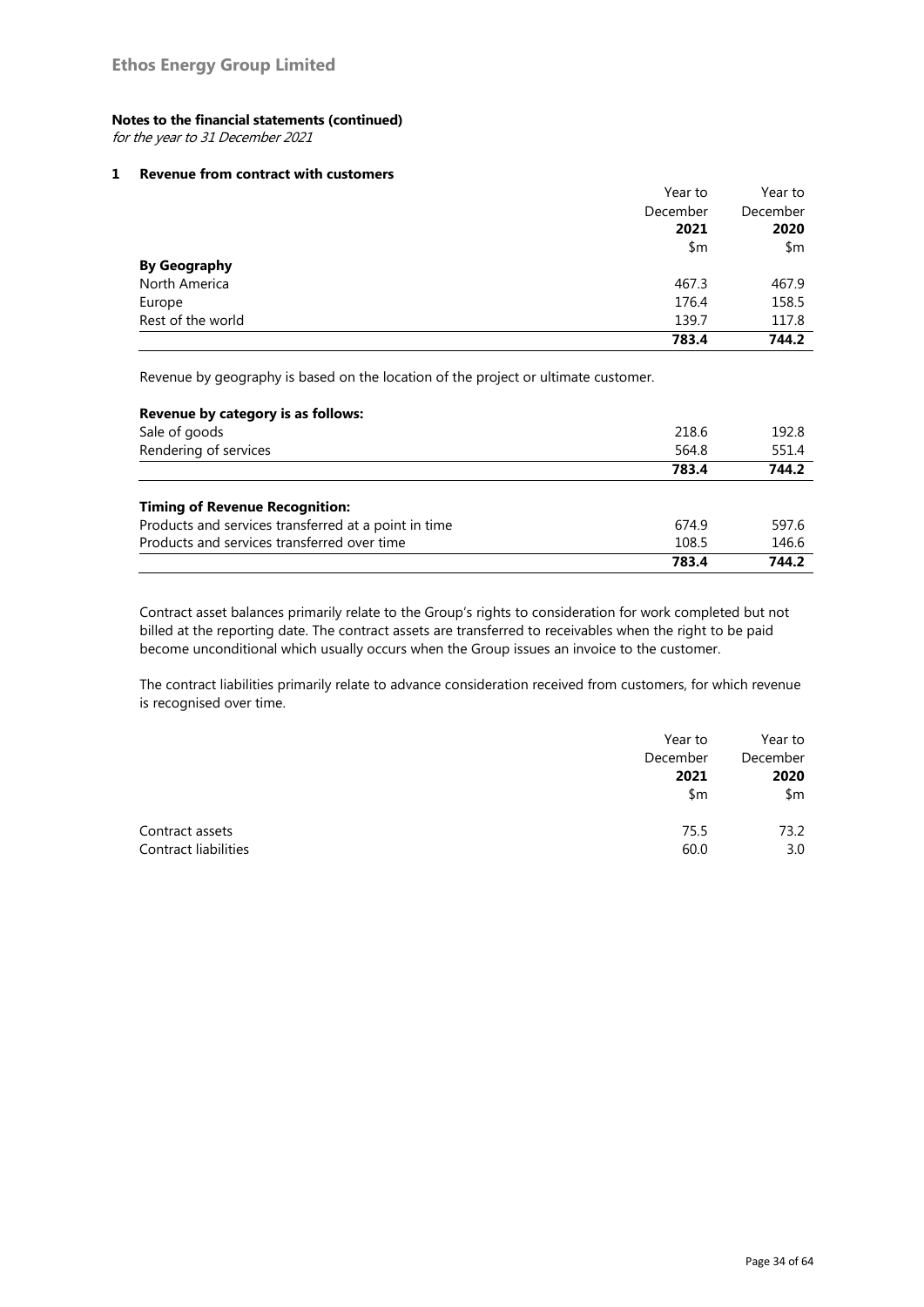for the year to 31 December 2021

### **2 Finance expense**

|                             | Year to  | Year to  |
|-----------------------------|----------|----------|
|                             | December | December |
|                             | 2021     | 2020     |
|                             | \$m      | \$m\$    |
| <b>Finance expense</b>      |          |          |
| Interest and finance costs  | 7.9      | 7.7      |
| Bank facility fees expensed | 0.3      | 0.2      |
|                             | 8.2      | 7.9      |
| <b>Finance income</b>       |          |          |
| Bank interest received      | (2.1)    | (2.2)    |
| Other interest              | (0.1)    |          |
|                             | (2.2)    | (2.2)    |
| Finance expense - net       | 6.0      | 5.7      |

## **3 Profit before taxation from continuing operations**

|                                                             | <b>Note</b> | Year to<br>December<br>2021 | Year to<br>December<br>2020 |
|-------------------------------------------------------------|-------------|-----------------------------|-----------------------------|
|                                                             |             | \$m                         | \$m                         |
| The following items have been charged in arriving at profit |             |                             |                             |
| before taxation:                                            |             |                             |                             |
| Cost of inventories recognized as an expense                |             | 179.8                       | 166.1                       |
| Research and development                                    |             | 0.1                         | 0.1                         |
| Depreciation of property, plant and equipment               | 7           | 4.2                         | 4.1                         |
| Depreciation of right of use assets                         | 8           | 11.3                        | 11.3                        |
| Amortisation of intangible assets                           | 6           | 1.0                         | 1.0                         |
| Loss on disposal of fixed assets                            | 7           | 0.9                         | 0.1                         |
| Other operating lease rentals payable:                      |             |                             |                             |
| - Plant and machinery                                       |             | 0.1                         | 0.2                         |
| Foreign exchange losses                                     |             | 0.5                         | 4.1                         |

Depreciation of property plant and equipment and right of use assets is included in cost of sales or administrative expenses in the Statement of Comprehensive income. Amortisation of intangible assets is included in administrative expenses in the Statement of Comprehensive income.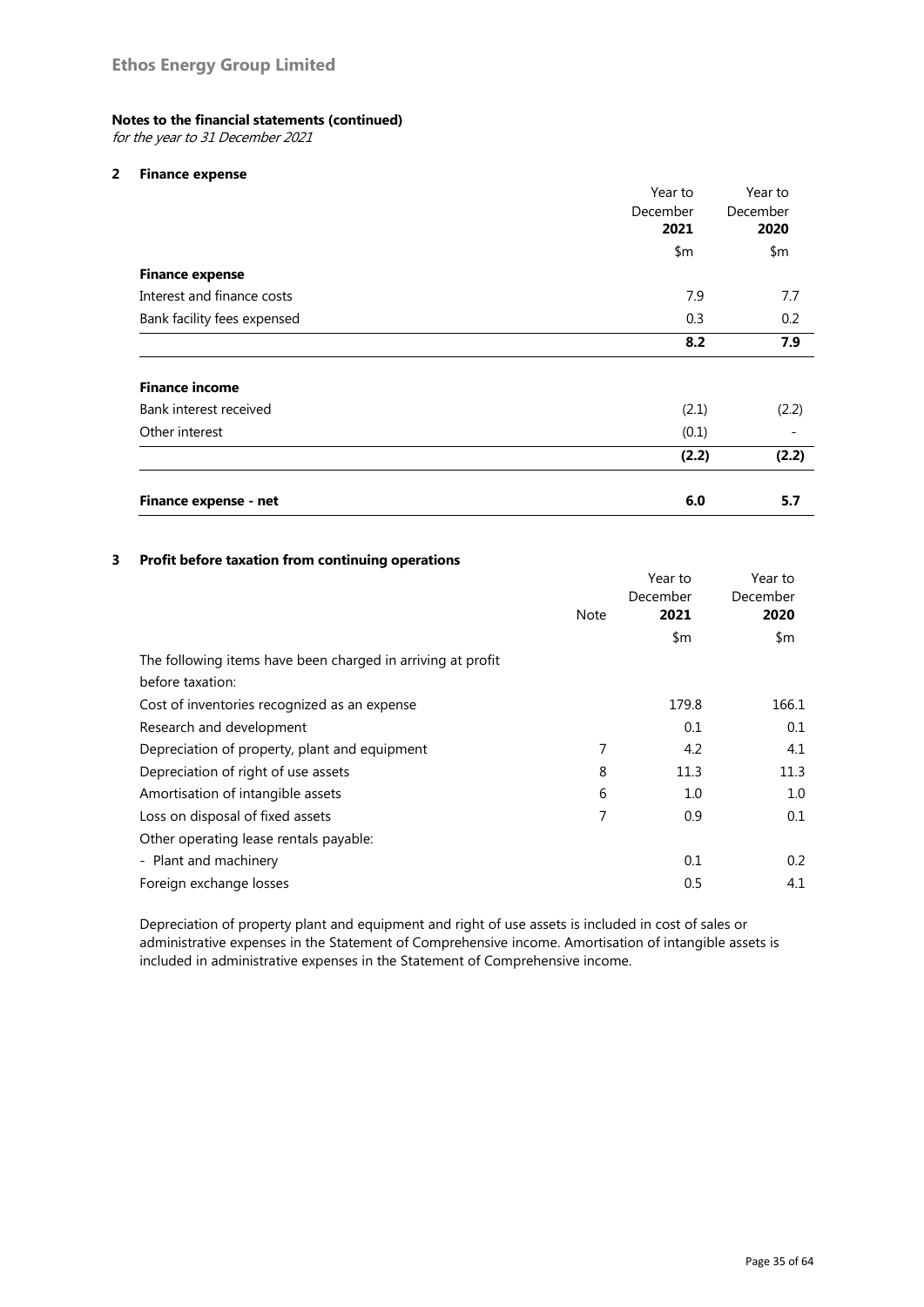for the year to 31 December 2021

## **3 Profit before taxation from continuing operations (continued)**

## **Services provided by the Group's auditors and associate firms**

During the year the Group obtained the following services from its auditors and associate firms as detailed below:

|                                                                    | Year to<br>December<br>2021<br>\$m | Year to<br>December<br>2020<br>\$m |
|--------------------------------------------------------------------|------------------------------------|------------------------------------|
| Fees payable to the Group's auditors and its associated firms for: |                                    |                                    |
| Audit of parent Company and consolidated financial statements      | 0.3                                | 0.3                                |
| Audit of group companies pursuant to legislation                   | 0.4                                | 0.4                                |
|                                                                    | 0.7                                | 0.7                                |

RSM UK Audit LLP and its associates did not provide any non-audit services to the Group in 2021 or 2020.

## **4 Taxation**

|                                           | Year to<br>December | Year to<br>December |
|-------------------------------------------|---------------------|---------------------|
|                                           | 2021<br>\$m         | 2020<br>\$m         |
| <b>Current tax</b>                        |                     |                     |
| - Current year                            | 3.6                 | 2.6                 |
| - Adjustments in respect of prior periods | (0.1)               | 0.9                 |
|                                           | 3.5                 | 3.5                 |
| <b>Deferred tax</b>                       |                     |                     |
| - Current year                            | 2.5                 | 0.4                 |
| - Adjustments in respect of prior periods | 1.5                 | (8.3)               |
|                                           | 4.0                 | (7.9)               |
| <b>Total tax charge/(credit)</b>          | 7.5                 | (4.4)               |

Tax is calculated at the rates prevailing in the respective jurisdictions in which the Group operates. The expected rate is the weighted average rate taking into account the Group's profits and losses in these jurisdictions adjusted for the Group's joint ventures. The tax charge for the year is higher than (2020: lower than) the expected tax charge due to the following factors: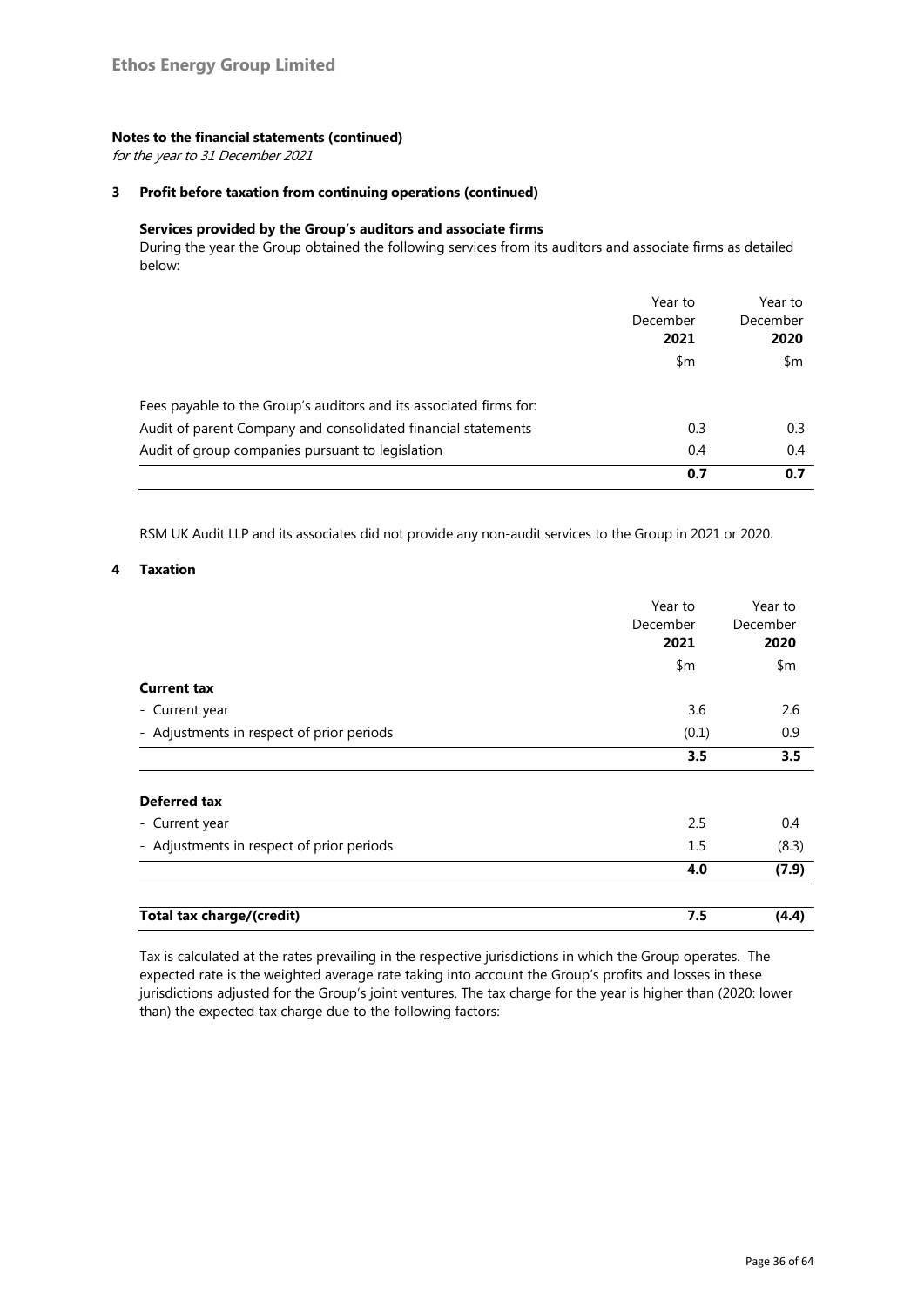for the year to 31 December 2021

#### **4 Taxation (continued)**

|                                                             | Year to  | Year to  |
|-------------------------------------------------------------|----------|----------|
|                                                             | December | December |
|                                                             | 2021     | 2020     |
|                                                             | \$m      | \$m      |
| Profit before taxation from continuing operations           | 34.6     | 11.0     |
| Profit before taxation from discontinuing operations        | (13.6)   |          |
|                                                             | 21.0     | 11.0     |
| Profit before tax at expected rate of $(12%) (2020 - 4.5%)$ | 2.5      | 0.5      |
| Effects of                                                  |          |          |
| Non-recognition of losses and other attributes              | 0.8      | 1.0      |
| Effect of foreign taxes                                     | 0.6      | 0.5      |
| Adjustment for equity accounted joint ventures              | 2.4      | 2.1      |
| Adjustments in respect of prior periods                     | 1.4      | (7.4)    |
| Other permanent differences                                 | (0.2)    | (1.1)    |
| Total tax charge/(credit)                                   | 7.5      | (4.4)    |

Other permanent differences include adjustments for changes in unrecognised tax attributes and expenditure which is not allowable as a deduction for tax purposes.

## **5 Impairment costs and discontinued operations**

In 2021, there were no impairment costs in the year whereas in prior year, there were restructuring charges of \$12.1m relating to the OneEthos restructure. In the year, the Group had costs in relation to an operation that was discontinued in 2017. An outstanding legal arbitration was concluded with a \$13.6m judgement against the business.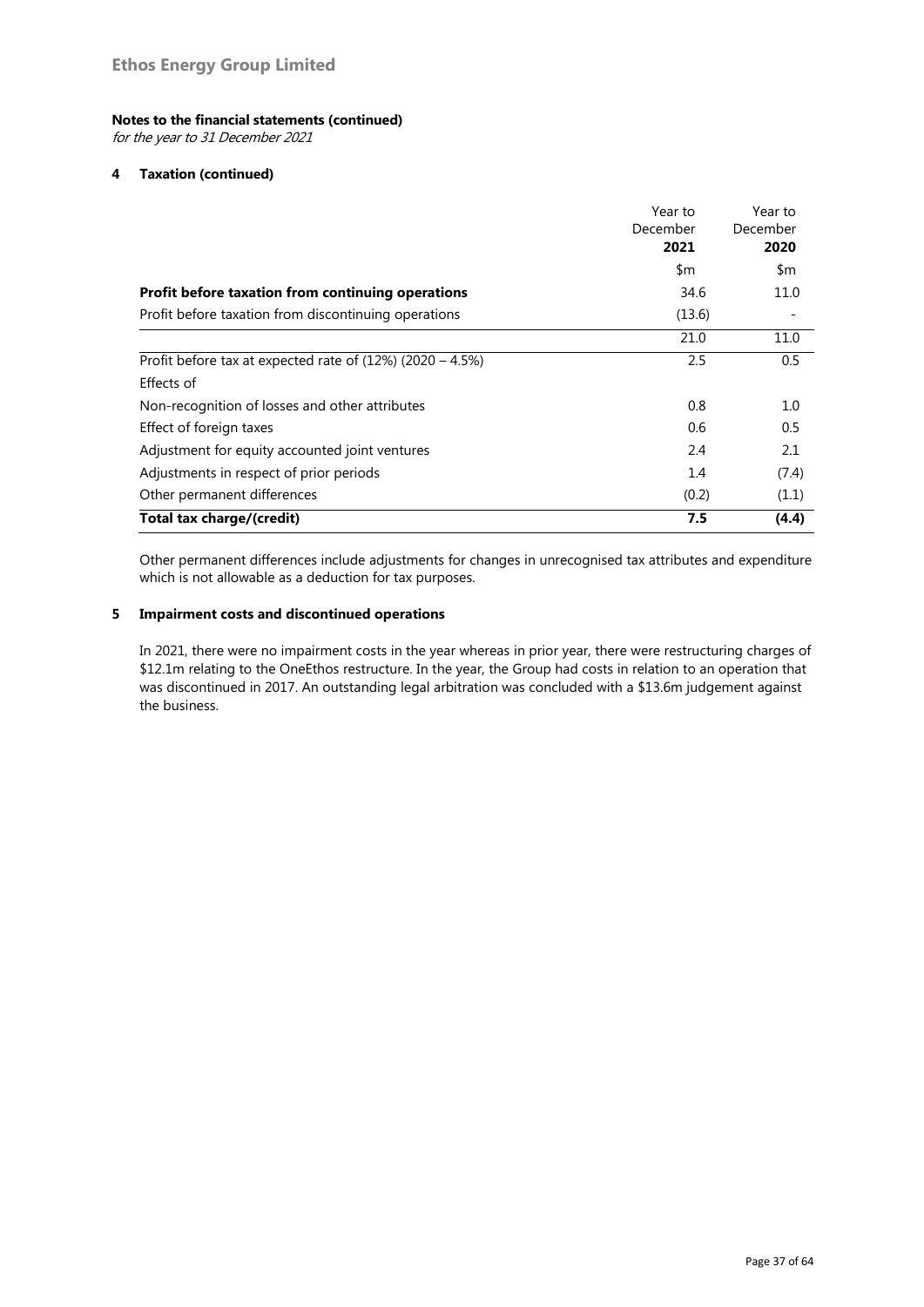for the year to 31 December 2021

## **5 Impairment costs and discontinued operations (continued)**

|                             | Year to  | Year to  |
|-----------------------------|----------|----------|
|                             | December | December |
|                             | 2021     | 2020     |
|                             | \$m\$    | \$m      |
| Revenue                     |          |          |
| Cost of sales               |          |          |
| Administration expenses     | (13.6)   |          |
| <b>Operating loss</b>       | (13.6)   |          |
| Finance expense             |          |          |
| Loss before taxation        | (13.6)   |          |
| Taxation                    |          |          |
| Loss for the year after tax | (13.6)   |          |

|                                  | Year to<br>December<br>2021 | Year to<br>December<br>2020 |
|----------------------------------|-----------------------------|-----------------------------|
|                                  | \$m                         | \$m\$                       |
| <b>Liabilities held for sale</b> |                             |                             |
| Trade payables                   | 0.2                         | $\overline{\phantom{a}}$    |
| At 31 December                   | 0.2                         | -                           |

The trade payables balance relates to legal costs due to discontinued operations mentioned above but not yet paid.

|                                               | Year to<br>December<br>2021 | Year to<br>December<br>2020 |
|-----------------------------------------------|-----------------------------|-----------------------------|
|                                               | \$m                         | \$m                         |
| <b>Cash flow from discontinued operations</b> |                             |                             |
| Operating cash outflow                        | (13.6)                      | -                           |
|                                               | (13.6)                      | -                           |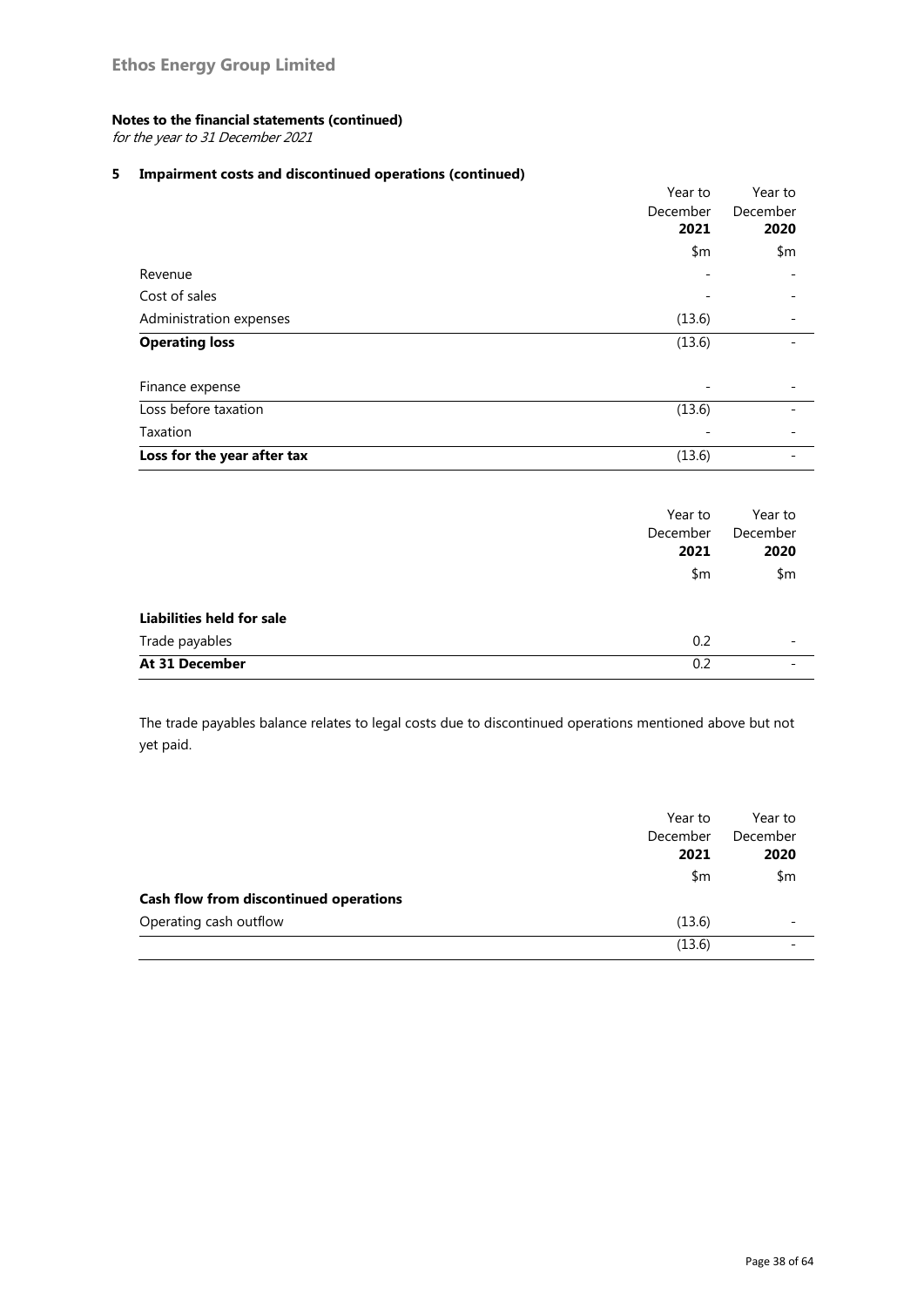for the year to 31 December 2021

## **6 Goodwill and Intangible Assets**

|                                              | Other          |                 |                          |              |
|----------------------------------------------|----------------|-----------------|--------------------------|--------------|
|                                              | Goodwill       | <b>Software</b> | <b>Intangibles</b>       | <b>Total</b> |
|                                              | \$m            | \$m             | \$m                      | \$m          |
| Group                                        |                |                 |                          |              |
| Cost                                         |                |                 |                          |              |
| At 1 January 2021                            | 94.6           | 21.1            | 24                       | 118.1        |
| Exchange movements                           | (1.3)          | (0.6)           | (0.1)                    | (2.0)        |
| Additions                                    | $\overline{a}$ | 0.7             | 0.4                      | 1.1          |
| Reclassifications                            |                | 1.3             | (0.9)                    | 0.4          |
| Disposals                                    | $\blacksquare$ | (1.3)           | (0.2)                    | (1.5)        |
| At 31 December 2021                          | 93.3           | 21.2            | 1.6                      | 116.1        |
| <b>Aggregate amortisation and impairment</b> |                |                 |                          |              |
| At 1 January 2021                            | 85.3           | 18.6            | 1.1                      | 105.0        |
| Exchange movements                           | (1.3)          | (0.5)           | $\overline{a}$           | (1.8)        |
| Amortisation charge for the year             |                | 1.0             |                          | 1.0          |
| Reclassifications                            |                | 0.1             |                          | 0.1          |
| Disposals                                    |                | (1.3)           | (0.2)                    | (1.5)        |
| At 31 December 2021                          | 84.0           | 17.9            | 0.9                      | 102.8        |
| Net book value at 31 December 2021           | 9.3            | 3.3             | 0.7                      | 13.3         |
| Cost                                         |                |                 |                          |              |
| At 1 January 2020                            | 93.1           | 21.0            | 1.7                      | 115.8        |
| Exchange movements                           | 14             | 0.4             | 0.1                      | 1.9          |
| Additions                                    | 0.1            | 0.7             | 0.8                      | 1.6          |
| Reclassifications                            |                | 0.2             | (0.2)                    |              |
| Disposals                                    | $\overline{a}$ | (1.2)           | $\overline{\phantom{a}}$ | (1.2)        |
| At 31 December 2020                          | 94.6           | 21.1            | 2.4                      | 118.1        |
| <b>Aggregate amortisation and impairment</b> |                |                 |                          |              |
| At 1 January 2020                            | 84.2           | 18.3            | 1.1                      | 103.6        |
| Exchange movements                           | 1.1            | 0.5             |                          | $1.6\,$      |
| Amortisation charge for the year             |                | 1.0             |                          | 1.0          |
| Disposals                                    |                | (1.2)           |                          | (1.2)        |
| At 31 December 2020                          | 85.3           | 18.6            | 1.1                      | 105.0        |
| Net book value at 31 December 2020           | 9.3            | 2.5             | 1.3                      | 13.1         |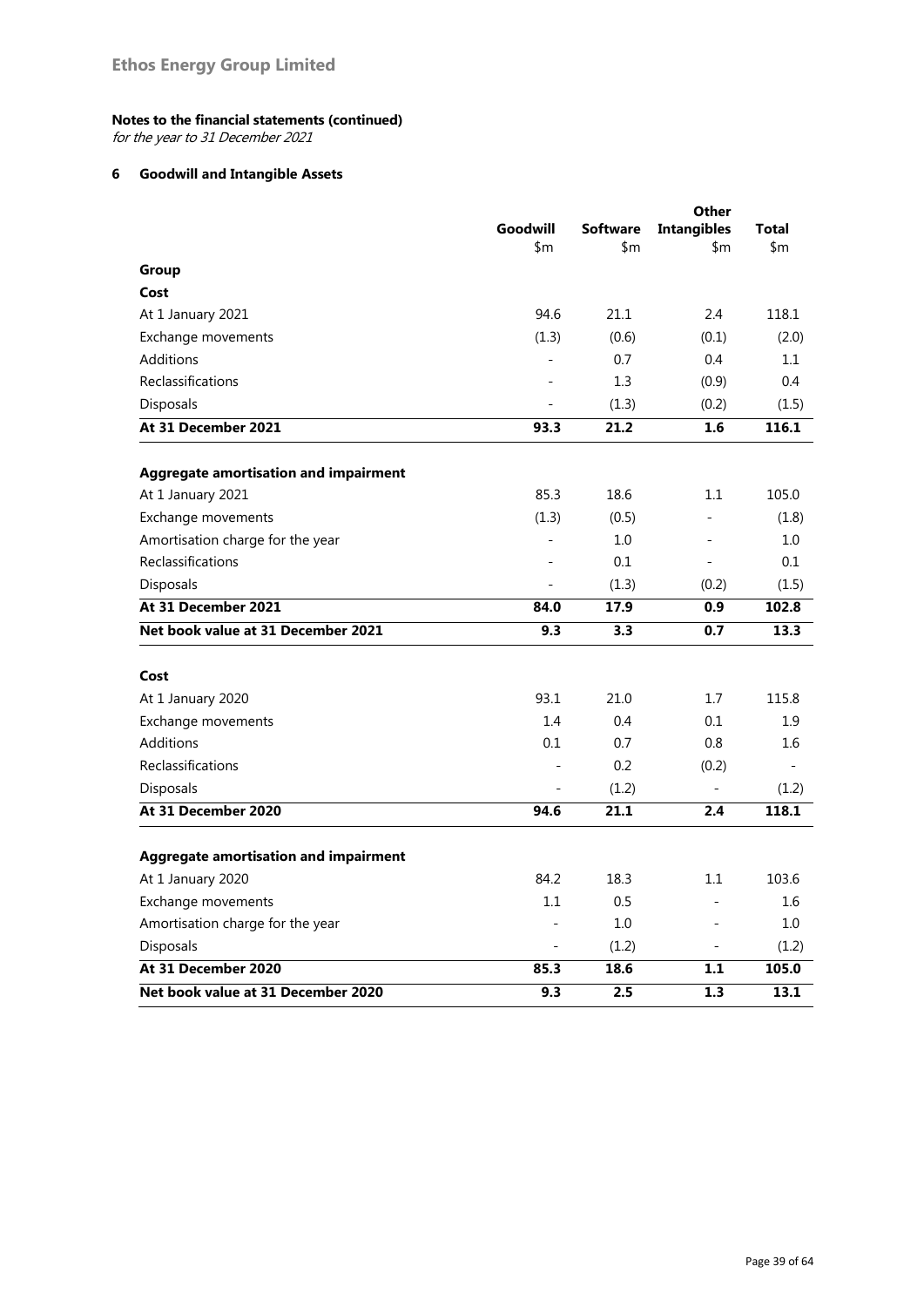for the year to 31 December 2021

#### **6 Goodwill and Intangible Assets (continued)**

Value-in-use calculations have been prepared for each CGU based on business units using the cash flow projections included in their financial budgets approved by management for 2022 as well as the financial plans for the following three years which have also been approved by management. The projections used have been based on the following:

- Management's view of future market conditions
- Longer term backlog generated during 2021 and to date in 2022
- Growth in more recent products and services
- Benefit from restructuring measures
- Cash inflow from the sale of surplus assets over the next five years

A terminal value is applied thereafter in order to calculate long term estimated cash flows using the anticipated long-term growth rate of 4.1% across all CGUs. The growth rate used does not exceed the Group's long-term average growth rates for the regions in which the CGUs operate. The cash flows have been discounted using 16.57% pre-tax discount rates which is appropriate for each CGU.

|                                              | Other        |             |              |  |
|----------------------------------------------|--------------|-------------|--------------|--|
|                                              | Goodwill     | intangibles | <b>Total</b> |  |
|                                              | $\mathsf{m}$ | \$m         | \$m          |  |
| Company                                      |              |             |              |  |
| Cost                                         |              |             |              |  |
| At 1 January 2021                            | 0.4          | 1.7         | 2.1          |  |
| Additions                                    |              | 0.4         | 0.4          |  |
| At 31 December 2021                          | 0.4          | 2.1         | 2.5          |  |
| <b>Aggregate amortisation and impairment</b> |              |             |              |  |
| At 1 January 2021                            |              | 1.0         | 1.0          |  |
| Amortisation charge for the year             |              | 0.3         | 0.3          |  |
| At 31 December 2021                          |              | 1.3         | 1.3          |  |
| Net book value 31 December 2021              | 0.4          | 0.8         | 1.2          |  |
| Cost                                         |              |             |              |  |
| At 1 January 2020                            | 0.3          | 1.4         | 1.7          |  |
| Additions                                    | 0.1          | 0.3         | 0.4          |  |
| At 31 December 2020                          | 0.4          | 1.7         | 2.1          |  |
| <b>Aggregate amortisation and impairment</b> |              |             |              |  |
| At 1 January 2020                            |              | 0.9         | 0.9          |  |
| Amortisation charge for the year             |              | 0.1         | 0.1          |  |
| At 31 December 2020                          |              | 1.0         | 1.0          |  |
| Net book value 31 December 2020              | 0.4          | 0.7         | 1.1          |  |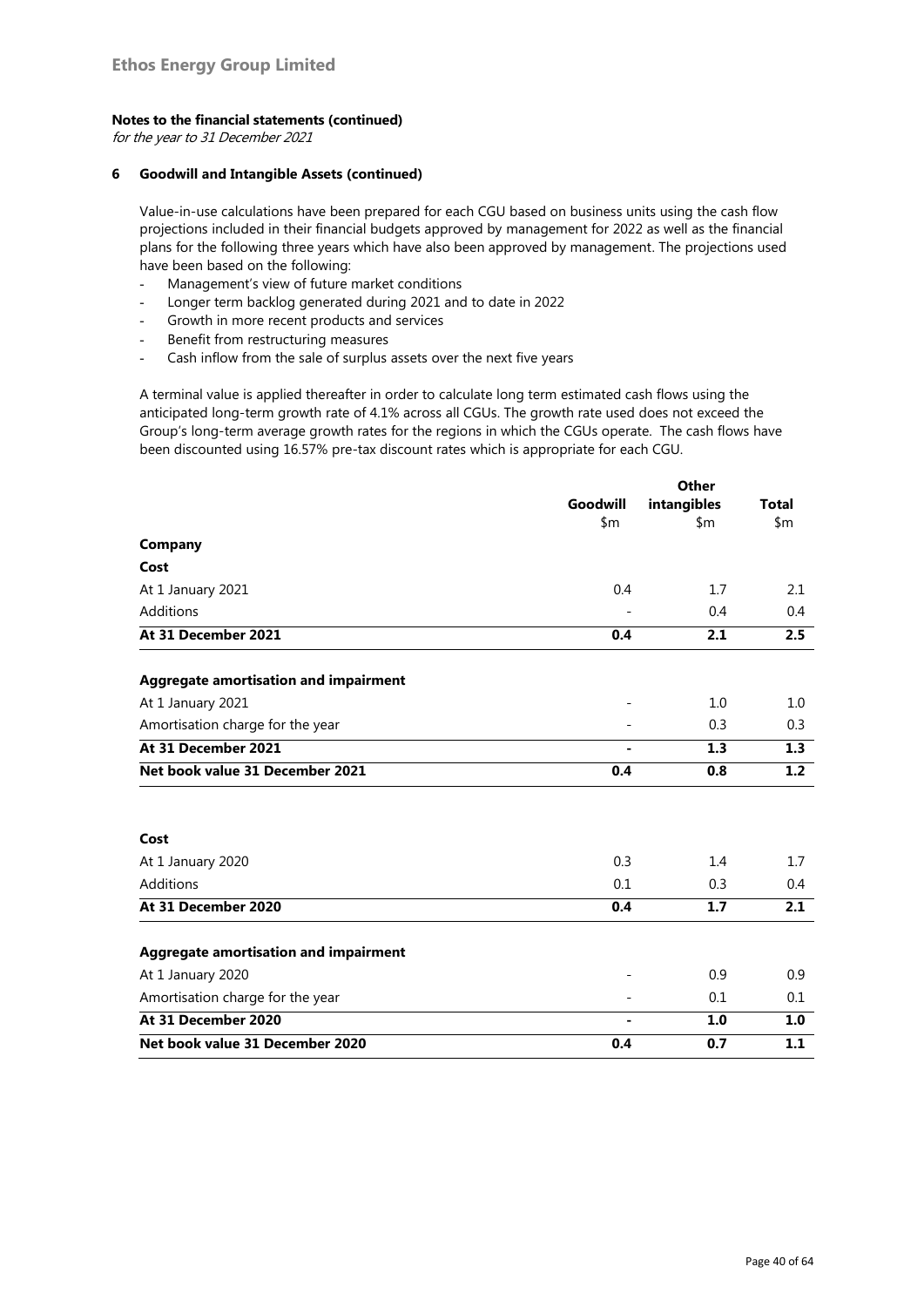for the year to 31 December 2021

## **7 Property plant and equipment**

|                                                | Freehold<br>And long<br><b>Leasehold</b><br><b>Buildings</b><br>\$m | <b>Short</b><br>Leasehold<br><b>Buildings</b><br>\$m | <b>Plant and</b><br><b>Equipment</b><br>\$m | Total<br>\$m |
|------------------------------------------------|---------------------------------------------------------------------|------------------------------------------------------|---------------------------------------------|--------------|
| Group                                          |                                                                     |                                                      |                                             |              |
| Cost                                           |                                                                     |                                                      |                                             |              |
| At 1 January 2021                              | 26.5                                                                | 1.5                                                  | 275.2                                       | 303.2        |
| Exchange movements                             | (1.0)                                                               |                                                      | (9.6)                                       | (10.6)       |
| Additions                                      | 0.5                                                                 |                                                      | 8.2                                         | 8.7          |
| Reclassifications                              | 0.2                                                                 | (0.2)                                                | (0.4)                                       | (0.4)        |
| Disposals                                      | (1.9)                                                               | $\overline{\phantom{a}}$                             | (4.6)                                       | (6.5)        |
| At 31 December 2021                            | 24.3                                                                | 1.3                                                  | 268.8                                       | 294.4        |
| <b>Accumulated depreciation and impairment</b> |                                                                     |                                                      |                                             |              |
| At 1 January 2021                              | 24.4                                                                | 1.3                                                  | 246.0                                       | 271.7        |
| Exchange movements                             | (0.6)                                                               | $\overline{\phantom{a}}$                             | (7.9)                                       | (8.5)        |
| Charge for the year                            | 0.5                                                                 | 0.1                                                  | 3.6                                         | 4.2          |
| Reclassifications                              | 0.5                                                                 | (0.2)                                                | (0.4)                                       | (0.1)        |
| Disposals                                      | (1.6)                                                               | $\equiv$                                             | (4.0)                                       | (5.6)        |
| At 31 December 2021                            | 23.2                                                                | 1.2                                                  | 237.3                                       | 261.7        |
| Net book value at 31 December 2021             | 1.1                                                                 | 0.1                                                  | 31.5                                        | 32.7         |
| Cost                                           |                                                                     |                                                      |                                             |              |
| At 1 January 2020                              | 24.5                                                                | 2.6                                                  | 265.5                                       | 292.6        |
| Exchange movements                             | 1.2                                                                 |                                                      | 5.6                                         | 6.8          |
| Additions                                      | 0.2                                                                 | 0.3                                                  | 6.7                                         | 7.2          |
| Reclassifications                              | 0.6                                                                 | (0.6)                                                | (0.6)                                       | (0.6)        |
| Disposals                                      | Ξ                                                                   | (0.8)                                                | (2.0)                                       | (2.8)        |
| At 31 December 2020                            | 26.5                                                                | 1.5                                                  | 275.2                                       | 303.2        |
| <b>Accumulated depreciation and impairment</b> |                                                                     |                                                      |                                             |              |
| At 1 January 2020                              | 24.0                                                                | 2.0                                                  | 239.0                                       | 265.0        |
| Exchange movements                             | 0.8                                                                 |                                                      | 4.5                                         | 5.3          |
| Charge for the period                          | 0.4                                                                 | 0.1                                                  | 3.6                                         | 4.1          |
| Reclassifications                              | (0.8)                                                               |                                                      | 0.8                                         |              |
| Disposals                                      |                                                                     | (0.8)                                                | (1.9)                                       | (2.7)        |
| At 31 December 2020                            | 24.4                                                                | 1.3                                                  | 246.0                                       | 271.7        |
| Net book value at 31 December 2020             | 2.1                                                                 | 0.2                                                  | 29.2                                        | 31.5         |

The reallocations in the current year relate to reallocations to software. The reallocations in prior year related to reclassification of the right of use assets from property, plant and equipment.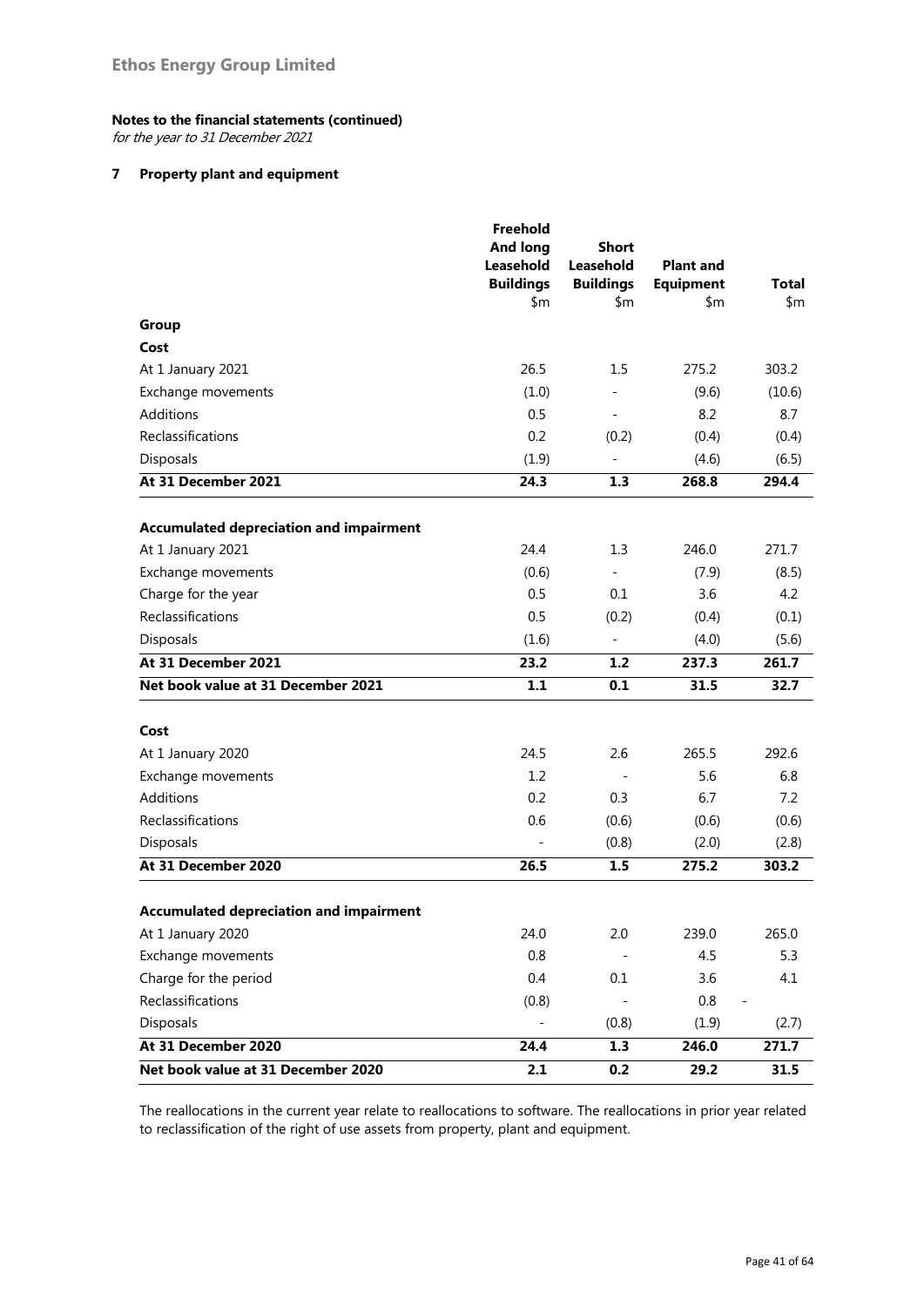for the year to 31 December 2021

### **8 Leases**

## **Movement schedule for right of use assets**

|                      | <b>Building leases</b><br>\$m | <b>Other leases</b><br>\$m | <b>Total leases</b><br>\$m |
|----------------------|-------------------------------|----------------------------|----------------------------|
| At 1 January 2021    | 38.0                          | 3.6                        | 41.6                       |
| Exchange movements   | 0.3                           |                            | 0.3                        |
| Additions            | 3.1                           | 0.7                        | 3.8                        |
| Adjustment to leases | 0.1                           |                            | 0.1                        |
| <b>Reallocations</b> | (0.5)                         |                            | (0.5)                      |
| Depreciation         | (9.5)                         | (1.8)                      | (11.3)                     |
| Disposals            | (0.1)                         | (0.1)                      | (0.2)                      |
| At 31 December 2021  | 31.1                          | 2.4                        | 33.8                       |

|                            | <b>Building leases</b><br>\$m | <b>Other leases</b><br>\$m | <b>Total leases</b><br>\$m |
|----------------------------|-------------------------------|----------------------------|----------------------------|
| At 1 January 2020          | 49.8                          | 2.4                        | 52.2                       |
| Exchange movements         | 0.3                           |                            | 0.3                        |
| Additions                  | 3.4                           | 2.4                        | 5.8                        |
| JV leases reallocated      | (4.4)                         |                            | (4.4)                      |
| Reclassification of leases | (0.9)                         |                            | (0.9)                      |
| Reallocations              |                               | 0.6                        | 0.6                        |
| Depreciation               | (9.6)                         | (1.7)                      | 11.3                       |
| <b>Disposals</b>           | (0.6)                         | (0.1)                      | (0.7)                      |
| At 31 December 2021        | 38.0                          | 3.6                        | 41.6                       |

## **Movement schedule for lease liabilities**

|                              | <b>Current lease liabilities</b><br>\$m | <b>Non-current lease liabilities</b><br>\$m |
|------------------------------|-----------------------------------------|---------------------------------------------|
| At 1 January 2021            | 9.9                                     | 33.5                                        |
| Exchange movements           |                                         | 0.3                                         |
| Additions                    |                                         | 3.9                                         |
| Adjustments to leases        |                                         | 0.2                                         |
| Reclassed from long to short | 8.5                                     | (8.5)                                       |
| term                         |                                         |                                             |
| Interest                     | 1.5                                     |                                             |
| Payments                     | (12.0)                                  |                                             |
| Disposals                    |                                         | (0.2)                                       |
| At 31 December 2021          | 7.9                                     | 29.2                                        |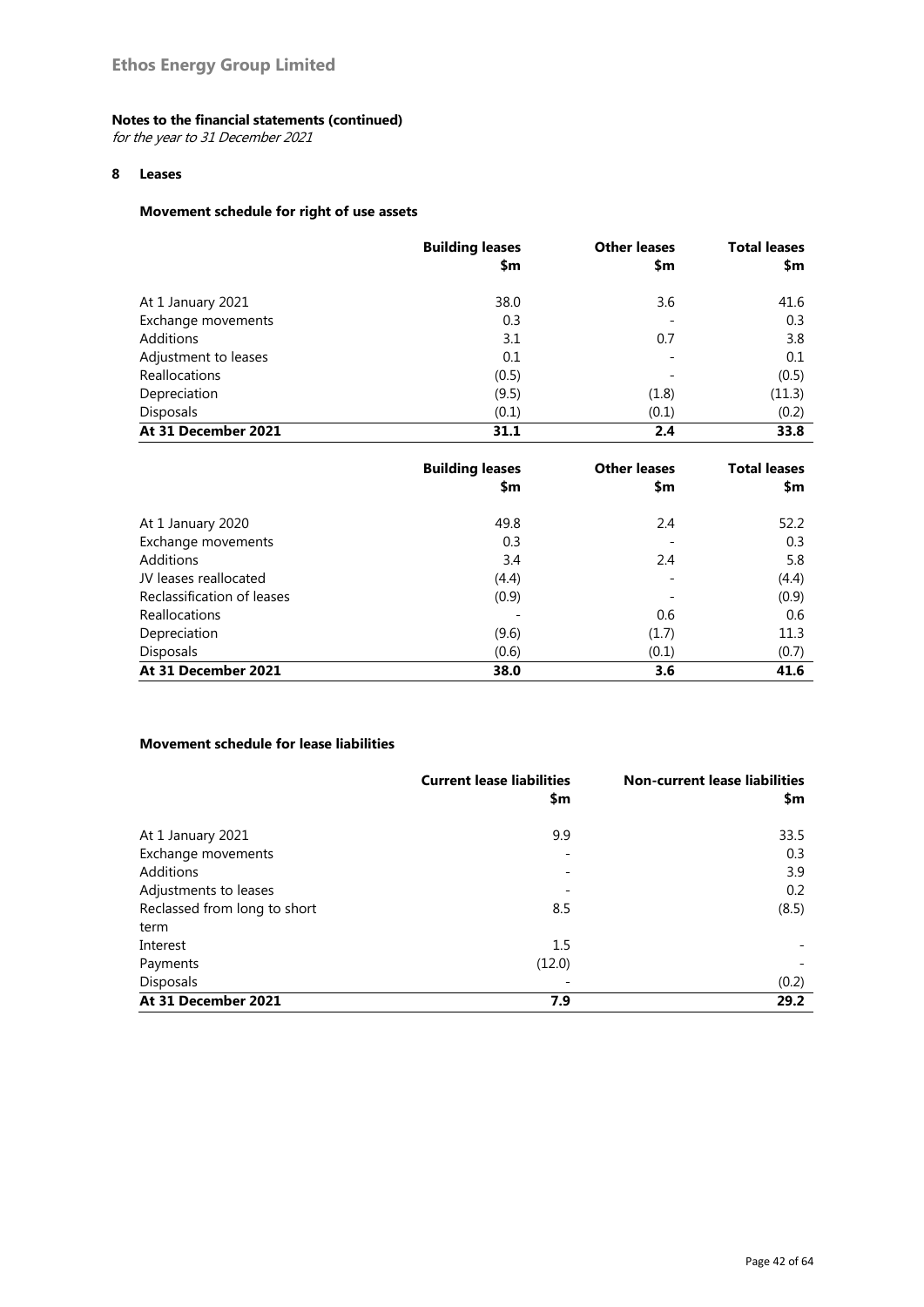for the year to 31 December 2021

#### **8 Leases (continued)**

|                                   | <b>Current lease liabilities</b><br>\$m | <b>Non-current lease liabilities</b><br>\$m |
|-----------------------------------|-----------------------------------------|---------------------------------------------|
| At 1 January 2020                 | 8.3                                     | 45.6                                        |
| Exchange movements                |                                         | 0.3                                         |
| Additions                         |                                         | 5.8                                         |
| JV leases reallocated             |                                         | (4.4)                                       |
| Reclassification of leases        |                                         | (1.0)                                       |
| <b>Reallocations</b>              |                                         | 0.6                                         |
| Reclassed from long to short term | 12.7                                    | (12.7)                                      |
| Interest                          | 1.9                                     |                                             |
| Payments                          | (13.0)                                  |                                             |
| Disposals                         |                                         | (0.7)                                       |
| At 31 December 2020               | 9.9                                     | 33.5                                        |

During the year, one property lease was sub-leased to a third party and was reallocated accordingly from right of use asset into finance lease receivable as the risks and rewards of ownership of the assets has been transferred.

#### **Finance lease receivable**

|                                       | \$m |
|---------------------------------------|-----|
| Reallocation from Right of Use assets |     |
| Non-current asset                     |     |
| Current asset                         |     |

The maturity analysis of lease receivables, including the undiscounted lease payments to be received are as follows:

|                                              | ZUZI |
|----------------------------------------------|------|
|                                              | \$m  |
| Less than 1 year                             | 0.2  |
| $1 - 2$ years                                | 0.2  |
| $3 - 4$ years                                | 0.1  |
| Total undiscounted lease payments receivable | 0.5  |

The Group leases premises, vehicles and other equipment. Each of these arrangements meet the definition of a lease under IFRS 16. Rental contracts are agreed for various fixed periods but may have extension options described below. Lease terms are negotiated on an individual basis and contain a wide range of different terms and conditions.

Leases are recognised as a right of use asset and a corresponding liability on the Group's balance sheet. Each lease payment is allocated between the liability and finance cost. The finance cost is charged to the income statement over the lease period so as to produce a constant periodic rate of interest on the remaining balance of the liability for each period. The right of use asset is depreciated over the shorter of the assets useful life and the lease term on a straight line basis. Lease liabilities are measured at the present value of the remaining lease payments, discounted by using the Group's incremental borrowing rate of 2.63%.

Payments associated with short term leases and leases of low value assets are recognised on a straight-line basis as an expense in the income statement. Short term leases are leases with a lease term of 12 months or less. Low value assets comprise of office equipment.

**2021**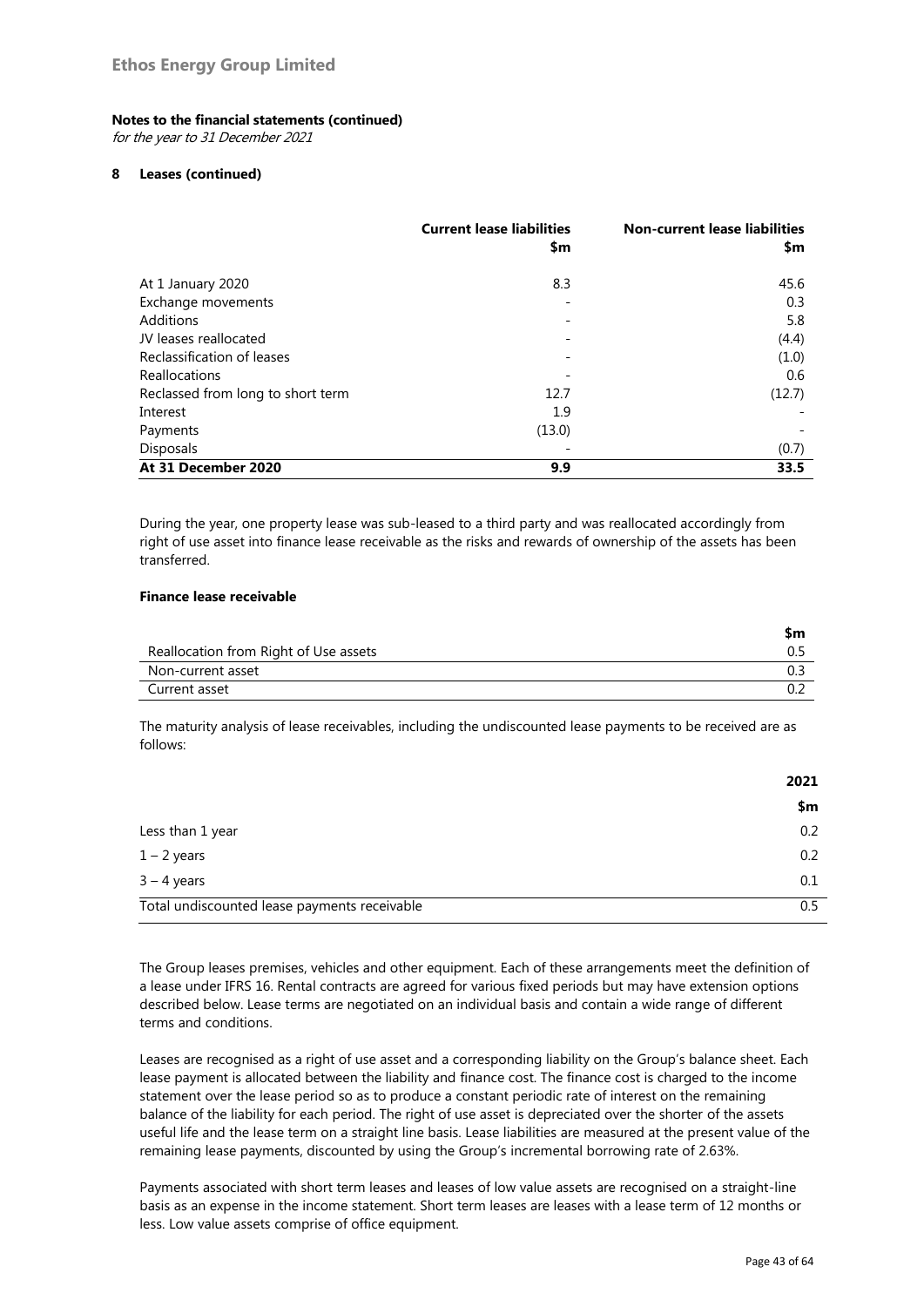for the year to 31 December 2021

#### **8 Leases (continued)**

Ethos Energy Group Limited has no leases for the year and therefore no IFRS 16 adjustment is required for the company.

## **9 Investments**

In relation to the Group's interests in joint ventures, its share of assets, liabilities, income and expenses is shown below.

|                                               | 2021   | 2020   |
|-----------------------------------------------|--------|--------|
|                                               | \$m    | \$m    |
| Non-current assets                            | 18.7   | 19.8   |
| Current assets                                | 75.2   | 77.0   |
| <b>Current liabilities</b>                    | (13.6) | (11.5) |
| Non-current liabilities                       | (7.0)  | (7.6)  |
| <b>Net assets</b>                             | 73.3   | 77.7   |
| Group share at 31 December                    | 35.9   | 38.2   |
| Income                                        | 92.5   | 76.7   |
| Expenses                                      | (57.7) | (48.1) |
| Profit for the year                           | 34.8   | 28.6   |
| Tax                                           | (2.1)  | (1.6)  |
| Profit for the year                           | 32.7   | 27.0   |
| Share of post-tax profits from joint ventures | 16.0   | 13.3   |

The joint ventures have no significant contingent liabilities to which the Group is exposed, nor has the Group any significant contingent liabilities in relation to its interest in the joint ventures. The name and principal activities of the most significant joint ventures is disclosed in note 29.

|                 | 2021                     | 2020  |
|-----------------|--------------------------|-------|
|                 | \$m                      | \$m\$ |
| Company         |                          |       |
| At 1 January    | 433.6                    | 429.0 |
| New investments | $\overline{\phantom{a}}$ | 4.6   |
| At 31 December  | 433.6                    | 433.6 |

The name and principal activities of the most significant subsidiaries are disclosed in note 29.

### **10 Inventories**

|                                   | Group |       | Company                      |                          |
|-----------------------------------|-------|-------|------------------------------|--------------------------|
|                                   | 2021  | 2020  | 2021                         | 2020                     |
|                                   | \$m   | \$m   | \$m                          | \$m                      |
| Materials                         | 25.8  | 27.9  | -                            |                          |
| Work in progress                  | 69.1  | 47.1  | $\qquad \qquad \blacksquare$ |                          |
| Finished goods and goods for sale | 57.1  | 71.8  | -                            | $\overline{\phantom{a}}$ |
|                                   | 152.0 | 146.8 | ٠                            | $\overline{\phantom{0}}$ |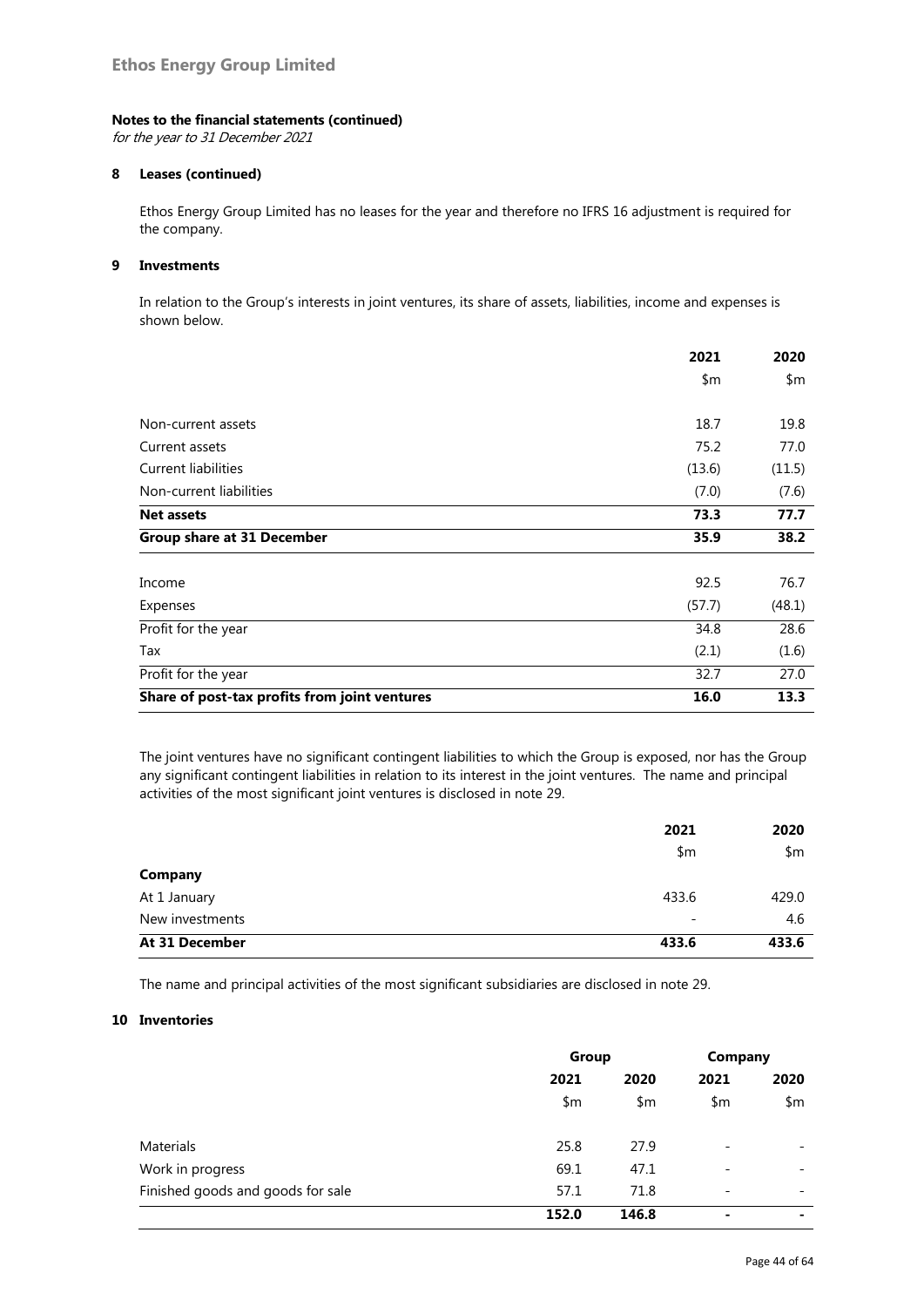for the year to 31 December 2021

#### **11 Trade and other receivables**

|                                                     |             | Group |       | Company |      |
|-----------------------------------------------------|-------------|-------|-------|---------|------|
|                                                     |             | 2021  | 2020  | 2021    | 2020 |
|                                                     | <b>Note</b> | \$m   | \$m   | \$m     | \$m  |
| Trade receivables                                   |             | 159.3 | 123.2 |         |      |
| Less: provision for impairment of trade receivables |             | (6.0) | (6.0) |         |      |
| Trade receivables - net                             |             | 153.3 | 117.2 |         |      |
| Amounts recoverable on contracts                    |             | 75.5  | 73.2  |         |      |
| Prepayments and accrued income                      |             | 9.2   | 9.1   | 0.7     | 1.2  |
| Other receivables                                   |             | 2.3   | 4.0   |         | 0.4  |
| Due from related parties                            | 15          | 3.7   | 2.8   |         |      |
|                                                     |             | 244.0 | 206.3 | 0.7     | 1.6  |

Receivable days are calculated by allocating the closing trade receivables balance to current year and prior year revenue including sales taxes. A receivable day's calculation of 55 (2020: 47) indicates that closing trade receivables represent the most recent 55 days of continuing revenue. A provision for the impairment of trade receivables is established when there is objective evidence that the Group will not be able to collect all amounts due according to the terms of the original receivables.

The ageing of the provision for impairment of trade receivables is as follows:

|                        | Group                    |      | Company                  |                          |
|------------------------|--------------------------|------|--------------------------|--------------------------|
|                        | 2021                     | 2020 | 2021                     | 2020                     |
|                        | \$m                      | \$m  | \$m                      | \$m                      |
| Up to 3 months overdue | $\overline{\phantom{a}}$ | 0.3  | $\overline{\phantom{a}}$ | $\overline{\phantom{0}}$ |
| Over 3 months overdue  | 6.0                      | 5.7  | -                        | $\overline{\phantom{0}}$ |
|                        | 6.0                      | 6.0  | ٠                        | $\overline{\phantom{a}}$ |

Any credits to the income statement are included in administrative expenses.

The other classes within trade and other receivables do not contain impaired assets. Included within gross trade receivables of \$159.3m (2020: \$123.2m) are receivables of \$43.6m (2020: \$25.0m) which were past due but not impaired.

These relate to customers for whom there is no recent history or expectation of default. The ageing analysis of these trade receivables is as follows:

|                        | Group |      | Company                      |                          |
|------------------------|-------|------|------------------------------|--------------------------|
|                        | 2021  | 2020 | 2021                         | 2020                     |
|                        | \$m   | \$m  | \$m                          | \$m                      |
| Up to 3 months overdue | 18.2  | 11.8 | $\qquad \qquad \blacksquare$ |                          |
| Over 3 months overdue  | 25.4  | 13.2 | -                            | $\overline{\phantom{0}}$ |
|                        | 43.6  | 25.0 | ۰                            | ۰                        |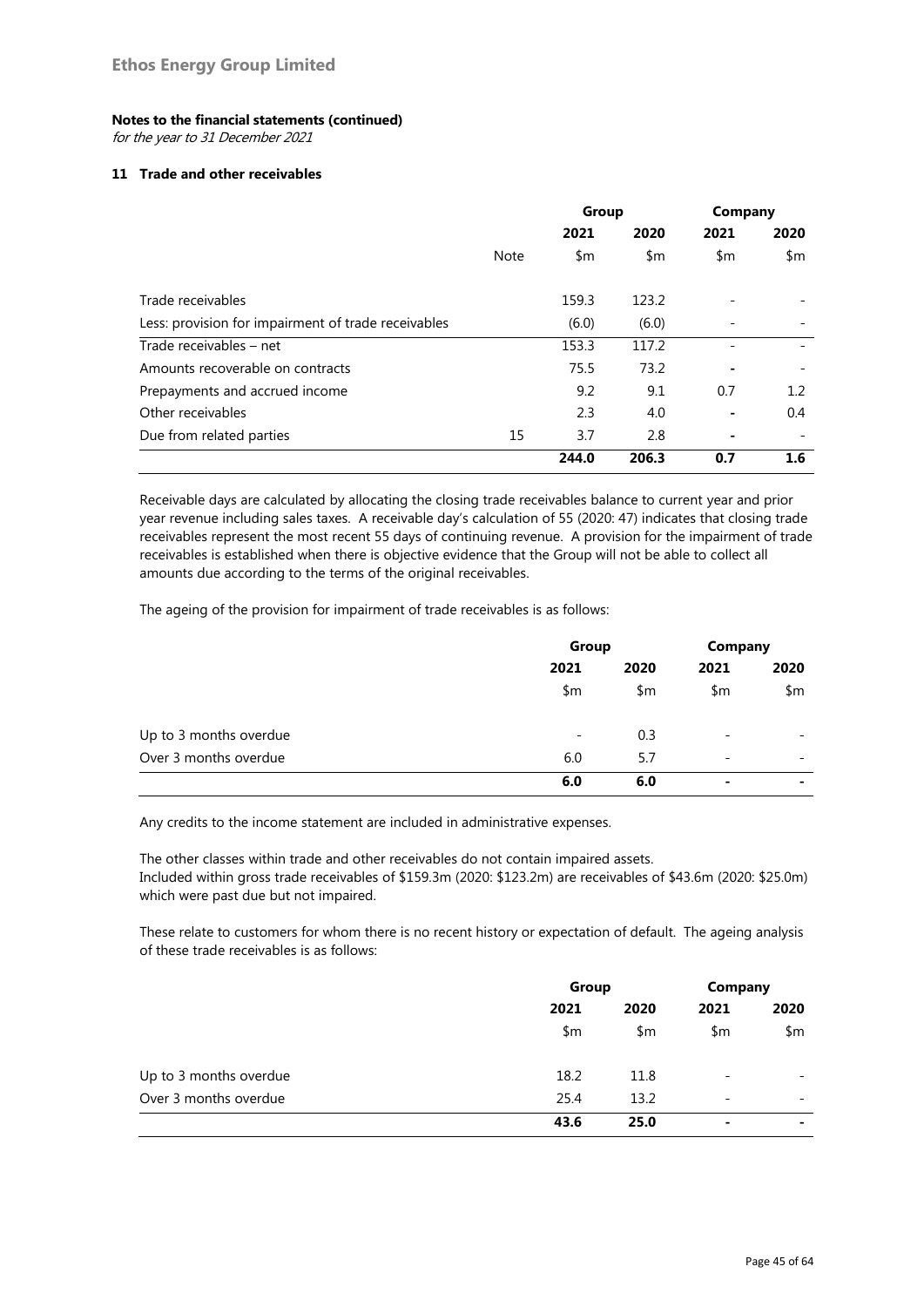for the year to 31 December 2021

#### **11 Trade and other receivables (continued)**

The movement on the bad debt provision is as follows:

|                              | <b>Bad debt provision</b> | <b>Total</b> |
|------------------------------|---------------------------|--------------|
|                              | \$m                       | \$m          |
| Group                        |                           |              |
| At 1 January                 | 6.0                       | 6.0          |
| Exchange movements           | (0.3)                     | (0.3)        |
| Additions                    | 2.4                       | 2.4          |
| <b>Reallocations</b>         | (0.3)                     | (0.3)        |
| Amounts used in the year     | (1.1)                     | (1.1)        |
| Amounts reversed in the year | (0.7)                     | (0.7)        |
| At 31 December 2021          | 6.0                       | 6.0          |
| At 1 January                 | 8.4                       | 8.4          |
| Exchange movements           | 0.4                       | 0.4          |
| <b>Additions</b>             | 3.9                       | 3.9          |
| Amounts used in the year     | (4.4)                     | (4.4)        |
| Amounts reversed in the year | (2.3)                     | (2.3)        |
| At 31 December 2020          | 6.0                       | 6.0          |

The application of IFRS 9 has had no material impact on the Group's financial statements. Credit losses incurred in the three years to 31 December 2020 amounted to around 0.02% of revenue and credit losses in the year to 31 December 2021 amounted to around 0.02% of revenue. The application of IFRS 9 for Company only receivables resulted in no additional provision against intercompany receivables, primarily against payable on demand loans in the current year (2020 nil).

## **12 Cash and cash equivalents**

|                          |      | Group |      | Company |
|--------------------------|------|-------|------|---------|
|                          | 2021 | 2020  | 2021 | 2020    |
|                          | \$m  | \$m   | \$m  | \$m     |
| Cash at bank and in hand | 46.4 | 43.5  | 7.3  | 11.1    |
|                          | 46.4 | 43.5  | 7.3  | 11.1    |

The effective interest rate on short term deposits was 0.0% (2020 0.0%) and have an average maturity of 0 days. (2020: 0 days)

At 31 December 2021 \$0.4m (2020: \$0.4m) of the Group cash balance was held on deposit as security for pension and bonding requirements.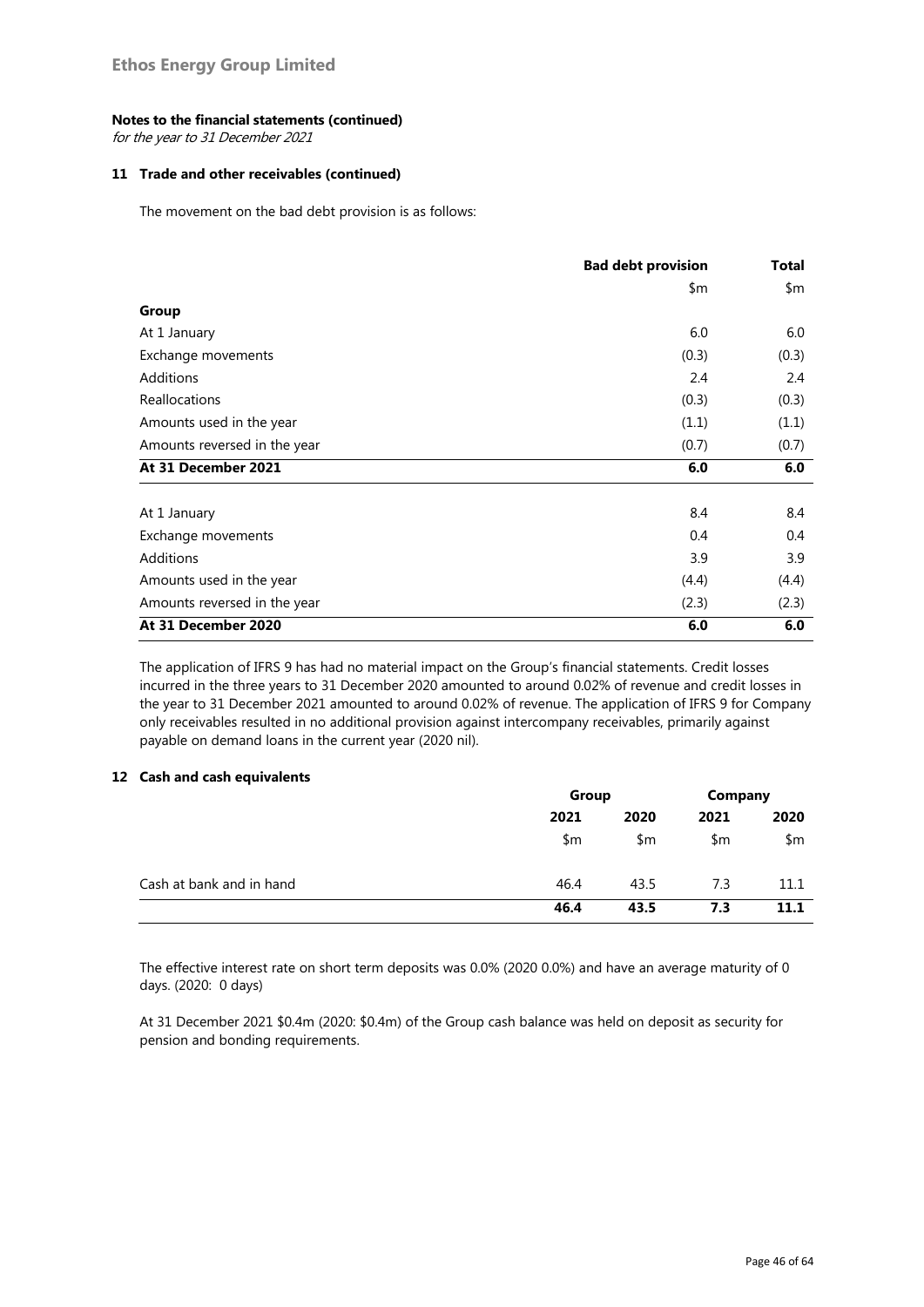for the year to 31 December 2021

#### **13 Trade and Other Payables**

|                                       | Group |       | Company                  |       |
|---------------------------------------|-------|-------|--------------------------|-------|
|                                       | 2021  | 2020  | 2021                     | 2020  |
|                                       | \$m   | \$m   | \$m                      | \$m\$ |
| Trade payables                        | 68.5  | 44.7  | 1.9                      | 2.1   |
| Other tax and social security payable | 10.1  | 10.8  | $\overline{\phantom{a}}$ |       |
| Accruals and deferred income          | 122.2 | 104.1 | 0.7                      | 0.5   |
| Finance lease                         | 0.2   | 0.3   | -                        |       |
|                                       | 201.0 | 159.9 | 2.6                      | 2.6   |

### **14 Borrowings**

|                                           | Group |      | Company |       |
|-------------------------------------------|-------|------|---------|-------|
|                                           | 2021  | 2020 | 2021    | 2020  |
|                                           | \$m   | \$m  | \$m     | \$m\$ |
| Bank loans and overdrafts within one year |       |      |         |       |
| Loans                                     | 90.5  | 90.7 | 80.5    | 90.7  |
|                                           | 90.5  | 90.7 | 80.5    | 90.7  |

Bank loans are all drawdowns under the Group's Revolving Credit Facilities and denominated in a number of currencies. Interest is based on LIBOR, SONIA, SOFR, or equivalents, appropriate to the currency in which the borrowing is incurred.

The effective interest rate on the Company and Group's borrowings at the balance sheet date was 1.9% (2020: 1.1%) for US Dollars, 1.0% (2020 :1.0%) for Euros and 1.8% (2020: 1.0%) for Sterling.

The carrying amounts of the Group's borrowings are denominated in the following currencies:

|                   |                      | Group |       | Company                  |  |      |
|-------------------|----------------------|-------|-------|--------------------------|--|------|
|                   | 2021<br>2020<br>2021 |       |       |                          |  | 2020 |
|                   | \$m\$                | \$m\$ | \$m\$ | \$m                      |  |      |
| <b>US Dollars</b> | 77.0                 | 77.0  | 67.0  | 77.0                     |  |      |
| Euro              | -                    |       |       | $\overline{\phantom{a}}$ |  |      |
| Sterling          | 13.5                 | 13.7  | 13.5  | 13.7                     |  |      |
|                   | 90.5                 | 90.7  | 80.5  | 90.7                     |  |      |

The Group is required to issue trade finance instruments to certain customers. These include tender bonds, performance bonds, retention bonds, advance payment bonds and standby letters of credit. At 31 December 2021 the Group's bank facilities relating to the issue of bonds, guarantees and letters of credit amounted to \$174.2m (2020: \$187.6m). At 31 December 2021, the Group's bank facilities relating to the issue of such bonds and guarantees was 68% (2020: 69%) utilised.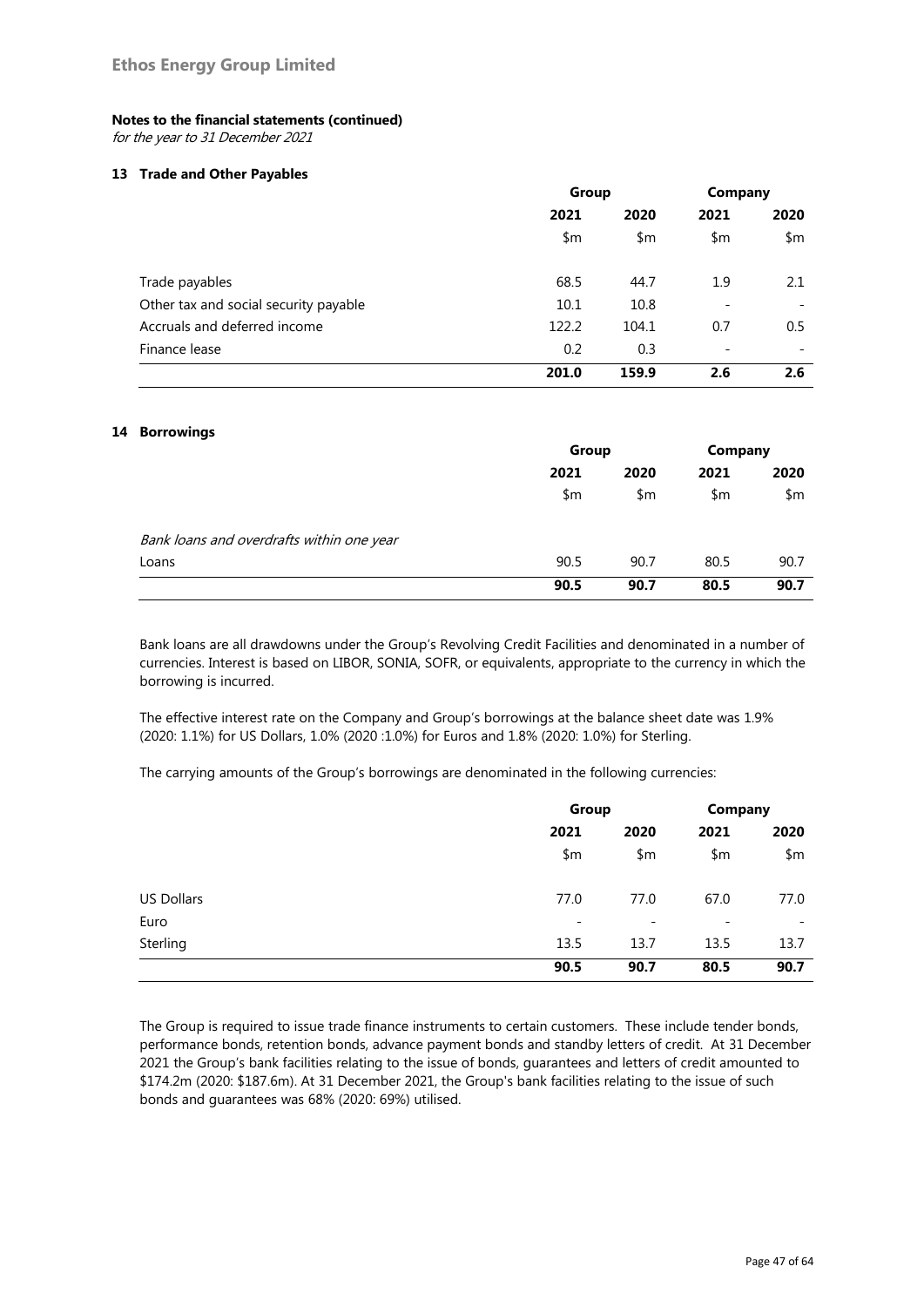for the year to 31 December 2021

#### **14 Borrowings (continued)**

### **Borrowing facilities**

The Group has the following undrawn borrowing facilities available at 31 December:

|                                    | Group                    |                          | Company                  |      |
|------------------------------------|--------------------------|--------------------------|--------------------------|------|
|                                    | 2021                     | 2020                     | 2021                     | 2020 |
|                                    | \$m                      | \$m                      | \$m                      | \$m  |
| Expiring within one year           | 59.5                     | 59.3                     | 59.5                     | 54.3 |
| Expiring between one and two years | $\overline{\phantom{a}}$ | $\overline{\phantom{a}}$ | $\overline{\phantom{a}}$ |      |
|                                    | 59.5                     | 59.3                     | 59.5                     | 54.3 |

All undrawn borrowing facilities are floating rate facilities. The Group's overdraft facilities are reviewed on an annual basis and the Group Revolving Credit Facility and will be renewed in May 2022 until July 2023.

The Group was in compliance with its bank covenants at 30 June 2021 and at the year end.

## **15 Related Parties**

|                            |      | Group |                          | Company                  |
|----------------------------|------|-------|--------------------------|--------------------------|
|                            | 2021 | 2020  | 2021                     | 2020                     |
|                            | \$m  | \$m   | \$m                      | \$m\$                    |
| Other current liabilities  | 3.4  | 0.1   | $\overline{\phantom{0}}$ | $\overline{\phantom{0}}$ |
| <b>Current liabilities</b> | 3.4  | 0.1   |                          | ۰                        |

Other current liabilities relates to net payments due in relation to contracts held by Shareholder companies. The fair value of these elements equals their carrying amount.

The following transactions were carried out in the year and receivables and payables represent the outstanding balances at due or payable at 31 December 2021 and 2020.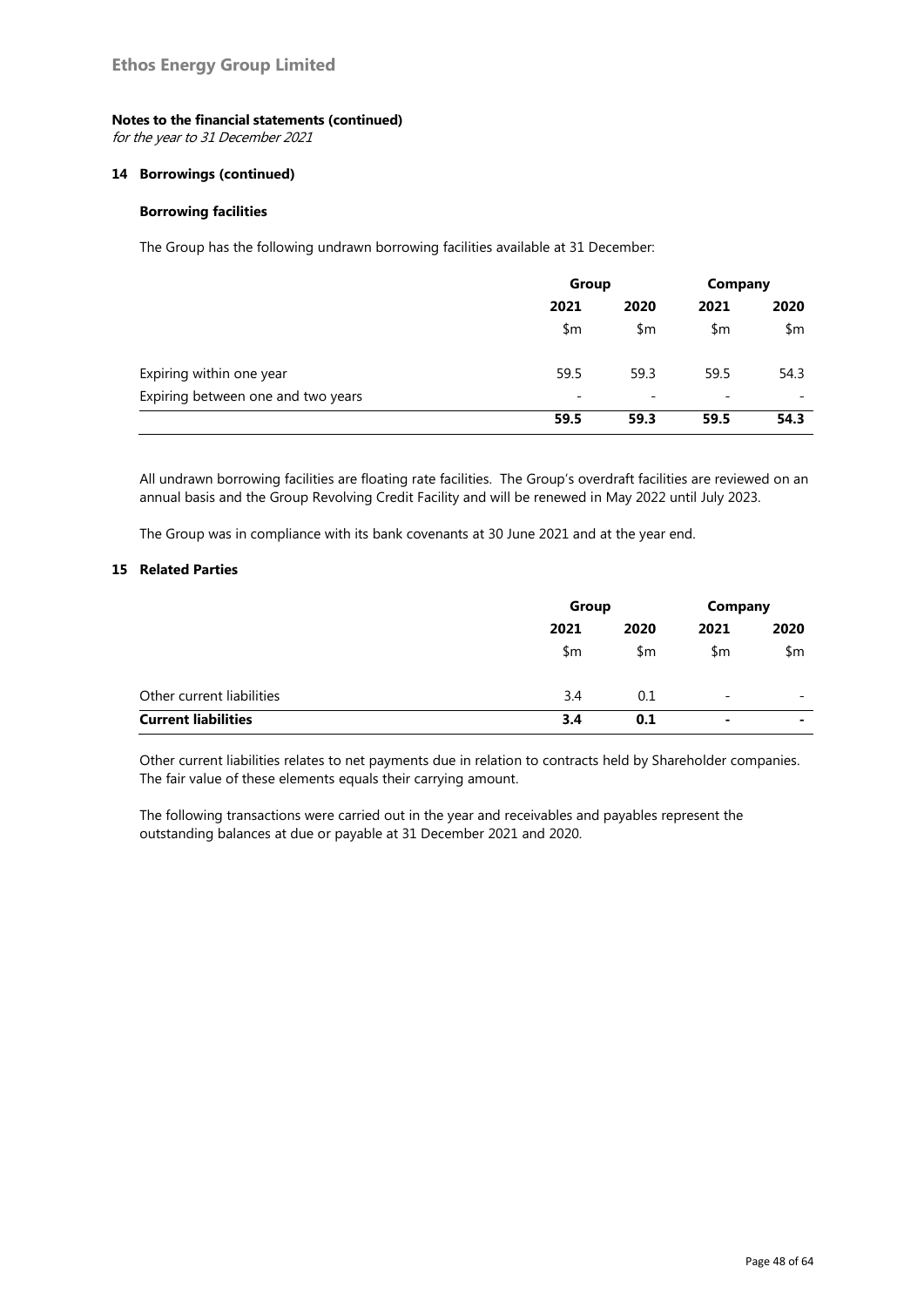for the year to 31 December 2021

#### **15 Related Parties (continued)**

|                                     | Group |                          | Company                      |        |
|-------------------------------------|-------|--------------------------|------------------------------|--------|
|                                     | 2021  | 2020                     | 2021                         | 2020   |
|                                     | \$m\$ | \$m\$                    | \$m\$                        | \$m    |
| With related parties - shareholders |       |                          |                              |        |
| Sale of goods and services          | 26.5  | 33.4                     |                              |        |
| Purchase of goods and services      | 9.4   | 5.3                      |                              |        |
| Dividends paid                      | 6.0   | $\overline{\phantom{a}}$ | 6.0                          |        |
| Receivables                         | 3.7   | 2.8                      |                              |        |
| Payables                            | (3.4) | (0.1)                    |                              |        |
| With joint ventures                 |       |                          |                              |        |
| Sale of goods and services          | 11.0  | 5.4                      | $\qquad \qquad \blacksquare$ |        |
| Purchase of goods and services      | 0.5   | 1.7                      |                              |        |
| Dividends received                  | 18.2  | 17.1                     |                              |        |
| Receivables                         | 4.6   | 1.6                      |                              |        |
| Payables                            |       | 0.1                      |                              |        |
| <b>With subsidiaries</b>            |       |                          |                              |        |
| Sale of services                    |       |                          |                              |        |
| Purchases                           |       |                          | $\overline{\phantom{0}}$     |        |
| Interest income                     |       |                          | 0.8                          | 1.0    |
| Interest expense                    |       |                          | 0.7                          | 0.5    |
| Dividends received                  |       |                          | 6.8                          | 1.3    |
| Loans - receivable                  |       |                          | 9.4                          | 11.9   |
| Loans - payable                     |       |                          | (86.4)                       | (81.9) |

All sales to and purchases with related parties arise in the normal course of business and are at market rates. Outstanding trade balances at the period-end are unsecured and interest free. There was no additional provision in place held against any receivables from related parties in the year (2020 nil).

The Shareholders have provided guarantees for some of the Group's banking, bonding and guarantee facilities.

Loans made to and from the Company to subsidiaries are all unsecured, repayable on demand and carry interest at the prevailing LIBOR, SONIA and SOFR or equivalent rate.

Key management compensation is disclosed in note 23.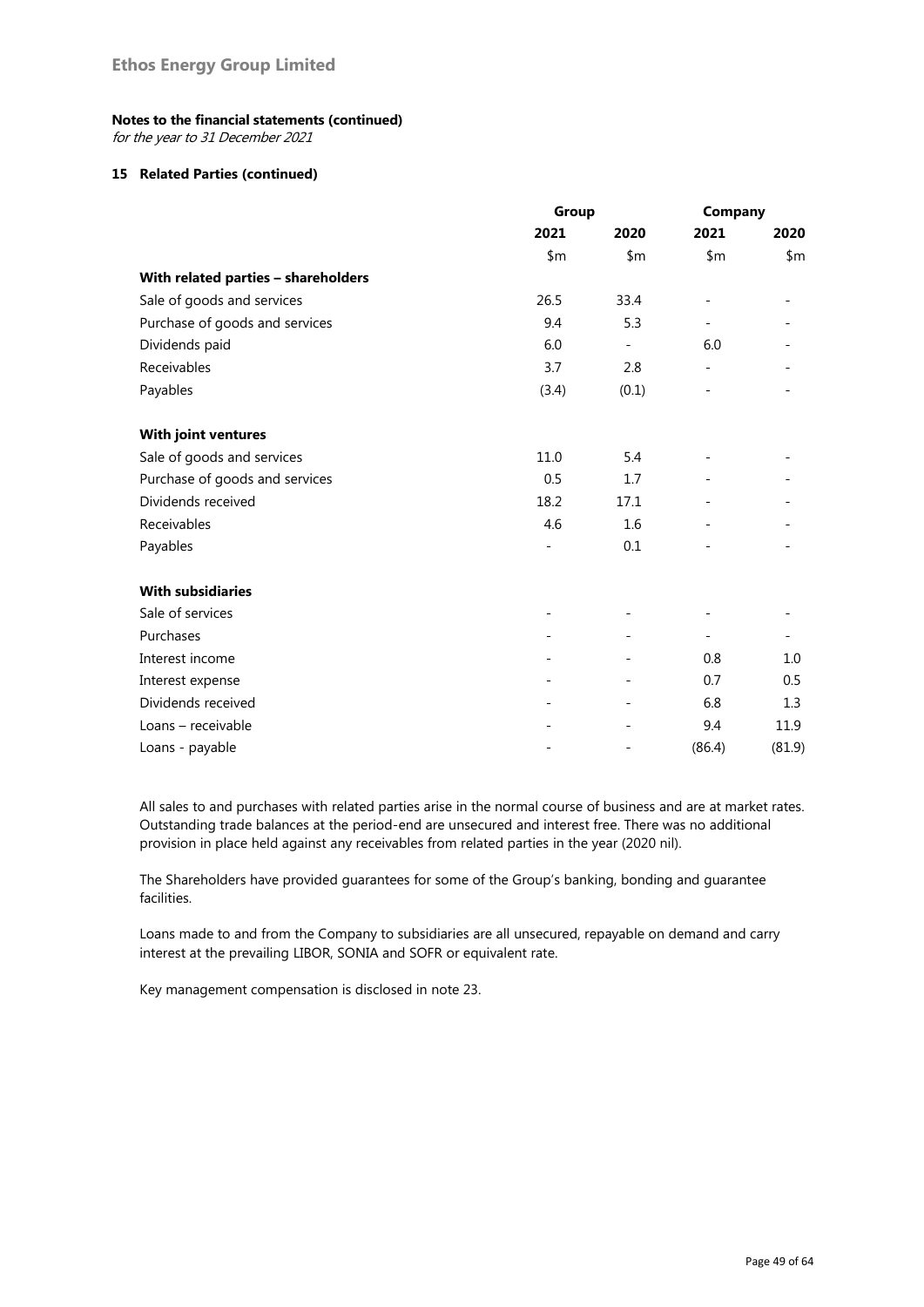for the year to 31 December 2021

#### **16 Financial instruments**

The Group's activities give rise to a variety of financial risks: market risk (including foreign exchange risk and cash flow interest rate risk), credit risk, liquidity risk and capital risk. The Group's overall risk management strategy is to hedge exposures wherever practicable in order to minimise any potential adverse impact on the Group's financial performance.

Risk management is carried out in line with the Group's Treasury policies. The Group identifies, evaluates and where appropriate, hedges financial risks. The Group's Treasury policies cover specific areas, such as foreign exchange risk, interest rate risk, and use of derivative financial instruments and investment of excess cash. Where the Board considers that a material element of the Group's profits and net assets are exposed to a country in which there is significant geo-political uncertainty a strategy is agreed to ensure that the risk is minimised.

#### **(a) Market risk**

(i) Foreign exchange risk

The Group is exposed to foreign exchange risk arising from various currencies. The Group has a number of subsidiary companies whose revenue and expenses are denominated in currencies other than the US dollar. The Group will use strategies such as the payment of dividends to minimise the amount of net assets exposed to foreign currency revaluation.

Some of the revenues of the Group's businesses are to customers in overseas locations. Where possible, the Group's policy is to eliminate all significant currency exposures on revenues at the time of the transaction by using financial instruments such as forward currency contracts. Changes in the forward contract fair values are booked through the income statement, except where hedge accounting is used in which case the change in fair value is recorded in equity.

The Group carefully monitors the economic and political situation in the countries in which it operates to ensure appropriate action is taken to minimise any foreign currency exposure.

The Group's main foreign exchange risk relates to movements in the Euro, Zloty and Sterling to US dollar exchange rate. Movements in these currencies to the US dollar rates impact the translation of profits earned and the translation of non US Dollar denominated net assets.

If the average Euro, Zloty and Sterling/US dollar rate had been 10% higher or lower during 2021 post-tax profit for the year would have been \$2.0m (2020: \$1.3m) higher or lower. If the closing Euro, Zloty and Sterling/US dollar rate were 10% higher or lower at 31 December 2021, exchange differences in equity would have been \$15.9m (2020: \$16.0m) higher or lower respectively.

10% has been used in these calculations as it represents a reasonable possible change in the euro, zloty and sterling/US dollar exchange rate.

(ii) Interest rate risk

The Group finances its operations through a mixture of retained profits and bank borrowings. The Group borrows in the desired currencies at floating rates of interest.

The Group is also exposed to interest rate risk on cash held on deposit. The Group's policy is to minimise its excess cash position by repaying borrowings. Cash on deposit is mainly operating cash balances held in outlying regions or is about to be used to reduce borrowings. Cash is deposited with a financial institution with an acceptable credit rating. Accordingly, if average interest rates had been 1% higher or lower during 2021, the effect on post-tax profit for the year would have been \$1m (2020: \$1.3m). 1% has been used in this calculation as it represents a reasonable possible change in interest rates.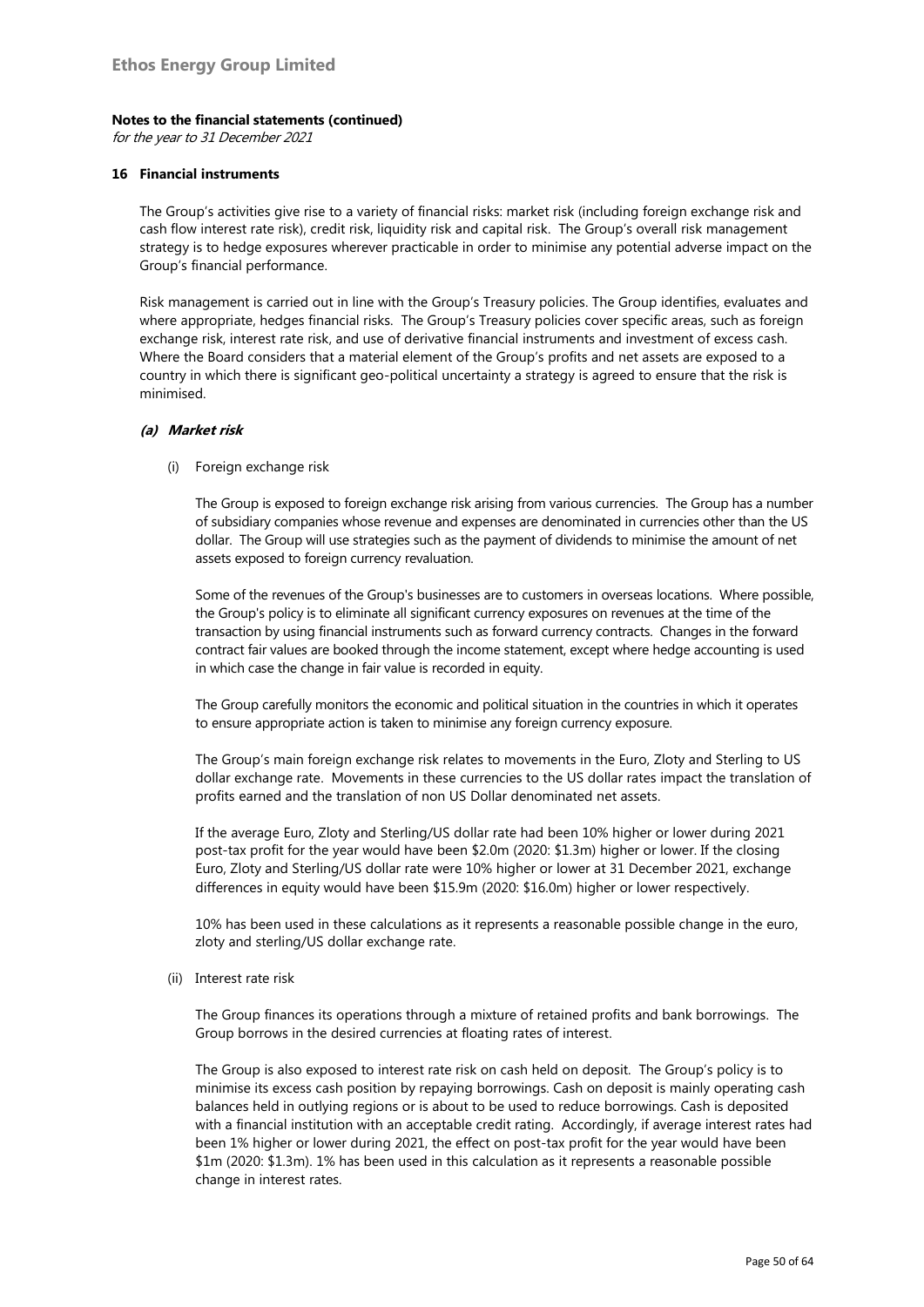for the year to 31 December 2021

#### **16 Financial instruments (continued)**

(iii) Price risk

The Group is not exposed to any significant price risk in relation to its financial instruments.

#### (b) **Credit risk**

The Group's credit risk primarily relates to its trade receivables. Responsibility for managing credit risk lies within the businesses with support being provided by Group and divisional management where appropriate.

A customer evaluation is typically obtained from an appropriate credit rating agency. Where required, appropriate trade finance instruments such as letters of credit, bonds, guarantees and credit insurance will be used to manage credit risk.

The Group's major customers are typically large companies which have strong credit ratings assigned by international credit rating agencies. Where a customer does not have sufficiently strong credit ratings, alternative forms of security such as the trade finance instruments referred to above may be obtained. The Group has a broad customer base and management believes that no further credit risk provision is required in excess of the provision for impairment of trade receivables.

Management review trade receivables across the Group based on receivable day's calculations to assess performance. There is significant management focus on receivables that are overdue.

The Group also has credit risk when cash is held on deposit. The Group's policy is to only to deposit cash at institutions with an acceptable credit rating. At 31 December 2021 the Group had \$0.4m (2020: \$0.4m) on deposit.

#### (c) **Liquidity risk**

With regard to liquidity, the Group's main priority is to ensure continuity of funding. At 31 December 2021, 100% (2020: 100%) of the Group's borrowing facilities (excluding joint ventures) were due to mature in less than one year. In 2022, the group finalized a renewal of its Revolving Credit Facility ending July 2023 with regular drawdowns available during this period. Based on the current outlook the Group has sufficient funding in place to meet its future obligations.

#### (d) **Capital risk**

The Group seeks to have sufficient capital, in the form of cash and borrowing facilities, to continue to operate as a going concern so that it can continue to provide benefits to its stakeholders and to maintain an optimal capital structure to reduce its cost of capital. The Group monitors its capital structure on the basis of its interest cover and to keep the ratio of net debt to EBITDA to under 3.5 times.

#### **Financial liabilities**

The table below analyses the Group's financial liabilities into relevant maturity groupings based on the remaining period from the balance sheet date to the contractual maturity date. The amounts disclosed in the table are the contractual undiscounted cash flows. Drawdowns under long term bank facilities are for periods of three months or less and are not therefore discounted and loan interest payable is excluded from the amounts below.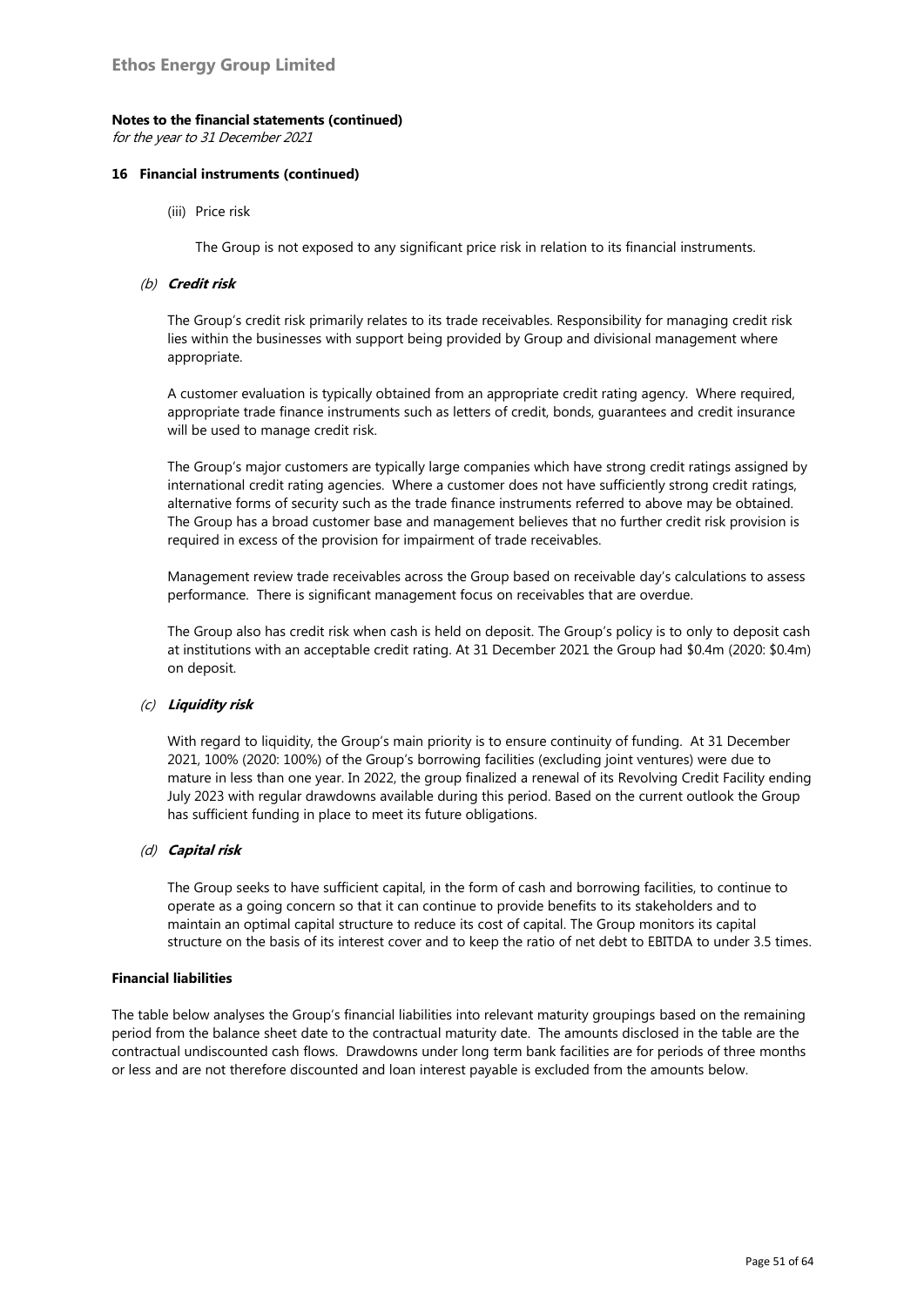for the year to 31 December 2021

## **16 Financial instruments (continued)**

|                          | Less than<br>1 Year | <b>Between</b><br>1&2 |
|--------------------------|---------------------|-----------------------|
|                          | \$m                 | years<br>\$m\$        |
| Group                    |                     |                       |
|                          |                     |                       |
| Borrowings               | 90.5                |                       |
| Trade and other payables | 201.0               |                       |
| Due to related parties   | 3.4                 |                       |
| At 31 December 2021      | 294.9               | 0.0                   |
| Borrowings               | 90.7                |                       |
| Trade and other payables | 159.9               |                       |
| Due to related parties   | 0.1                 |                       |
| At 31 December 2020      | 250.7               | 0.0                   |
| Company                  |                     |                       |
| Borrowings               | 80.5                |                       |
| Trade and other payables | 2.6                 |                       |
| Due to related parties   |                     |                       |
| At 31 December 2021      | 83.1                | 0.0                   |
| Borrowings               | 90.7                |                       |
| Trade and other payables | 2.6                 |                       |
| Due to related parties   |                     |                       |
| At 31 December 2020      | 93.3                | 0.0                   |

## **Fair value of non-derivative financial assets and financial liabilities**

The fair value of short-term borrowings, trade and other payables, trade and other receivables, short-term deposits and cash at bank and in hand approximates to the carrying amount because of the short maturity of interest rates in respect of these instruments. Drawdowns under long-term bank facilities are for periods of three months or less and as a result, book value and fair value are considered to be the same.

Details of derivative financial instruments are not disclosed in the financial statements as they are not material.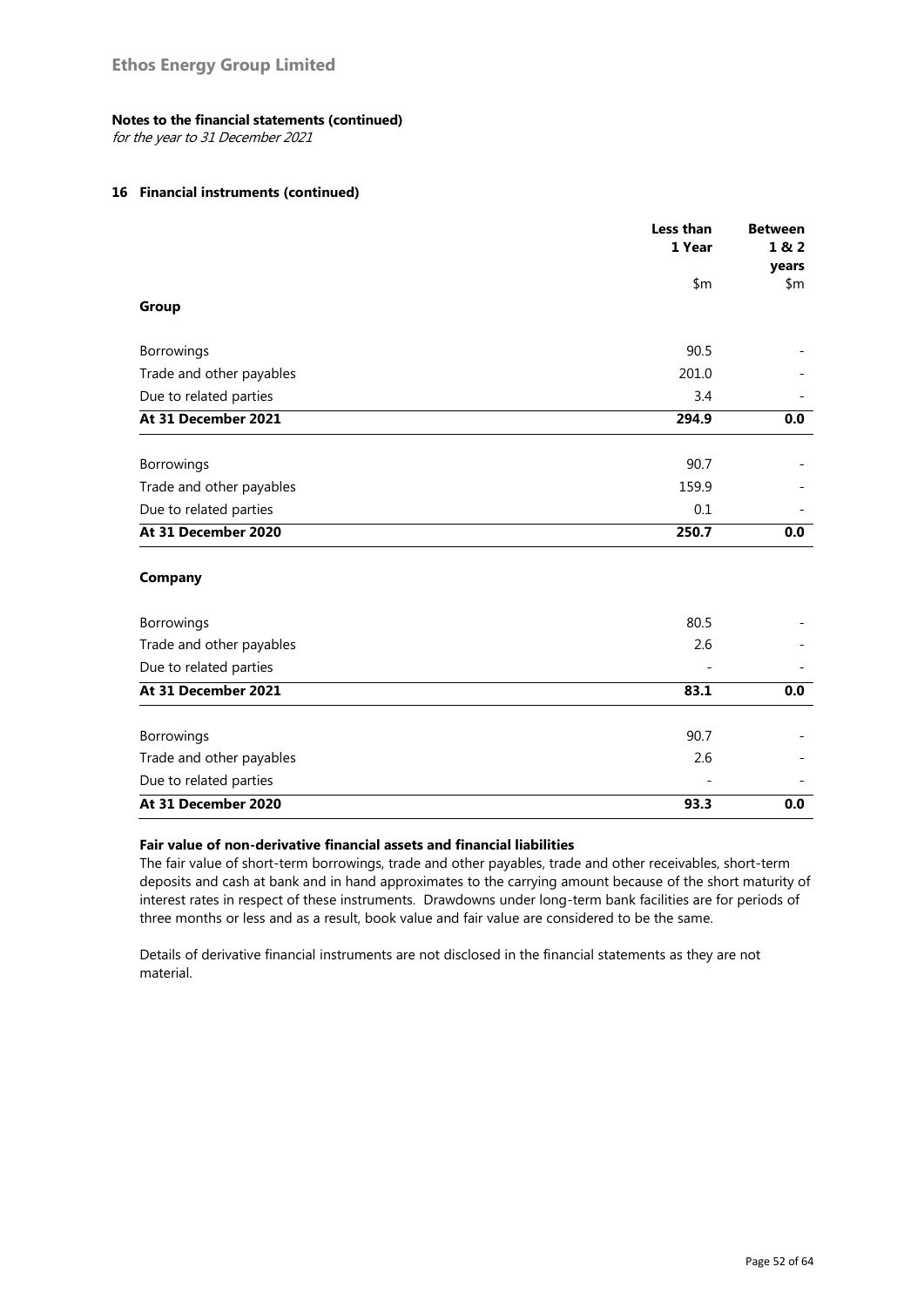for the year to 31 December 2021

#### **17 Provisions**

|                              | <b>Warranty provision</b> | Total |
|------------------------------|---------------------------|-------|
|                              | \$m                       | \$m   |
| Group                        |                           |       |
| At 1 January                 | 8.7                       | 8.7   |
| Exchange movements           | (0.1)                     | (0.1) |
| <b>Additions</b>             | 3.3                       | 3.3   |
| Amounts used in the year     | (2.7)                     | (2.7) |
| Amounts reversed in the year | (0.8)                     | (0.8) |
| At 31 December 2021          | 8.4                       | 8.4   |
|                              |                           |       |
| At 1 January                 | 8.7                       | 8.7   |
| Exchange movements           | 0.1                       | 0.1   |
|                              |                           |       |
| Additions                    | 4.1                       | 4.1   |
| Amounts used in the year     | (3.5)                     | (3.5) |
| Amounts reversed in the year | (0.7)                     | (0.7) |

These provisions are recognised in respect of guarantees provided in the normal course of business relating to contract performance. They are based on previous claims history and it is expected that most of the costs in respect of these provisions will be incurred over the next two years.

#### **18 Deferred tax assets**

Deferred tax is calculated in full on temporary differences under the liability method using the tax rate applicable to the territory in which the asset or liability has arisen.

Changes to the UK corporation tax rates were substantively enacted as part of Finance Bill 2021 (on 24 May 2021). These changes included an increase in the main rate to 25% from April 2023. This change has no significant impact on these financial statements

The movement on the deferred tax account is shown below:

|                                     |             | Group |      | Company                  |                 |
|-------------------------------------|-------------|-------|------|--------------------------|-----------------|
|                                     | <b>Note</b> |       |      |                          | <b>Restated</b> |
|                                     |             | 2021  | 2020 | 2021                     | 2020            |
|                                     |             | \$m   | \$m  | \$m                      | \$m             |
| At 1 January                        |             | 28.9  | 20.7 | 0.1                      | 0.1             |
| Exchange movements                  |             | (0.4) | 0.3  | $\overline{\phantom{a}}$ |                 |
| Other movements                     |             | (0.3) |      | -                        |                 |
| (Charge)/Credit to income statement | 4           | (4.0) | 7.9  | $\overline{\phantom{a}}$ |                 |
| At 31 December                      |             | 24.2  | 28.9 | 0.1                      | 0.1             |

No deferred tax is recognised on the unremitted earnings of overseas subsidiaries and joint ventures. As these earnings are continually reinvested by the Group, no tax is expected to be payable on them in the foreseeable future.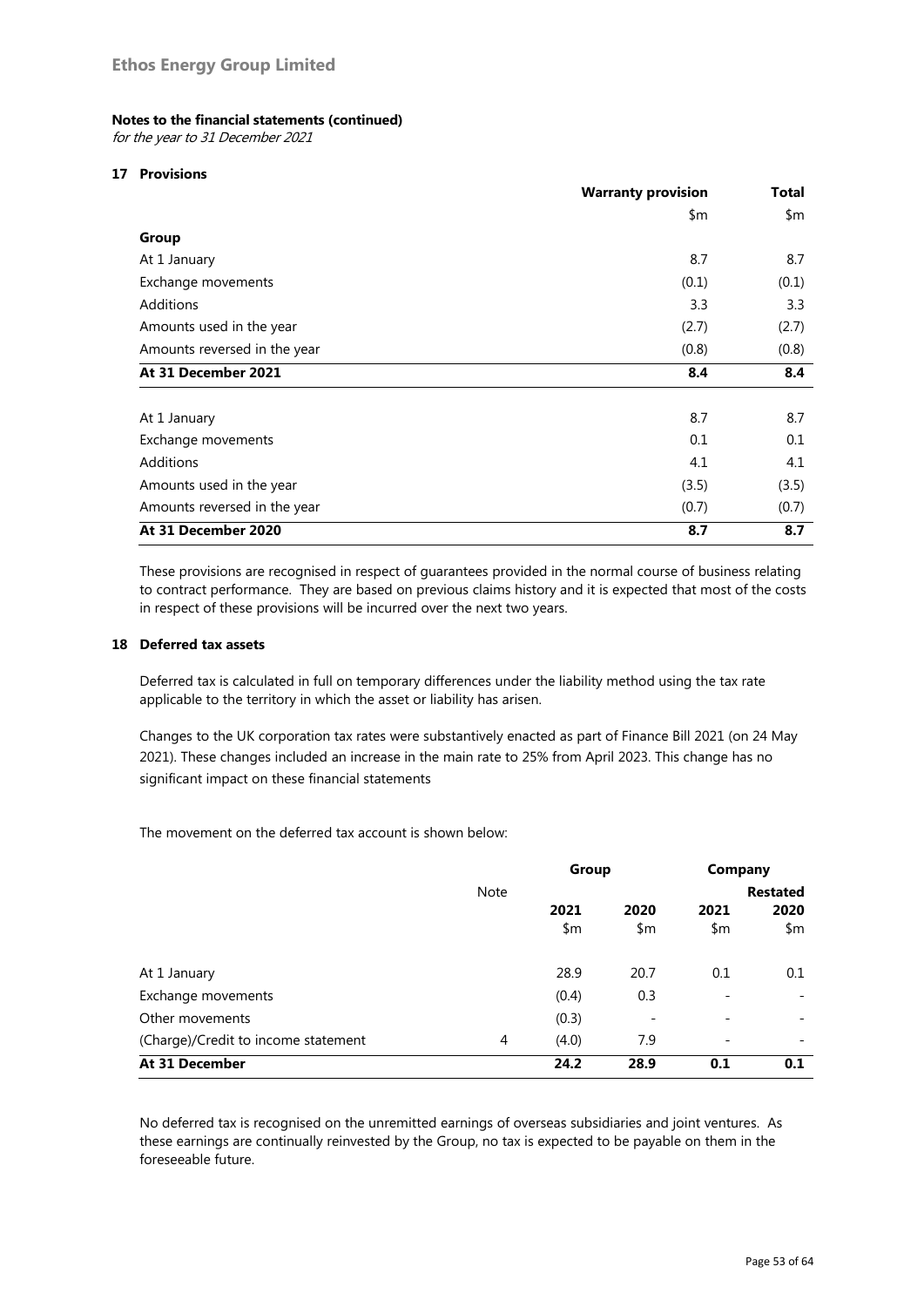for the year to 31 December 2021

#### **18 Deferred tax assets (continued)**

The Group has unrecognized gross tax losses of \$157.5m (2020: \$177.3m) to carry forward against future taxable income.

Deferred tax assets and liabilities are only offset where there is a legally enforceable right of offset and there is an intention to settle the balances net. The deferred tax balances are analysed below:-

|                               | Group       |             | Company                  |                                |
|-------------------------------|-------------|-------------|--------------------------|--------------------------------|
|                               | 2021<br>\$m | 2020<br>\$m | 2021<br>\$m              | <b>Restated</b><br>2020<br>\$m |
| Accelerated tax depreciation  | (1.3)       | (0.9)       | 0.1                      | 0.1                            |
| Short term timing differences | 20.2        | 24.7        | -                        |                                |
| Losses                        | 5.3         | 5.1         | $\overline{\phantom{a}}$ | $\overline{\phantom{a}}$       |
| At 31 December                | 24.2        | 28.9        | 0.1                      | 0.1                            |

The deferred tax asset has been based on the reversal of timing differences and anticipated future profitability of the operations concerned.

The deferred tax asset is expected to be recovered on the basis as below:

|                               | Under 1 year | Later than 1 year |
|-------------------------------|--------------|-------------------|
|                               | \$m          | \$m               |
| Accelerated tax depreciation  | (0.2)        | (1.1)             |
| Short-term timing differences | 1.3          | 18.9              |
| Losses                        | 2.6          | 2.7               |
| <b>Deferred tax assets</b>    | 3.7          | 20.5              |

#### **19 Share Capital**

| Ordinary Shares of £1 each authorised, issued | A Ordinary | B Ordinary    | Total         |                  |
|-----------------------------------------------|------------|---------------|---------------|------------------|
| and fully paid                                | Shares     | <b>Shares</b> | <b>Shares</b> | \$m              |
| At 31 December 2021                           | 510.000    | 490.000       | 1.000.000     | 1.7 <sub>2</sub> |
| At 31 December 2020                           | 510,000    | 490,000       | 1,000,000     | 1.7 <sub>2</sub> |

"A" class ordinary shares **–** Holders of the majority of nominal value "A" ordinary shares shall carry the rights to appoint and remove up to 3 "A" directors.

"B" class ordinary shares – Holders of the majority of nominal value "B" ordinary shares shall carry the rights to appoint and remove up to 2 "B" directors.

The share classes are considered to be identical in all other respects.

### **20 Share Premium**

|                     | \$m   |
|---------------------|-------|
| At 31 December 2021 | -     |
| At 31 December 2020 | 299.5 |

During the year, the Group performed a Capital reduction which resulted in the Share Premium account being reduced to nil and the reserves were transferred to the accumulated profits/(losses).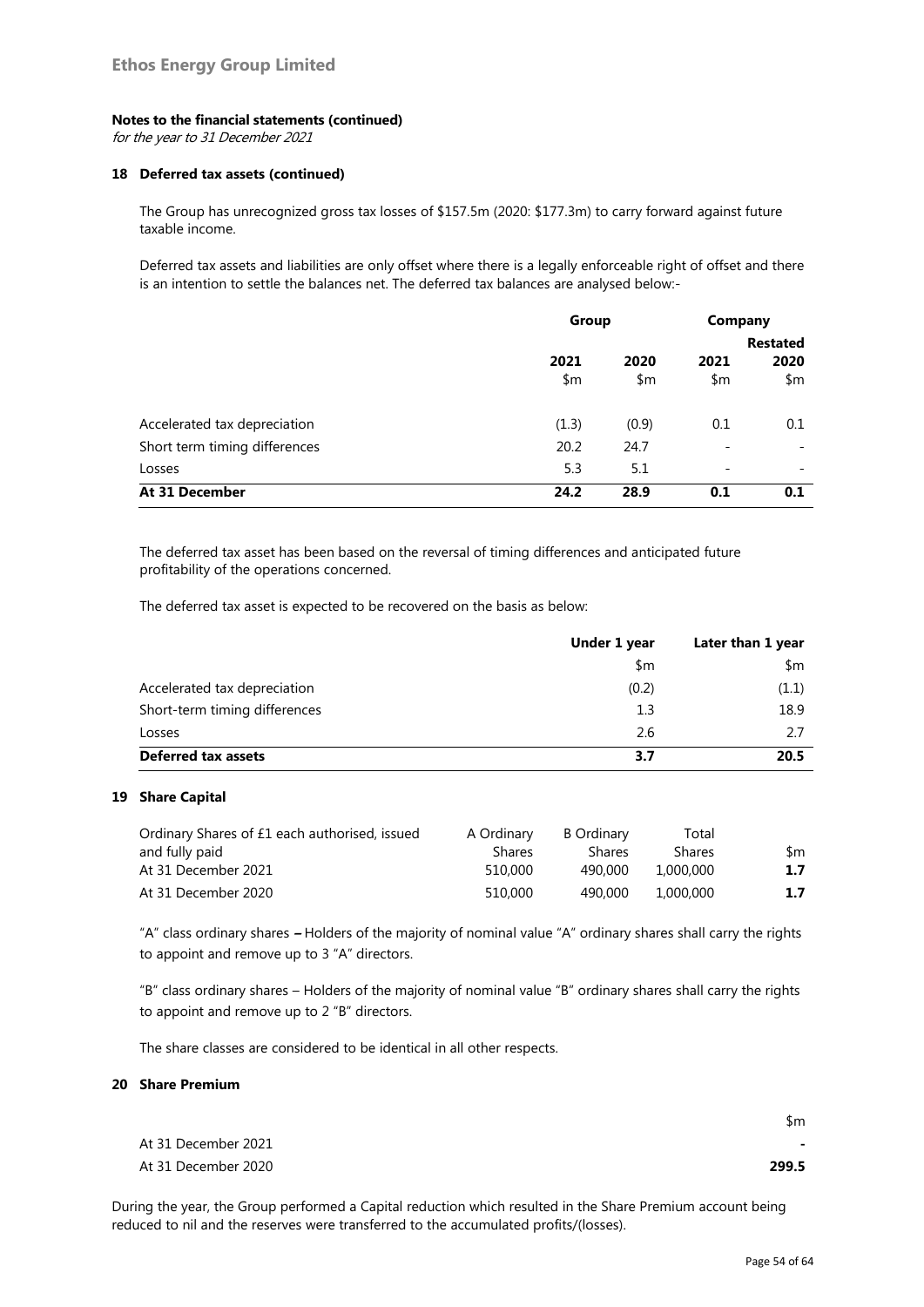for the year to 31 December 2021

#### **21 Merger and Other Reserves**

The Group was originally formed through the contribution of businesses by the original shareholders. As the Group is classified as a joint venture it is out with the scope of IFRS 3 (Business Combinations) and the Group elected to follow the principles of predecessor (or merger) accounting whereby the assets and liabilities contributed by the shareholders were recorded at their book values in the consolidated financial statements of the Shareholders immediately prior to transfer.

#### **Merger Reserve**

The issue of shares by the Company in exchange for the share capital of the business's contributed by one of the shareholders met the criteria for merger relief such that no share premium was recorded. As allowed under the UK Companies Act 2006 and required by IAS 27 (Consolidated and separate financial statements), a merger reserve equal to the difference between the fair value of the shares acquired by the Company and the aggregation of the nominal value of the shares issued by the Company has been recorded.

#### **Other Reserves**

The difference between the net assets of the contributed businesses immediately prior to their contribution to the Group and the aggregate of the share capital and merger reserve has been recorded by the Company within Other Reserves. This difference is recorded alongside adjustments made to align the accounting policies of the combined Group and opening adjustments arising upon formation of the Group. Other reserves also include movements on translation of foreign currency net assets upon consolidation, remeasurement of pension liabilities and accounting for derivative financial instruments under IAS 39.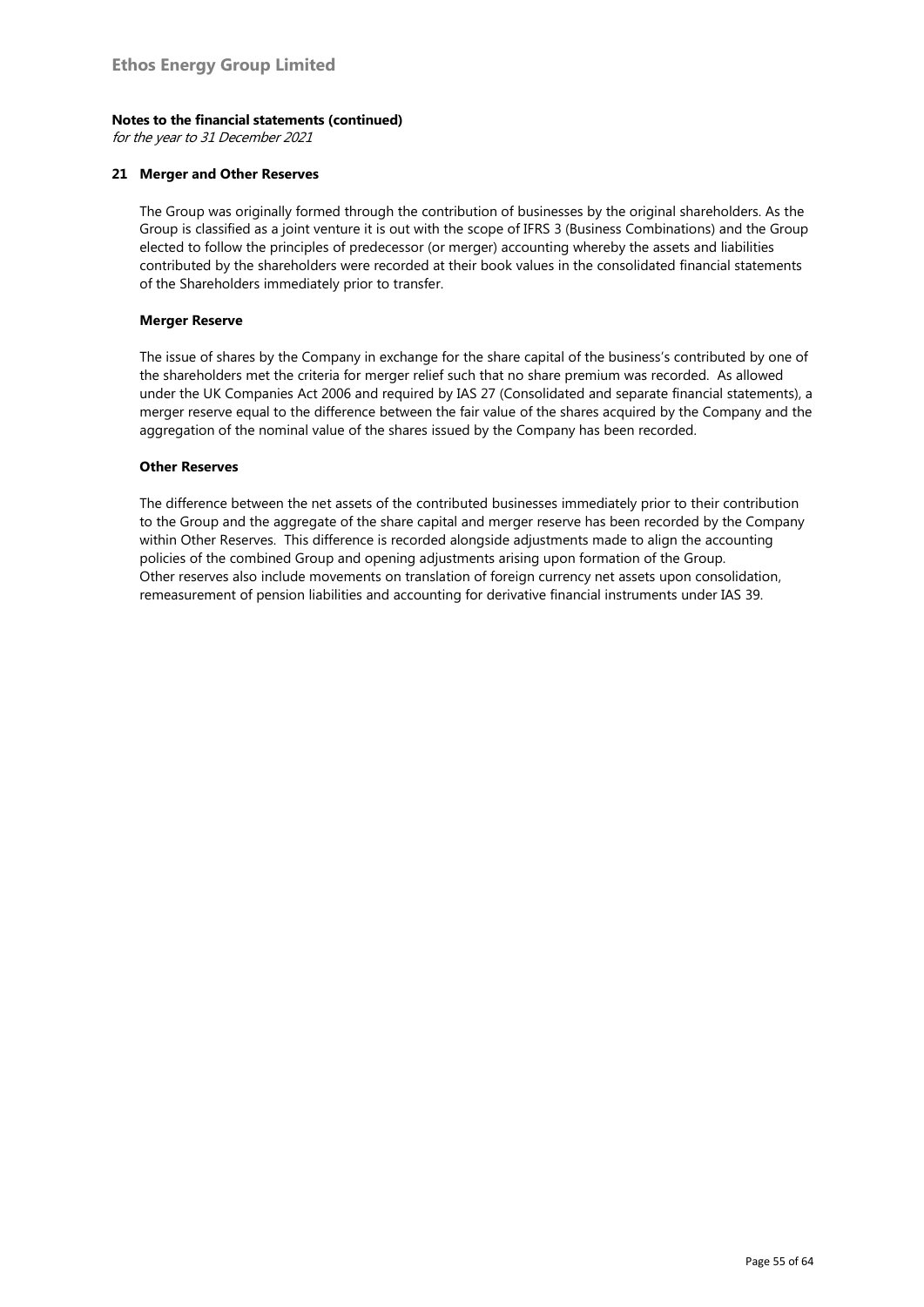for the year to 31 December 2021

## **22 Cash Generated/(used in) operations**

|                                                      | Group  |        | Company |       |
|------------------------------------------------------|--------|--------|---------|-------|
|                                                      | 2021   | 2020   | 2021    | 2020  |
|                                                      | \$m    | \$m    | \$m     | \$m   |
| Reconciliation of operating profit to cash           |        |        |         |       |
| generated from operations:                           |        |        |         |       |
| Operating profit/(loss)                              | 40.6   | 16.7   | (0.4)   | 0.2   |
| Operating loss from discontinued operations          | (13.6) |        |         |       |
| Less share of post-tax profit from joint ventures    | (16.0) | (13.3) |         |       |
|                                                      | 11.0   | 3.4    | (0.4)   | 0.2   |
| Adjustments for:                                     |        |        |         |       |
| Depreciation                                         | 15.6   | 15.5   |         |       |
| Loss on disposal of property plant and equipment     | 0.9    | 0.1    |         |       |
| Amortisation of intangible assets                    | 1.0    | 1.0    | 0.3     | 0.1   |
| (Decrease)/Increase in provisions and non cash items | (1.6)  | 1.2    |         |       |
| <b>Changes in working capital</b>                    |        |        |         |       |
| (Increase)/decrease in inventories                   | (9.3)  | 15.1   |         |       |
| (Increase)/decrease in receivables                   | (73.2) | 59.8   |         |       |
| Increase/(decrease) in payables                      | 78.1   | (40.0) | 0.9     | (4.3) |
| Cash generated from/(used in) operations             | 22.5   | 73.1   | 7.6     | (2.7) |

## **Analysis of Net debt**

|                     | Cash &<br>cash<br>equivalents | <b>Borrowings</b> | <b>Related</b><br>parties-<br>current | <b>Related</b><br><b>Parties -</b><br>non | <b>Excluding</b><br>trade<br>related and |                 |
|---------------------|-------------------------------|-------------------|---------------------------------------|-------------------------------------------|------------------------------------------|-----------------|
|                     | \$m                           | \$m               | \$m                                   | current<br>\$m                            | other<br>\$m                             | Net debt<br>\$m |
| Group               |                               |                   |                                       |                                           |                                          |                 |
| At 1 January 2020   | 38.1                          | (135.5)           |                                       |                                           | (0.3)                                    | (97.7)          |
| Cash flow           | 2.9                           | 44.8              |                                       |                                           | 0.6                                      | 48.3            |
| Exchange movements  | 2.5                           |                   |                                       |                                           |                                          | 2.5             |
| At 31 December 2020 | 43.5                          | (90.7)            |                                       |                                           | 0.3                                      | (46.9)          |
| Cash flow           | 4.7                           | 0.1               |                                       |                                           | (0.6)                                    | 4.2             |
| Exchange movements  | (1.8)                         | ۰                 |                                       |                                           |                                          | (1.8)           |
| At 31 December 2021 | 46.4                          | (90.6)            |                                       |                                           | (0.3)                                    | (44.5)          |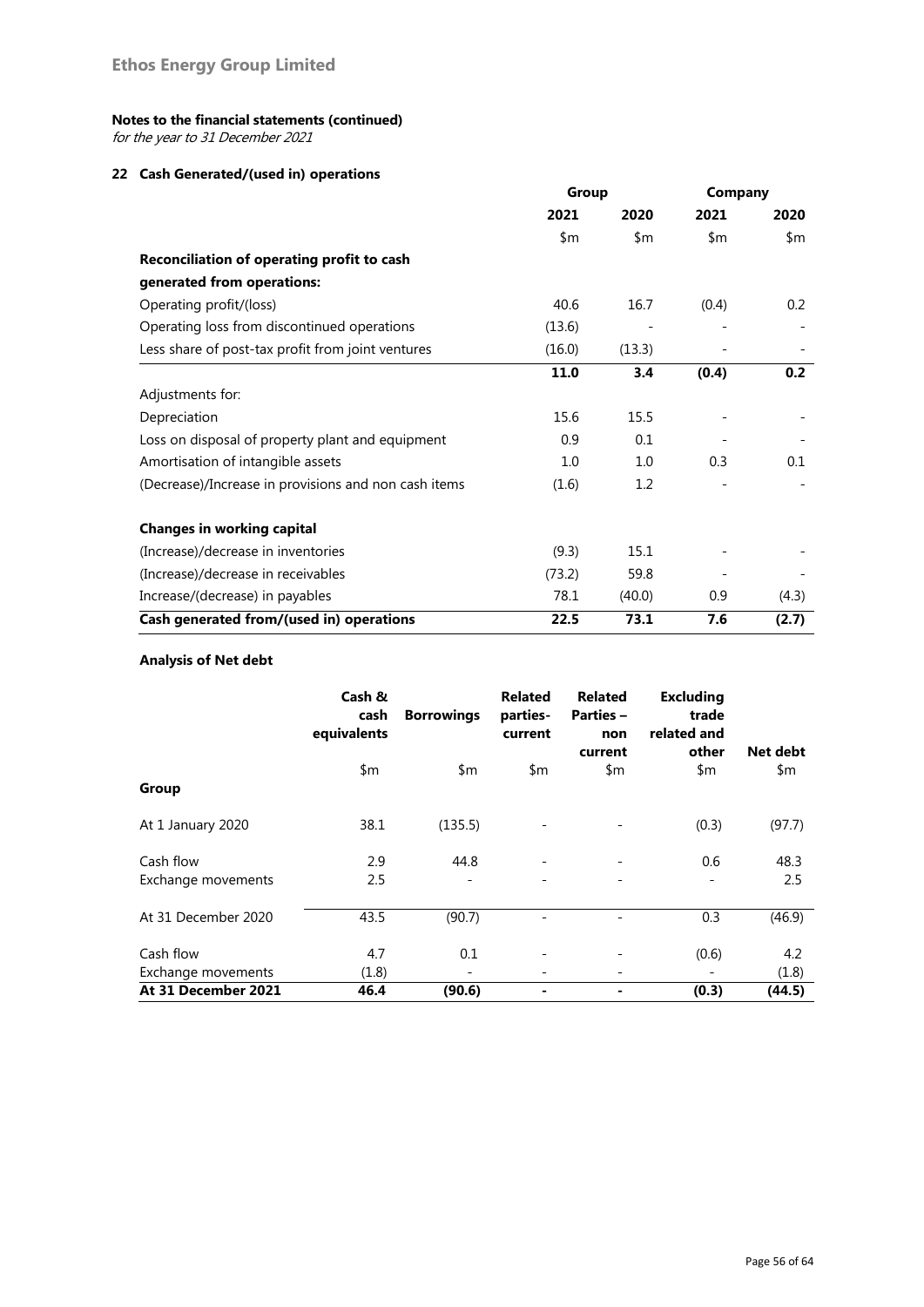for the year to 31 December 2021

#### **23 Employees and Directors**

|                                  |                 | Group |      | Company |
|----------------------------------|-----------------|-------|------|---------|
|                                  | <b>Restated</b> |       |      |         |
|                                  | 2021            | 2020  | 2021 | 2020    |
|                                  | \$m             | \$m   | \$m  | \$m     |
| <b>Employee benefits expense</b> |                 |       |      |         |
| Wages and salaries               | 309.9           | 296.2 | 0.6  | 0.5     |
| Social security costs            | 63.1            | 53.7  | 0.1  | 0.1     |
| Other pension costs              | 11.5            | 13.0  | -    |         |
|                                  | 384.5           | 362.9 | 0.7  | 0.6     |

#### **Average monthly number of employees (excluding non-executive directors)**

|          |       | Group |      | Company                  |  |
|----------|-------|-------|------|--------------------------|--|
|          | 2021  | 2020  | 2021 | 2020                     |  |
| Direct   | 2,688 | 2,548 | ٠.   | $\overline{\phantom{a}}$ |  |
| Indirect | 1,163 | 1,253 | ₹    | 3                        |  |
|          | 3,851 | 3,801 |      | 3                        |  |

|                                           | Group |      | Company                  |                 |  |  |  |  |  |  |  |      |  |      |
|-------------------------------------------|-------|------|--------------------------|-----------------|--|--|--|--|--|--|--|------|--|------|
|                                           | 2021  | 2020 |                          |                 |  |  |  |  |  |  |  | 2021 |  | 2020 |
|                                           | \$m   | \$m  | \$m                      | \$m             |  |  |  |  |  |  |  |      |  |      |
| Key management personnel compensation     |       |      |                          |                 |  |  |  |  |  |  |  |      |  |      |
| Salaries and short-term employee benefits | 4.6   | 2.4  | $\overline{\phantom{a}}$ |                 |  |  |  |  |  |  |  |      |  |      |
| Social security costs                     | 0.1   | 0.1  | $\overline{\phantom{a}}$ |                 |  |  |  |  |  |  |  |      |  |      |
| Post-employment benefits                  | 0.1   | 0.1  | $\overline{\phantom{a}}$ | $\qquad \qquad$ |  |  |  |  |  |  |  |      |  |      |
|                                           | 4.8   | 2.6  | -                        | $\blacksquare$  |  |  |  |  |  |  |  |      |  |      |

Key management compensation represents the charge to the income statement in respect of the remuneration of the Group board and the expanded Group 'Executive Leadership Team' members. At 31 December 2021, seven of the Executive Leadership Team (2020: eight) had retirement benefits accruing under a defined contribution pension plan and no directors (2020: none) had benefits accruing under a defined benefit pension scheme.

The directors are all appointed by the Shareholders and did not receive any emoluments in relation to their services to the Group.

#### **24 Retirement benefit obligations**

Although the Group primarily operates defined contribution plans, it also has defined benefit arrangements in the USA, Italy, Poland and Switzerland, which are subject to the country's regulatory frameworks. The assets of the defined benefits schemes are held separately from those of the Group, being invested with independent investment companies in trustee administered funds.

The principal average rate assumptions made by the actuaries at the balance sheet date were:

|                   | 2021 | 2020 |
|-------------------|------|------|
| Discount rate     | 1.6% | 1.2% |
| Rate of inflation | 1.7% | 1.0% |

At 31 December 2021, the mortality assumption used to determine pension liabilities is based on the most recent mortality tables applicable to the pension schemes.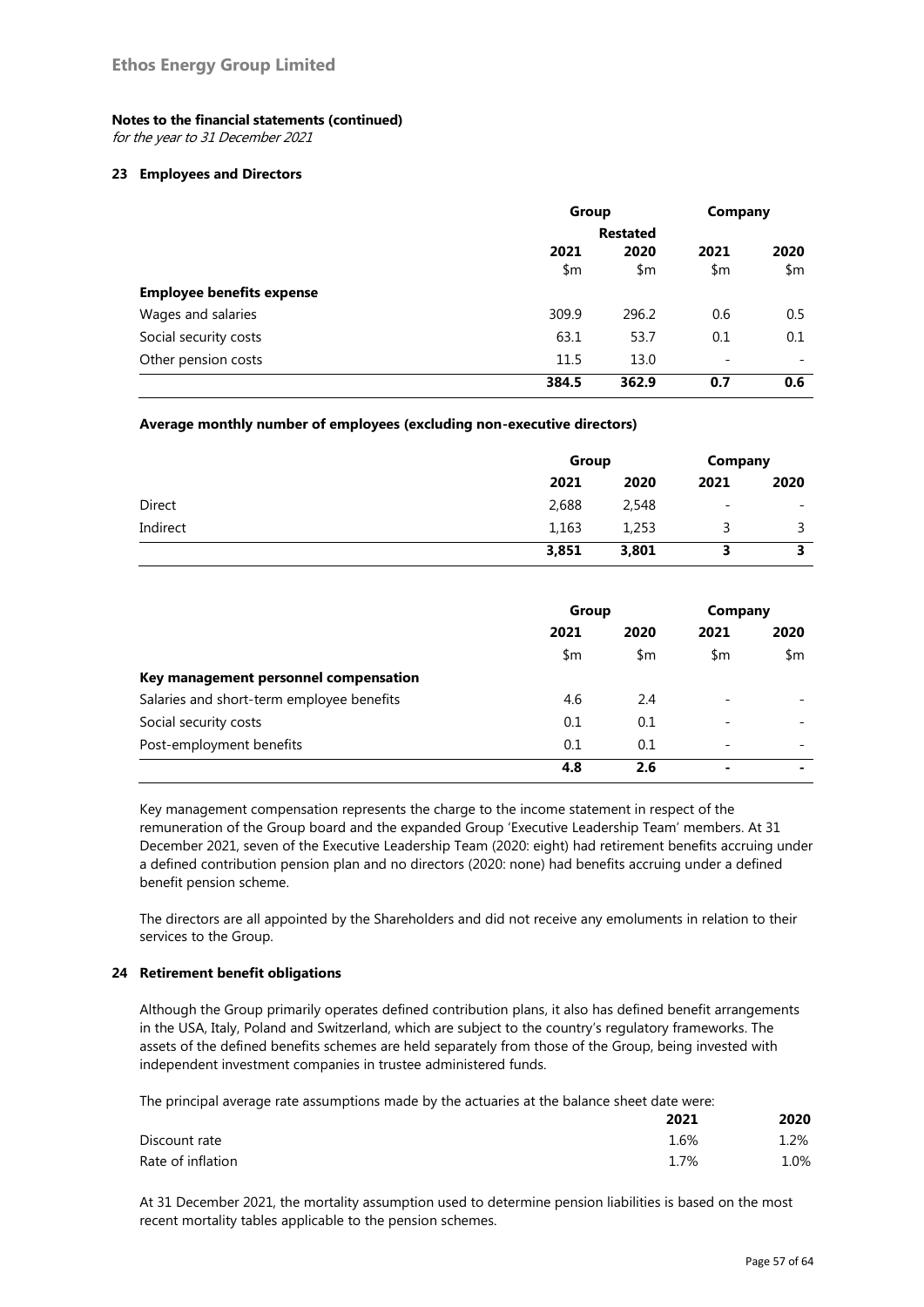for the year to 31 December 2021

## **24 Retirement benefit obligations (continued)**

The amounts recognised in the balance sheet are determined as follows:

|                                      | 2021<br>\$m | 2020<br>\$m |
|--------------------------------------|-------------|-------------|
| Present values of funded obligations | 15.6        | 18.0        |
| Fair value of scheme assets          | (8.5)       | (9.1)       |
| <b>Net liabilities</b>               | 7.1         | 8.9         |

|                                | 2021  | 2020  |
|--------------------------------|-------|-------|
| Equity securities              | 55.1% | 33.4% |
| <b>Fixed Income Securities</b> | 40.9% | 44.4% |
| Cash                           | 4.0%  | 22.2% |
|                                | 100%  | 100%  |

The amounts recognised in the income statement are as follows:

| $\overline{\phantom{0}}$                                       | 2021<br>\$m | 2020<br>\$m\$ |
|----------------------------------------------------------------|-------------|---------------|
| Current service cost included within employee benefits expense | 0.4         |               |
| Interest cost                                                  | በ 3         | 0.4           |

The employee benefits expense is included within administrative expenses in the income statement.

### **Changes in the present value of the defined benefit liability are as follows:**

|                                                                          | 2021  | 2020  |
|--------------------------------------------------------------------------|-------|-------|
|                                                                          | \$m   | \$m   |
| Present value of funded obligations at 1 January                         | 18.0  | 21.4  |
| Current service cost                                                     | 0.4   | 0.6   |
| Interest cost                                                            | 0.3   | 0.4   |
| Remeasurements                                                           |       |       |
| - actuarial (gains)/losses arising from changes in financial assumptions |       | (0.6) |
| - actuarial (gains)/losses arising from changes in experience            | (0.1) | 0.3   |
| Other adjustments and past service costs                                 |       | (1.1) |
| Benefit payments                                                         | (2.5) | (1.2) |
| Plan curtailments                                                        |       | (2.5) |
| Exchange movements                                                       | (0.5) | 0.7   |
| Present value of funded obligations at 31 December                       | 15.6  | 18.0  |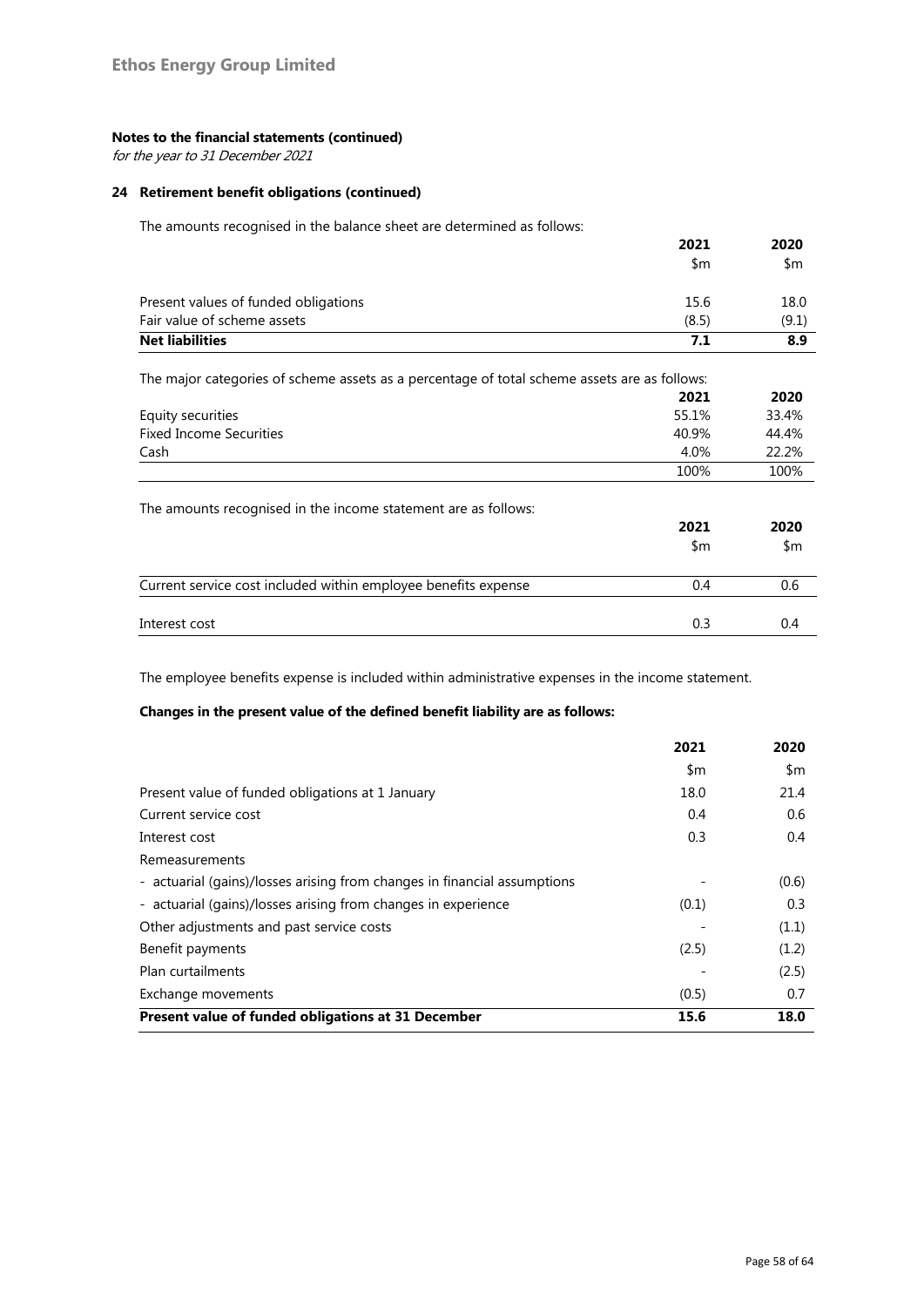for the year to 31 December 2021

### **24 Retirement benefit obligations (continued)**

## **Changes in the fair value of scheme assets are as follows:**

|                                            | 2021  | 2020  |
|--------------------------------------------|-------|-------|
|                                            | \$m   | \$m   |
| At 1 January                               | 9.1   | 10.5  |
| Interest income on scheme assets           |       |       |
| Contributions                              | 0.3   | 0.6   |
| Employee contributions                     |       | 0.1   |
| Plan curtailments                          |       | (2.5) |
| Benefits paid                              | (2.1) | (0.6) |
| Re-measurement gain on scheme assets       | 1.2   |       |
| Expected return on assets                  | 0.1   | 0.8   |
| Exchange movements                         | (0.1) | 0.2   |
| Fair value of scheme assets at 31 December | 8.5   | 9.1   |

## **Analysis of the movement in the balance sheet liability:**

|                                         | 2021  | 2020   |
|-----------------------------------------|-------|--------|
|                                         | \$m   | \$m    |
| At 1 January                            | (8.9) | (10.9) |
| Current service cost                    | (0.4) | (0.6)  |
| Finance cost                            | (0.3) | (0.4)  |
| Past service payments                   |       | 1.1    |
| Plan curtailments                       |       |        |
| Contributions                           | 0.3   | 0.6    |
| Benefit payments                        | 0.4   | 0.6    |
| Recognised through comprehensive income | 1.4   | 1.1    |
| Exchange movements                      | 0.4   | (0.4)  |
| Fair value at 31 December               | (7.1) | (8.9)  |

There are no contributions expected to be paid during the financial year ending 31 December 2022.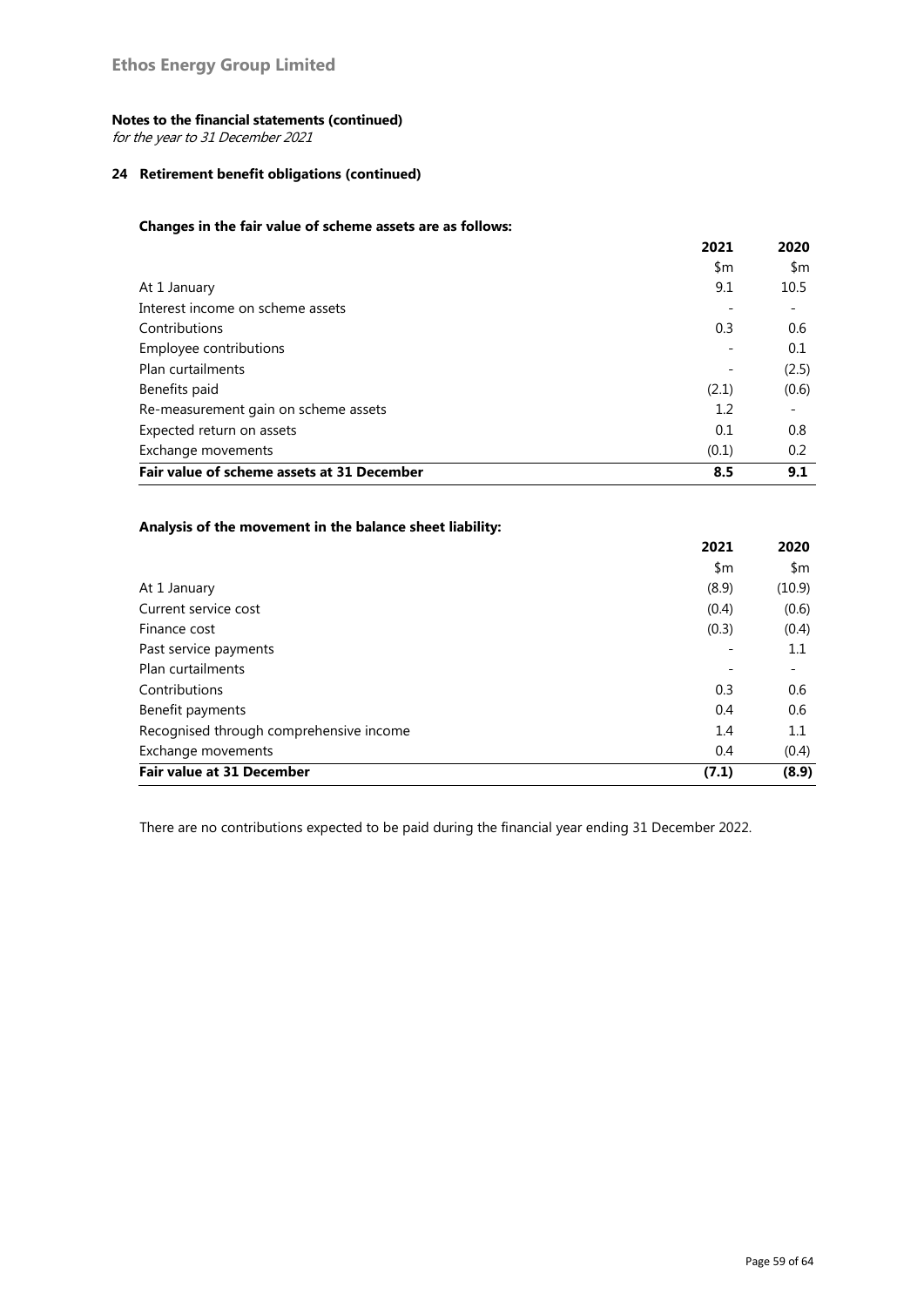for the year to 31 December 2021

#### **24 Retirement benefit obligations (continued)**

#### **Scheme risks**

The retirement benefit scheme is exposed to a number of risks, the most significant of which are:

#### **Volatility**

The defined benefit obligation is measured with reference to corporate bond yields and if scheme assets underperform relative to this yield, this will create a deficit, all other things being equal. The scheme investments are well diversified such that the failure of a single investment would not have a material impact on the overall level of assets.

#### **Changes in bond yields**

A decrease in the corporate bond yields will increase the defined benefit obligation. This would however be offset to some extent by a corresponding increase in the value of the scheme's bond asset holdings.

#### **Inflation risk**

The majority of benefits in deferment and in payment are linked to price inflation so higher actual inflation and higher assumed inflation will increase the defined benefit obligation.

#### **Life expectancy**

The defined benefit obligation is generally made up of benefits payable for life and so increases to members' life expectancies will increase the defined benefit obligation all other things being equal.

## **Sensitivity of the retirement benefit obligation**

The impact of changes to the key assumptions on the retirement benefit obligation is shown below. The sensitivity is based on a change in an assumption whilst holding all other assumptions constant. In practice, this is unlikely to occur, and changes in some of the assumptions may be correlated. When calculating the sensitivity of the defined benefit obligation to significant actuarial assumptions the same method has been applied as when calculating the pension obligation recognised in the Group balance sheet.

|                   | 2021   | 2021              | 2020   | 2020              |
|-------------------|--------|-------------------|--------|-------------------|
| <b>Assumption</b> | Change | Impact on         | Change | Impact on         |
|                   |        | <b>Obligation</b> |        | <b>Obligation</b> |
| Discount Rate     | 0.5%   | (\$0.2m)          | 0.5%   | \$0.0m            |

#### **Pension costs for defined contribution plans are as follows:**

|                            | 2021<br>\$m | 2020<br>\$m |
|----------------------------|-------------|-------------|
| Defined contribution plans | 7.1         | 8.9         |

There were no material contributions outstanding at either 31 December 2021 or 2020 in respect of the defined contribution plans.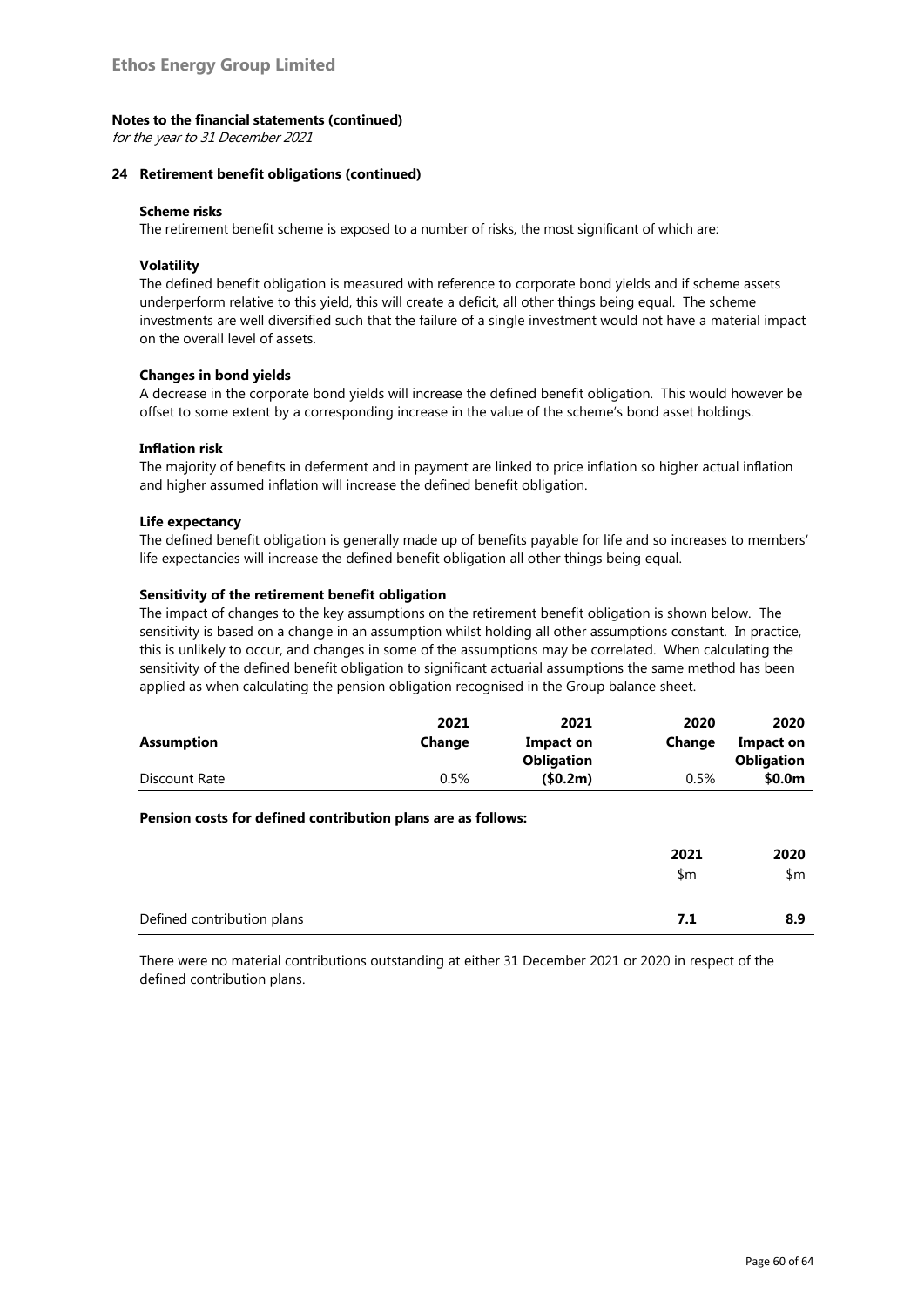for the year to 31 December 2021

#### **25 Operating lease commitments – minimum lease payments**

|                                                                | Group       |             | Company     |             |
|----------------------------------------------------------------|-------------|-------------|-------------|-------------|
|                                                                | 2021<br>\$m | 2020<br>\$m | 2021<br>\$m | 2020<br>\$m |
| Amounts payable under non-cancellable operating leases<br>due: |             |             |             |             |
| Within one year                                                | 0.1         | 0.1         |             |             |
| Later than one year and less than five years                   |             |             |             |             |
| After five years                                               |             |             |             |             |
|                                                                | 0.1         |             | 0.0         | 0.0         |

The Group leases various offices and facilities under non-cancellable operating lease agreements. The leases have various terms, escalation clauses and renewal rights. The Group also leases vehicles, plant and equipment under non-cancellable operating lease agreements.

#### **26 Contingent liabilities**

At the balance sheet date the Group had extended cross guarantees to its principal bankers in respect of facilities provided to subsidiaries.

From time to time and in the normal course of business the Group is notified of legal claims in respect of work carried out. For a number of these claims the potential exposure is significant. Where management believe that the Group is in a strong position to defend such claims no provision is made. At any point in time there are a number of claims where it is too early to assess the merit of the claim, and hence it is not possible to make a reliable estimate of the potential financial impact.

## **27 Capital and other financial commitments**

|                                                                           | 2021 | 2020 |
|---------------------------------------------------------------------------|------|------|
|                                                                           | \$m  | \$m  |
| Contracts placed for future capital expenditure not provided in financial | -    |      |
| statements                                                                |      |      |

## **28 Ultimate controlling parties**

The Company is ultimately 51% owned by John Wood Group PLC a company listed in the UK and 49% by Siemens Energy Gas and Power Gmbh & Co. Kg. a company listed in Germany. Whilst John Wood Group PLC has a 51% shareholding in the Group certain significant decisions affecting the group requires unanimous consent from both shareholders. As a result no shareholder has control and the business is therefore regarded as a joint venture by the Shareholders.

Ethos Energy Group Limited is the parent undertaking of the smallest and largest group to prepare consolidated financial statements.

#### **29 Subsidiaries and joint ventures**

The Group's subsidiaries and joint ventures at 31 December 2021 are listed on following pages.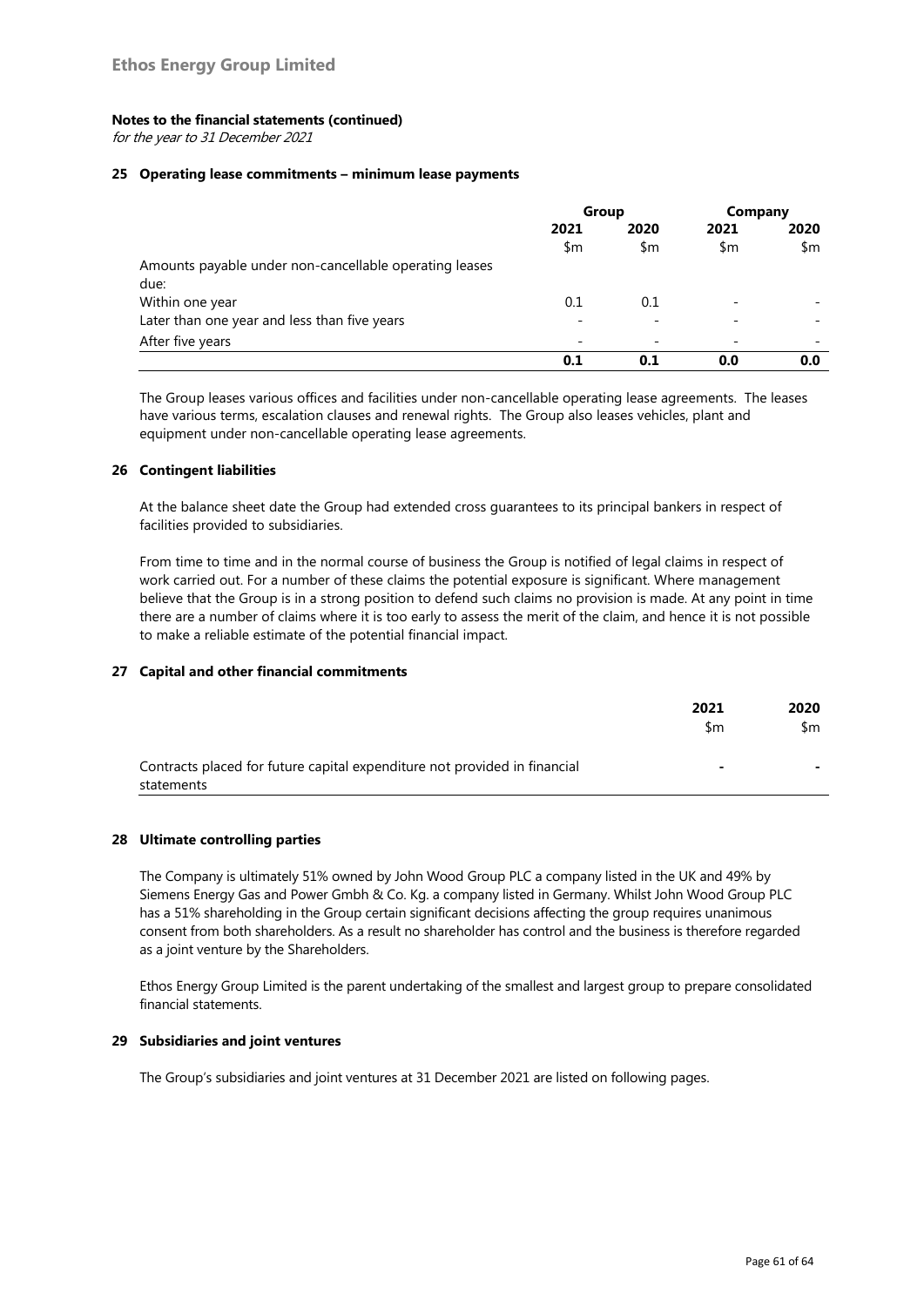for the year to 31 December 2021

| Name of entity                                                                                                                                       | <b>Country of</b><br><b>Incorporation</b> | Ownership<br>interest% | Relationship  |
|------------------------------------------------------------------------------------------------------------------------------------------------------|-------------------------------------------|------------------------|---------------|
| EthosEnergy Accessories and Components, LLC: CSC - 502 E. John<br>Street, Carson City, NV 89706                                                      | <b>USA</b>                                | 100%                   | Subsidiary    |
| <b>EthosEnergy Field Services, LLC:</b> CSC - 502 East John Street, Carson                                                                           | <b>USA</b>                                | 100%                   | Subsidiary    |
| City, Nevada, 89706<br>EthosEnergy Light Turbines, LLC: CSC - 320 Somerulos Street, Baton<br>Rouge, LA, 70802-6129                                   | <b>USA</b>                                | 100%                   | Subsidiary    |
| EthosEnergy Power Operations (West) LLC: 2215-B Renaissance Drive,<br>Las Vegas NV 89119                                                             | <b>USA</b>                                | 100%                   | Subsidiary    |
| EthosEnergy Power Plant Services, LLC: CSC Services of Nevada, Inc.<br>2215 - B Renaisance Drive, Las Vegas NV 89119                                 | <b>USA</b>                                | 100%                   | Subsidiary    |
| EthosEnergy Power Solutions, LLC: CSC - 2215-B Renaissance Drive, Las<br>Vegas NV 89119                                                              | <b>USA</b>                                | 100%                   | Subsidiary    |
| EthosEnergy GTS Holdings (US), LLC: Corporation Service Company,<br>251 Little Falls Drive, Wilmington, DE 19808                                     | <b>USA</b>                                | 100%                   | Subsidiary    |
| EthosEnergy TC Inc: Corporation Service Company, 251 Little Falls Drive,<br>Wilmington, DE 19808                                                     | <b>USA</b>                                | 100%                   | Subsidiary    |
| EthosEnergy (USA), LLC: Corporation Service Company, 251 Little Falls<br>Drive, Wilmington, DE 19808                                                 | <b>USA</b>                                | 100%                   | Subsidiary    |
| EthosEnergy US Group Inc: Corporation Service Company, 251 Little<br>Falls Drive, Wilmington, DE 19808251 Little Falls Drive, Wilmington DE<br>19808 | <b>USA</b>                                | 100%                   | Subsidiary    |
| EthosEnergy USA Holdings, Inc: Corporation Service Company, 251<br>Little Falls Drive, Wilmington, DE 19808                                          | <b>USA</b>                                | 100%                   | Subsidiary    |
| Gas Turbine Efficiency LLC: Corporation Trust Company, 1201 Hays<br>Street, Tallahassee, FL 32301                                                    | <b>USA</b>                                | 100%                   | Subsidiary    |
| Gas Turbine Efficiency, Inc: Corporation Service Company, 251 Little<br>Falls Drive, Wilmington, DE 19808                                            | <b>USA</b>                                | 100%                   | Subsidiary    |
| Shanahan Engineering Inc: Corporation Service Company, 251 Little<br>Falls Drive, Wilmington, DE 19808                                               | <b>USA</b>                                | 100%                   | Subsidiary    |
| <b>Wood Group Pratt &amp; Whitney Industrial Turbine Services, LLC:</b> CSC -<br>Connecticut, 50 Western Street, Hartford, CT 06120-1537             | <b>USA</b>                                | 49%                    | Joint venture |
| EthosEnergy (GBR) Limited: Ethos House Craigshaw Business Park,<br>Craigshaw Road, West Tullos Industrial Estate, Aberdeen, AB12 3QH                 | UK                                        | 100%                   | Subsidiary    |
| EthosEnergy Investments Limited: Unit 3 Berkeley Business Park,<br>Wainwright Road, Worchester, WR4 9FA                                              | UK.                                       | 100%                   | Subsidiary    |
| EthosEnergy Light Turbines Limited: Unit 3 Berkeley Business Park,<br>Wainwright Road, Worchester, WR4 9FA                                           | UK.                                       | 100%                   | Subsidiary    |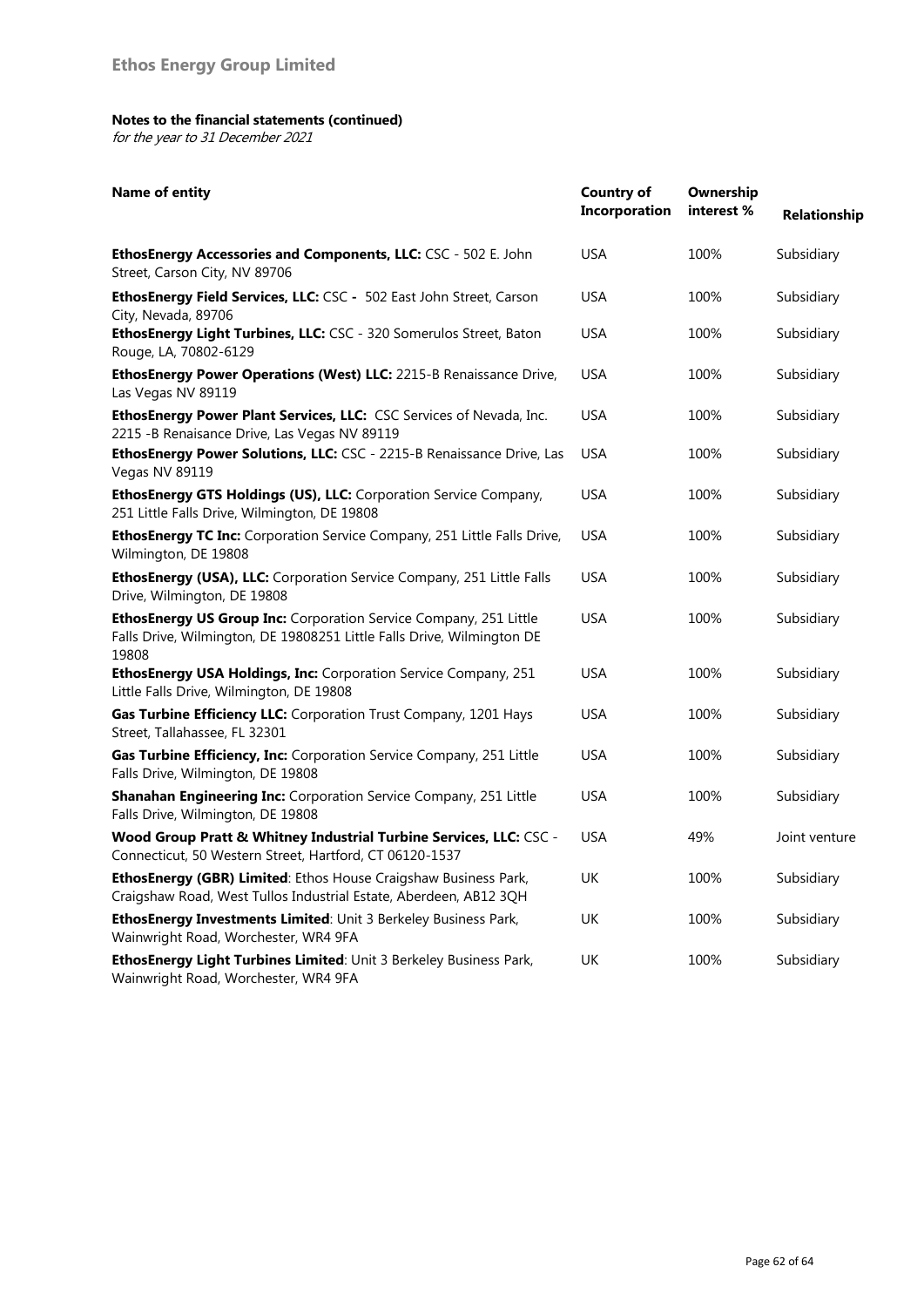for the year to 31 December 2021

| <b>Name of entity</b>                                                                                                                              | <b>Country of</b><br><b>Incorporation</b> | Ownership<br>interest % | Relationship  |
|----------------------------------------------------------------------------------------------------------------------------------------------------|-------------------------------------------|-------------------------|---------------|
| EthosEnergy (Middle East) Limited: Ethos House Craigshaw Business<br>Park, Craigshaw Road, West Tullos Industrial Estate, Aberdeen, AB12 3QH       | UK                                        | 100%                    | Subsidiary    |
| EthosEnergy (MEA) limited: Ethos House Craigshaw Business Park,<br>Craigshaw Road, West Tullos Industrial Estate, Aberdeen, AB12 3QH               | UK                                        | 100%                    | Subsidiary    |
| EthosEnergy Overseas Limited: Ethos House Craigshaw Business Park,<br>Craigshaw Road, West Tullos Industrial Estate, Aberdeen, AB12 3QH            | <b>UK</b>                                 | 100%                    | Subsidiary    |
| EthosEnergy US Holdings Limited: Ethos House Craigshaw Business<br>Park, Craigshaw Road, West Tullos Industrial Estate, Aberdeen, AB12 3QH         | UK                                        | 100%                    | Subsidiary    |
| Gas Turbine Efficiency Limited: Unit 3 Berkeley Business Park,<br>Wainwright Road, Worchester, WR4 9FA                                             | UK                                        | 100%                    | Subsidiary    |
| EthosEnergy S.A: ESTUDIO BECCAR VARELA Edificio Republica, Tucuman<br>1, piso 4 Buenos Aires C1049AAA, Argentina                                   | Argentina                                 | 100%                    | Subsidiary    |
| EthosEnergy Australia Pty Ltd : Suite 1, 63 Knutsford Avenue, Rivervale,<br>WA 6103                                                                | Australia                                 | 100%                    | Subsidiary    |
| EthosEnergy Sdn Bhd: 6th Floor, Bangunan Hj Amed Laksamana<br>Othman, 38-39 Jalan Sultan, Bandar Seri Begawan, BS 8811, Brunei<br>Darussalam       | <b>Brunei</b>                             | 100%                    | Subsidiary    |
| EthosEnergy (Canada), Ltd: Corporation Service Company, 59<br>Hawthorne St, Yarmouth, NS, B5A 1N1                                                  | Canada                                    | 100%                    | Subsidiary    |
| EthosEnergy de Chile SA: Av. Andres Bello 2711, piso 8, Las Condes,<br>Torre Costanera, CP 7550611, Santiago Chile                                 | Chile                                     | 100%                    | Subsidiary    |
| EthosEnergy de Colombia SAS: Carrera 19 #118-95 office 401 BOGOTA<br>COLOMBIA                                                                      | Colombia                                  | 100%                    | Subsidiary    |
| EthosEnergy Egypt LLC: Raya Office Building, Land No. 13 Banking<br>Sector, First Floor El Tagamu, El Khames, New Cairo, Egypt                     | Egypt                                     | 100%                    | Subsidiary    |
| EthosEnergy GmbH: Mellinghofer Straße 65, 45473 Mülheim an der<br>Ruhr                                                                             | Germany                                   | 100%                    | Subsidiary    |
| Shanahan Engineering Limited: West Pier Business Campus, Block 1,<br>3rd Floor, Old Dunleary Road, Dun Laoghaire, Co.Dublin, A96 F8CO              | Ireland                                   | 100%                    | Subsidiary    |
| Shanahan Engineering Services Limited: West Pier Business Campus,<br>Block 1, 3rd Floor, Old Dunleary Road, Dun Laoghaire, Co.Dublin, A96<br>F8CO  | Ireland                                   | 100%                    | Subsidiary    |
| Shanahan Engineering Group: West Pier Business Campus, Block 1, 3rd<br>Floor, Old Dunleary Road, Dun Laoghaire, Co.Dublin, A96 F8CO                | Ireland                                   | 100%                    | Subsidiary    |
| EthosEnergy Holdings (Ireland) Limited: West Pier Business Campus,<br>Block 1, 3rd Floor, Old Dunleary Road, Dun Laoghaire, Co.Dublin, A96<br>F8CO | Ireland                                   | 100%                    | Subsidiary    |
| EthosEnergy Italia SpA: Corso Romania, 661, 10156 Torino, Italy                                                                                    | Italy                                     | 100%                    | Subsidiary    |
| EthosEnergy Oman Limited: 28 Esplanade, St Helier, Jersey JE2 3QA                                                                                  | Jersey                                    | 100%                    | Subsidiary    |
| EthosEnergy Kazakhstan LLP: 2 Azattyk Str., Annex 3, 2nd Floor, City of<br>Atyrau, 060002, Republic of Kazakhstan                                  | Kazakhstan                                | 100%                    | Subsidiary    |
| KTR-EthosEnergy LLP: Building 2D, Azattyk Avenue, Atyrau, 060000                                                                                   | Kazakhstan                                | 50%                     | Joint venture |